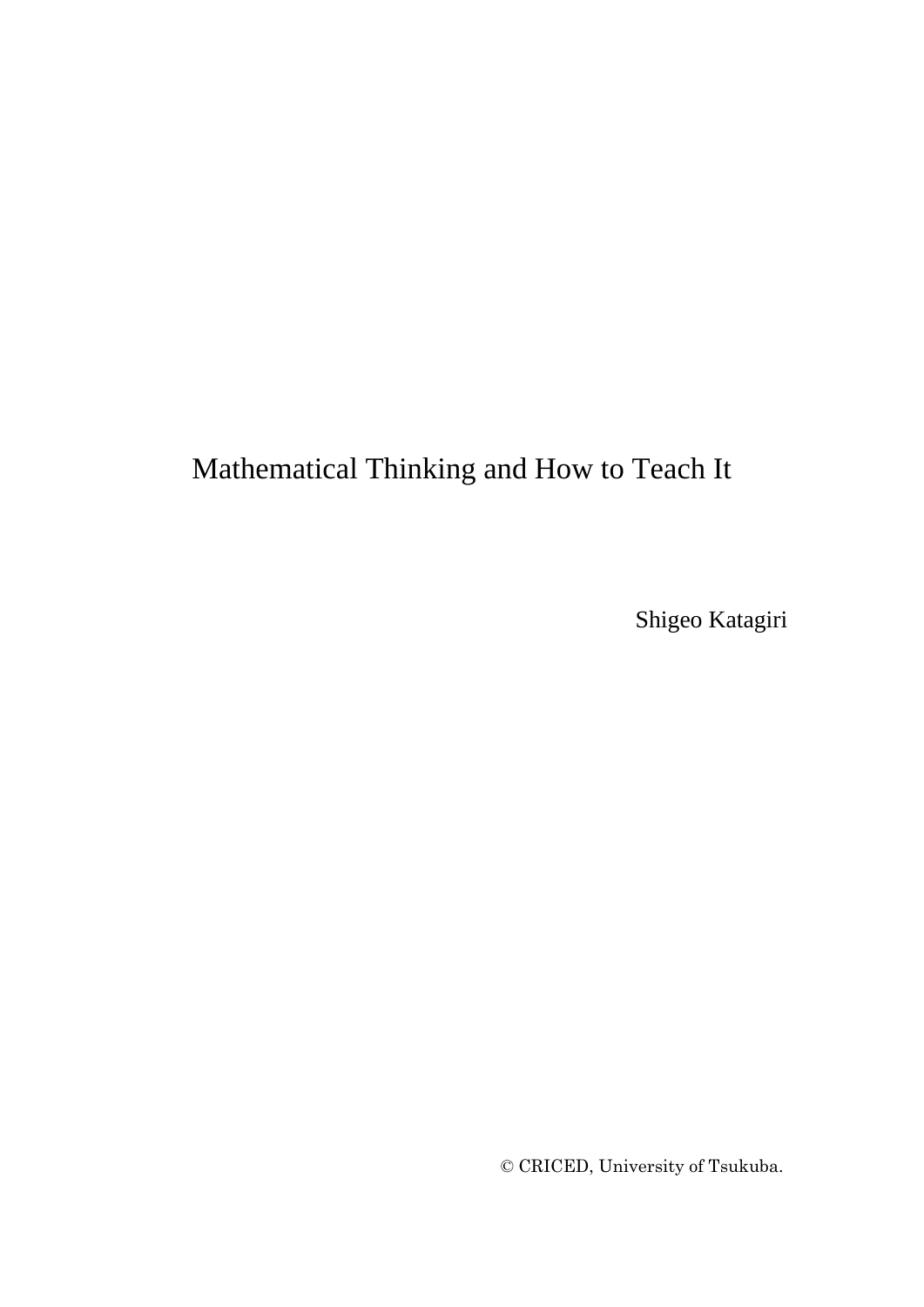Translated of the rewritten version from Shikgeo Katagiri (2004)., Mathematical Thinking and How to Teach It. Meijitosyo Publishers, Tokyo. Copyright of English version has CRICED, University of Tsukuba. All rights reserved.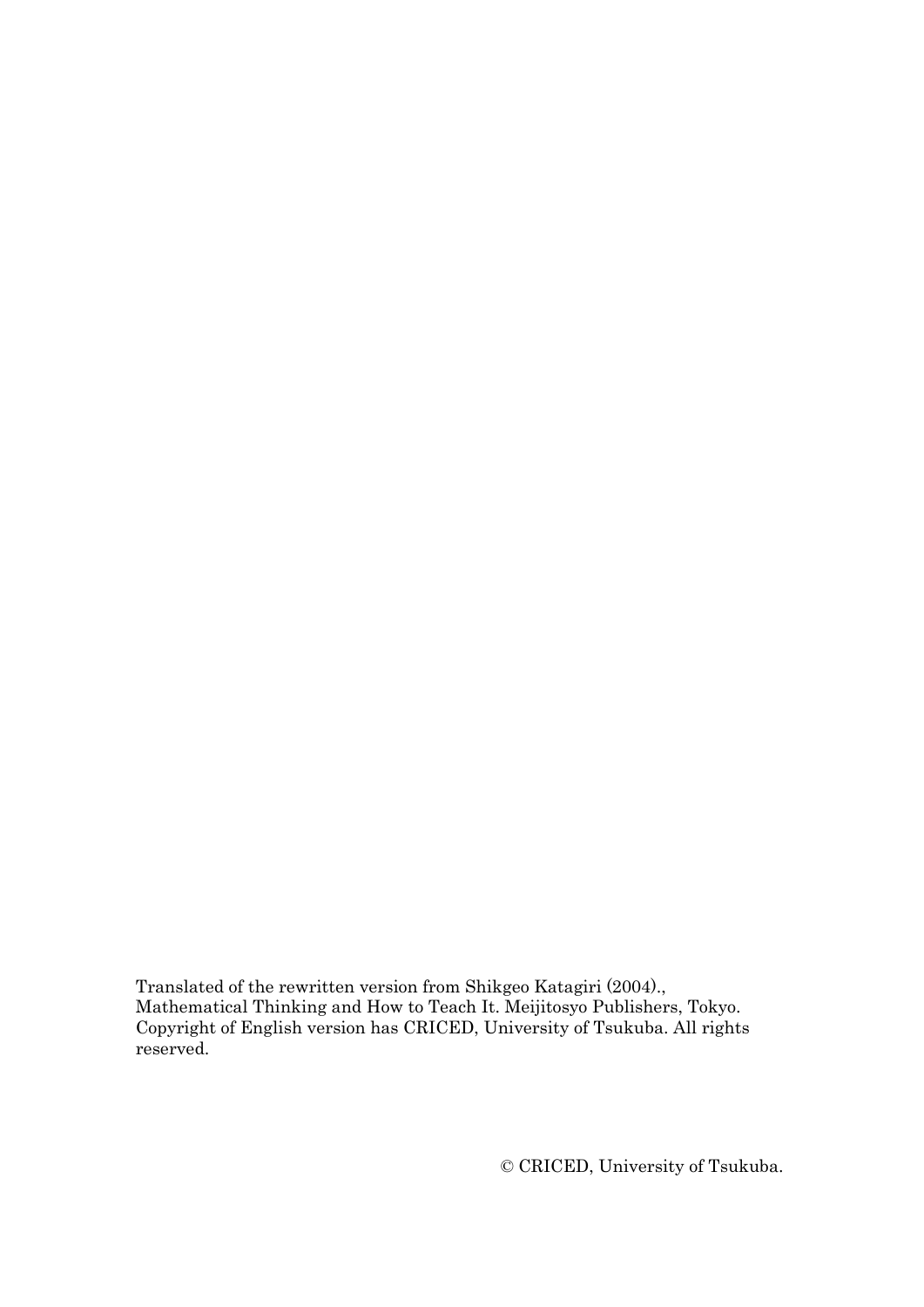#### Table of Contents

#### Chapter 1 The Aim of Education and Mathematical Thinking

Chapter 2 The Importance of Teaching to Cultivate Mathematical Thinking

- 2.1 The Importance of Teaching Mathematical Thinking
- 2.2 Example 1: How Many Squares are There?

Chapter 3 The Meaning of Mathematical Thinking and How to Teach It

- 3.1 Characteristics of Mathematical Thinking<br>3.2 Substance of Mathematical Thinking
- Substance of Mathematical Thinking

List of Types of Mathematical Thinking

- I. Mathematical Attitudes
- II. Mathematical Thinking Related to Mathematical Methods
- Mathematical Thinking Related to Mathematical Contents

Chapter 4 Detailed Discussion of Mathematical Thinking Related to Mathematical Methods

Chapter 5 Detailed Discussion of Mathematical Thinking Related to Mathematical **Sub**stance

- Chapter 6 Detailed Discussion of Mathematical Attitudes
- Chapter 7 Questions for Eliciting Mathematical Thinking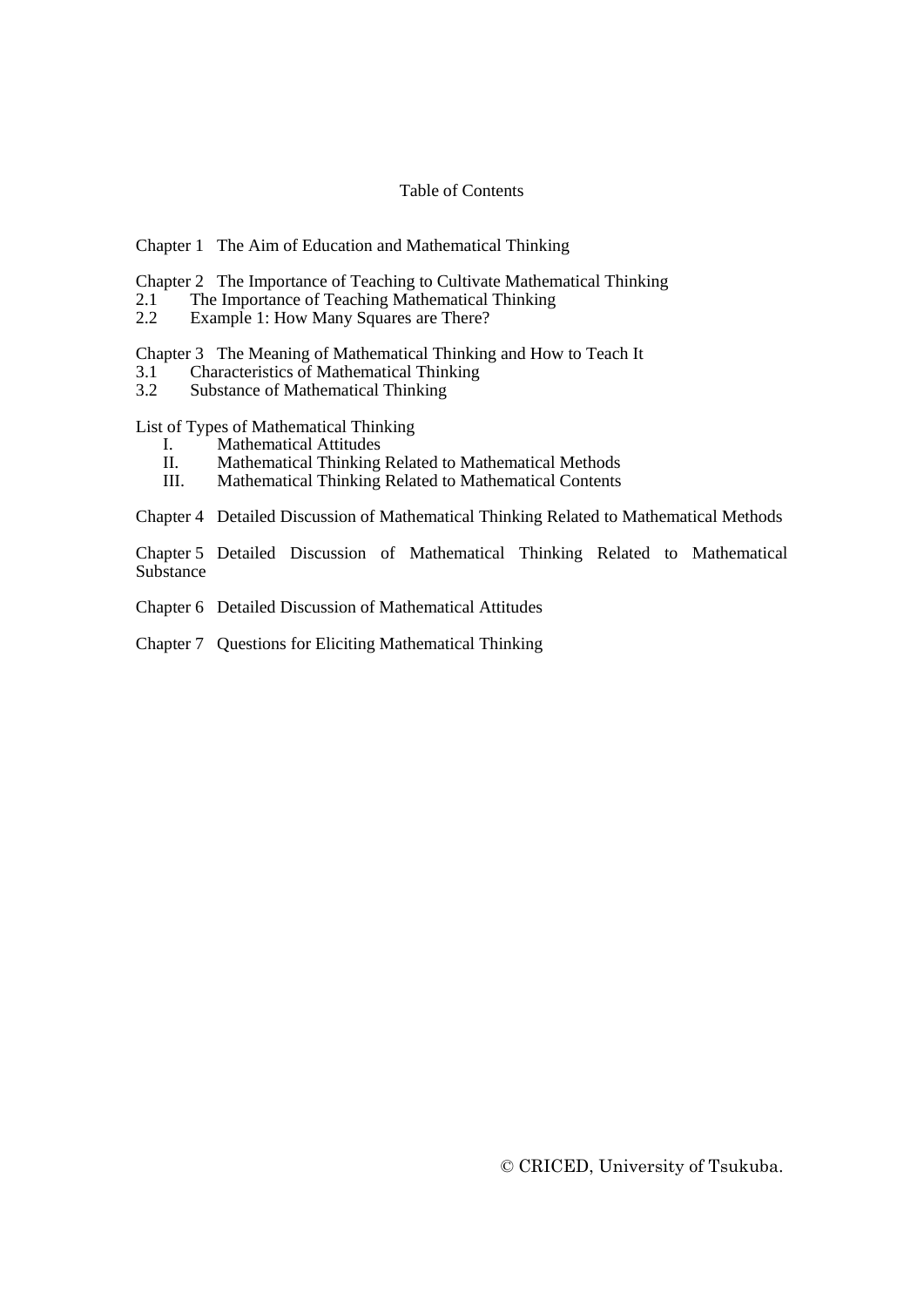## **Chapter 1**

#### **The Aim of Education and Mathematical Thinking**

#### **1. The Aim of Education: Scholastic Ability From the Perspective of "Cultivating Independent Persons"**

School-based education must be provided to achieve educational goals. "Scholastic ability" becomes clear when one views the aim of school-based education.

#### **The Aim of School Education**

The aim of school education is described as follows in a report by the Curriculum Council: "To cultivate qualifications and competencies among each individual school child, including the ability to find issues by oneself, to learn by oneself, to think by oneself, to make judgments independently and to act, so that each child or student can solve problems more skillfully, regardless of how society might change in the future."

This guideline is a straightforward expression of the preferred aim of education.

The most important ability that children need to gain at present and in the future, as society, science, and technology advance dramatically, is not the ability to correctly and quickly execute predetermined tasks and commands, but rather the ability to determine for themselves what they should do, or what they should charge themselves with doing.

Of course, the ability to correctly and quickly execute necessary tasks is also necessary, but from now on, rather than adeptly imitating the skilled methods or knowledge of others, the ability to come up with one's own ideas, no matter how small, and to execute one's own independent, preferable actions (ability full of creative ingenuity) will be most important. This is why the aim of education from now on is to instill the ability (scholastic ability) to take these kinds of actions. Furthermore, this is something that must be instilled in every individual child or student. From now, it will be of particular importance for each individual school child to be able to act independently (rather than the entire class acting independently as a unit). Of course, not every child will be able to act independently at the same level, but each school child must be able to act independently according to his or her own capabilities. To this end, teaching methods that focus on the individual are important.

#### **2. The Scholastic Ability to Think and Make Judgments Independently Is Mathematical Thinking**

## **– Looking at Examples –**

The most important ability that arithmetic and mathematics courses need to cultivate in order to instill in students this ability to think and make judgments independently is mathematical thinking. This is why cultivation of this "mathematical thinking" has been an objective of arithmetic and mathematics courses in Japan since the year 1950. Unfortunately, however, the teaching of mathematical thinking has been far from adequate in reality.

One sign of this is the assertion by some that "if students can do calculations, that is enough."

The following example illustrates just how wrong this assertion is:

**Example: "Bus fare for a trip is 4,500 yen per person. If a bus that can seat 60 people is rented out, however, this fare is reduced by 20% per person. How many people would need to ride for it to be a better deal to rent out an entire bus?"** 

This problem is solved in the following manner:

**Solving Method When a bus is rented – One person's fee: 4,500×0.8=3,600 In the case of 60 people: 3,600×60=216,000 With individual tickets, the number of people that can ride is**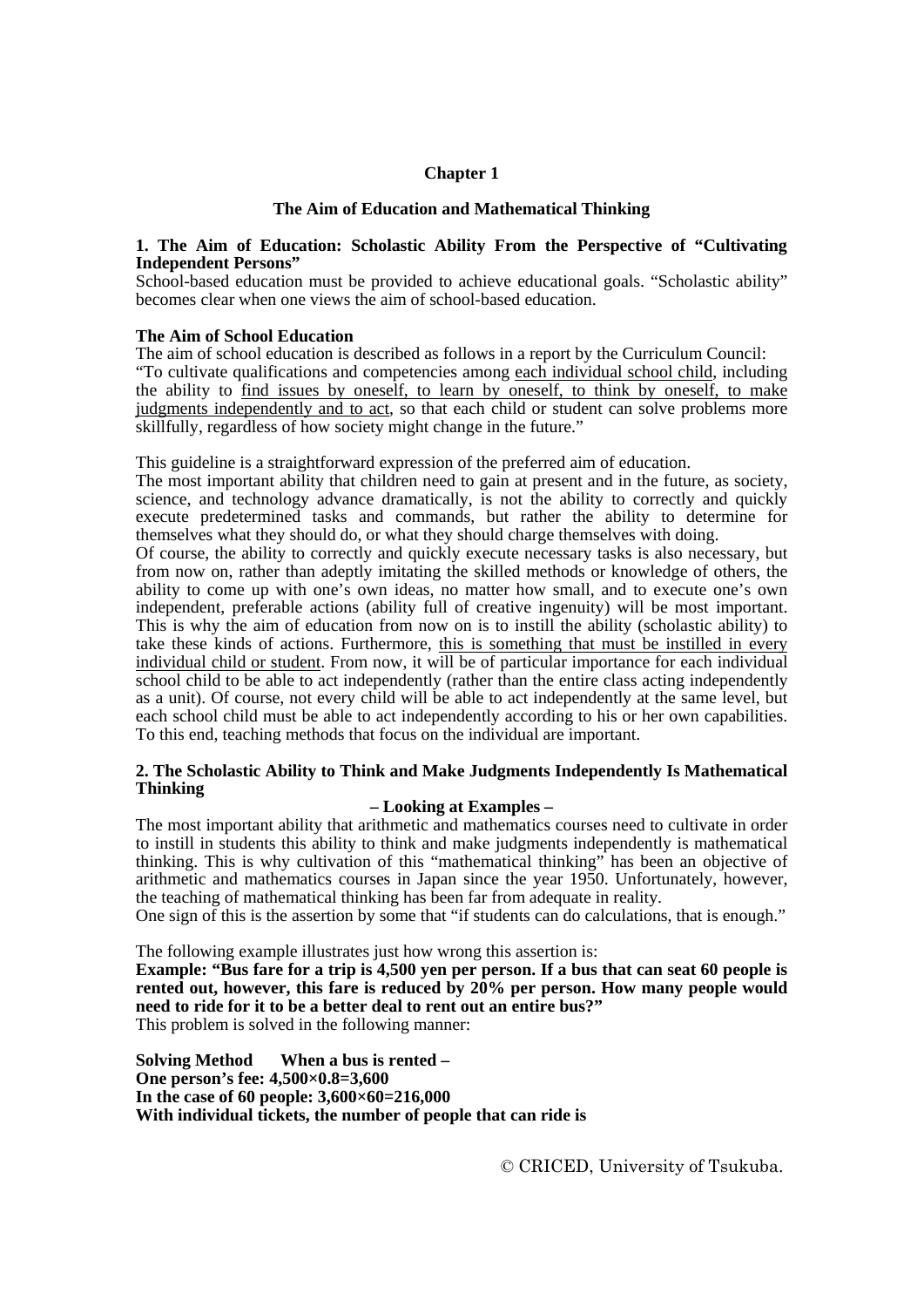## **216,000÷4,500=48 (people). Therefore, it would be cheaper to rent the bus if more than 48 people ride.**

Sixth-graders must be able to solve a problem of this level. Is it sufficient, however, to solve this problem just by being able to do formal calculation (calculation on paper or mental calculation, or the use of an abacus or calculator)? Regardless of how skilled a student is at calculation on paper, and regardless of whether or not a student is allowed to use a calculator at will, these skills alone are not enough to solve the problem. The reason is that before one calculates on paper or with a calculator, one must be able to make the judgment "what numbers need to be calculated, what are the operations that need to be performed on those numbers, and in what order should these operations be performed?" If a student is not able to make these judgments, then there's not much point in calculating on paper or with a calculator. Formal calculation is a skill that is only useful for carrying out commands such as "calculate this and this" (a formula for calculation) once these commands are actually specified. Carrying out these commands is known as "deciding the operation." Therefore, "deciding the operation" for oneself in order to determine which command is necessary to "calculate this and this" is an important skill that is indispensable for solving problems.

Deciding the operation clearly determines the meaning of each computation, and decides what must be done based on that meaning. This is why "the ability to clarify the meanings of addition, subtraction, multiplication, and division and determine operations based on these meanings" is the most important ability required for computation.

Actually, there is something more important – in order to correctly decide which operations to use in this way, one must be able to think in the following manner "I would like to determine the correct operations, and to do so, I need to recall the meanings of each operation, and think based on these meanings." This thought process is one kind of mathematical thinking.

Even if a student solves the group discount problem as described above, this might not be sufficient to conclude that he truly understood the problem. This is why it is important to "change the conditions of the problem a little" and "consider whether or not it is still possible solve the problem in the same way." These types of thinking are neither knowledge nor a skill. They are "functional thinking" and "analogical thinking."

For instance, let's try changing one of the conditions by "changing the bus fare from 4,500 yen to 4,000 yen." Calculating again as described above results in an answer of 48 people (actually, a better way of thinking is to replace 4,500 above with 4,000 – this is analogical thinking). In this way, one should gain confidence in one's method of solving the problem, as one realizes that the result is the same: 48 people.

The above formulas are expressed in a way that is insufficient for students in fourth grade or higher. It is necessary to express problems using a single formula whenever possible.

When these formulas are converted into a single formula based on this thinking, this is the result:

 $4,500\times(1-0.2)\times60\div4,500$ 

When viewed in this form, it becomes apparent that the formula is simply  $60\times(1-0.2)$ What is important here is the idea of "reading the meaning of this formula." This is important "mathematical thinking regarding formulas." Reading the meaning of this formula gives us:

full capacity  $\times$  ratio

For this reason, even if the bus fare changes to 4,000 yen, the formula  $60\times0.8=48$  is not affected. Furthermore, if the full capacity is 50 persons and the group discount is 30%, then regardless of what the bus fare may be, the problem can always be solved as " $50\times0.7=35$ ; the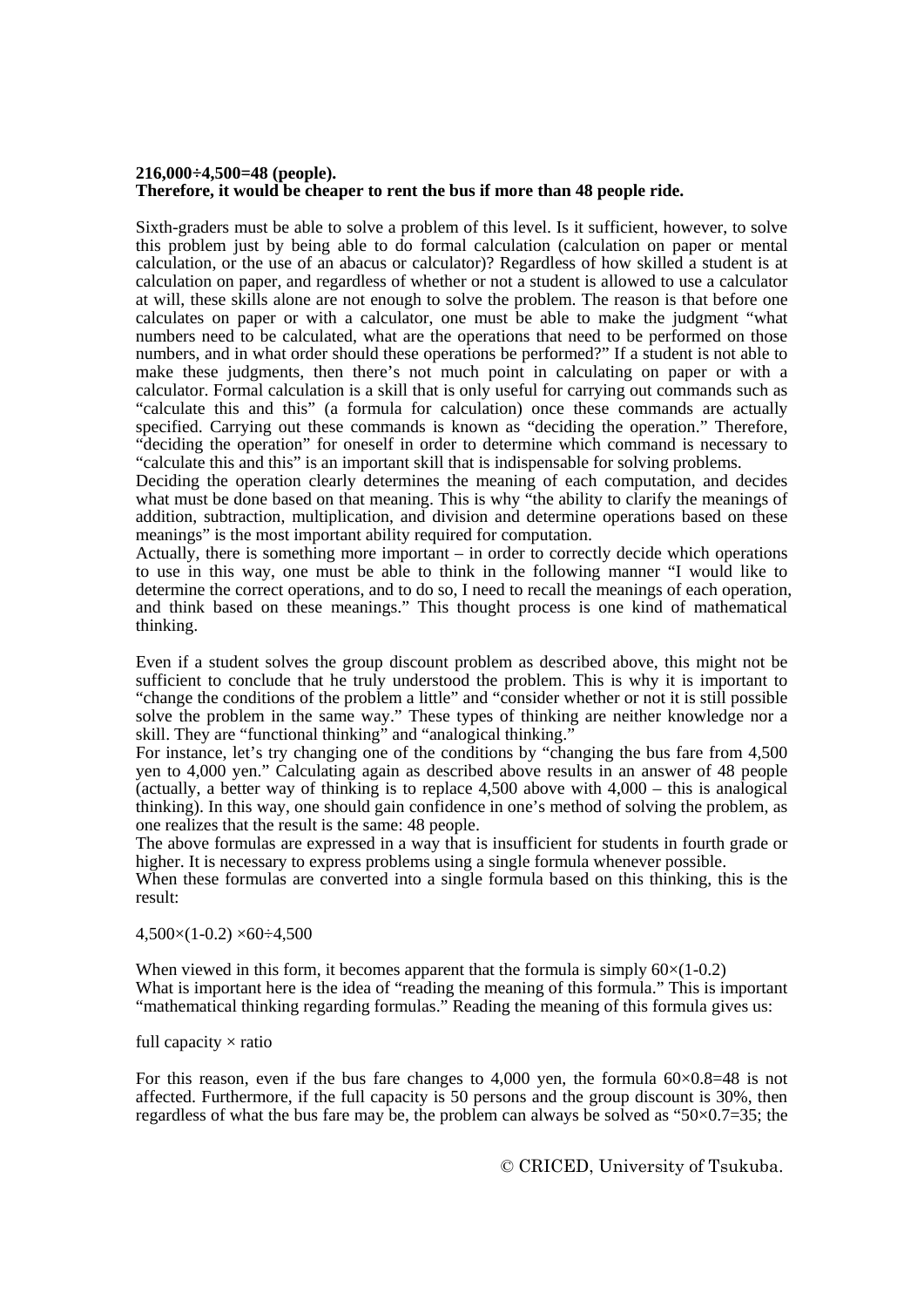group rate (bus rental) is a better deal with 35 or more people." This greatly simplifies the result, and is an indication of the appreciation of mathematical thinking, namely "conserving cogitative energy" and "seeking a more beautiful solution."

Students should have the ability to reach the type of solution shown above independently. This is a desirable scholastic ability that includes the following aims:

- **Clearly grasp the meaning of operations, and decide which operations to use based on this understanding**
- **Functional thinking**
- **Analogical thinking**
- **Expressing the problem with a better formula**
- **Reading the meaning of a formula**
- **Economizing thought and effort (seeking a better solution)**

Although this is only a single example, this type of thinking is generally applicable. In other words, in order to be able to independently solve problems and expand upon problems and solving methods, the ability to use **"mathematical thinking"** is even more important than knowledge and skill, because it enables to drive the necessary knowledge and skill.

Mathematical thinking is the "scholastic ability" we must work hardest to cultivate in arithmetic and mathematics courses.

#### **3. The Hierarchy of Scholastic Abilities and Mathematical Thinking**

As the previous discussion makes clear, there is a hierarchy of scholastic abilities. When related to the above discussion, and limited to the area of computation (this is the same as in other areas, and can be generalized), these scholastic abilities enable the following (from lower to higher levels):

- 1. The ability to memorize methods of formal calculation and to carry out these calculation
- 2. The ability to understand the rules of calculation and how to carry out formal calculation
- 3. The ability to understand the meaning of each operation, to decide which operations to use based on this understanding, and to solve simple problems
- 4. The ability to form problems by changing conditions or abstracting situations
- 5. The ability to creatively make problems and solve them

The higher the level, the more important it is to cultivate independent thinking in individuals. To this end, mathematical thinking is becoming even more and more necessary.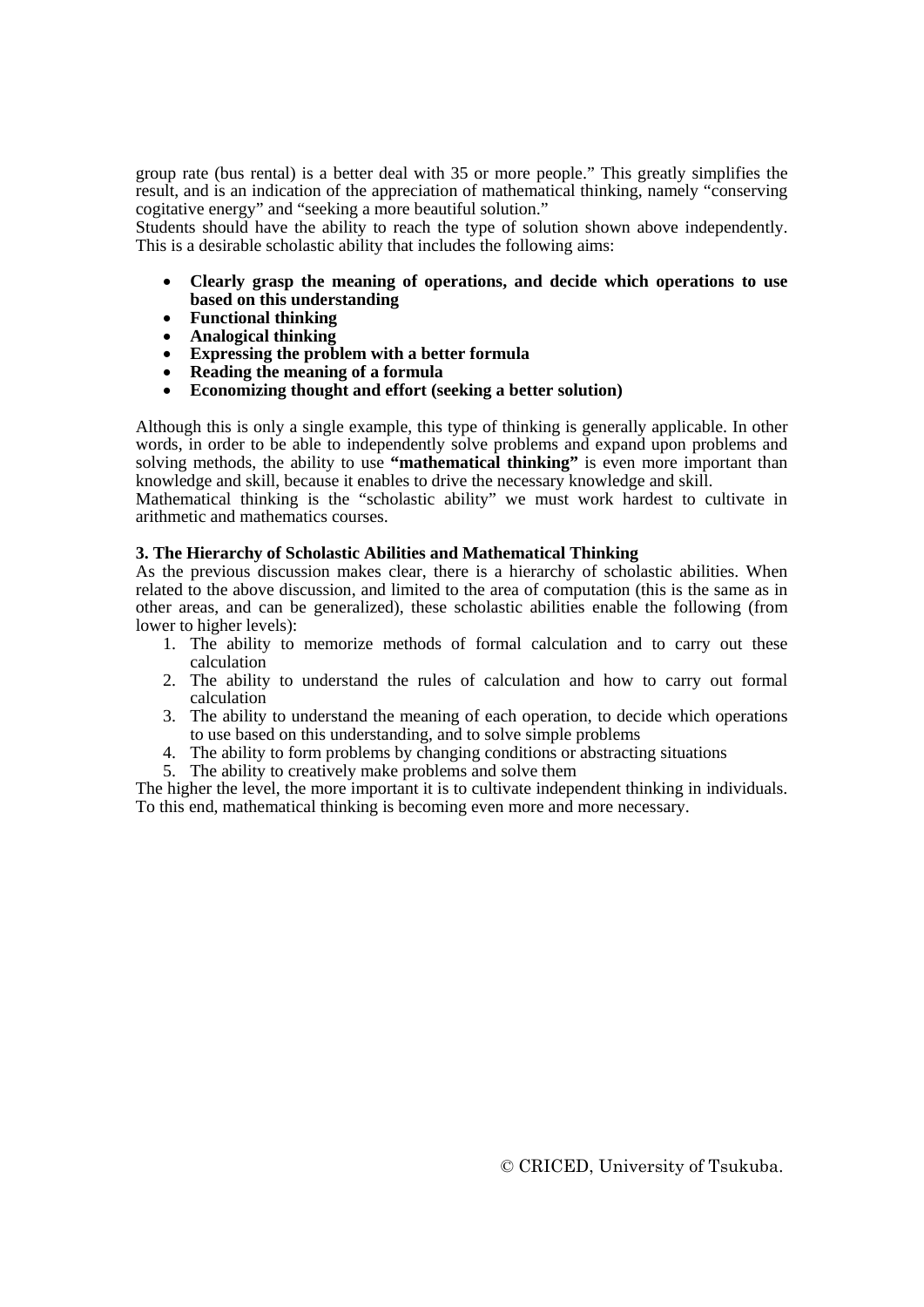## **Chapter 2**

## **The Importance of Teaching to Cultivate Mathematical Thinking**

## **2.1 The Importance of Teaching Mathematical Thinking**

As we found in the previous chapter, the method of thinking is the center of scholastic ability. In arithmetic and mathematics courses, mathematical thinking is the center of scholastic ability. However, in Japan, in spite of the fact that the improvement of mathematical thinking was established as a goal more than 45 years ago, the teaching of mathematical thinking is by no means sufficient.

One of the reasons that teaching to cultivate mathematical thinking does not tend to happen is, teachers are of the opinion that students can still learn enough arithmetic even if they don't teach in a way to cultivate the students' mathematical thinking. In other words, teachers do not understand the importance of mathematical thinking.

The second reason is that, in spite of the fact that mathematical thinking was established as a goal, teachers do not understand what it really is. It goes without saying that teachers cannot teach what they themselves do not understand.

Therefore, we shall start out by explaining how important the teaching of mathematical thinking is.

A simple summary follows.

Mathematical thinking allows for:

- (1) An understanding of the necessity of using knowledge and skills
- (2) Learning how to learn by oneself, and the attainment of the abilities required for independent learning

## **(1) The Driving Forces to Pursue Knowledge and Skills**

Mathematics involves the teaching of many different areas of knowledge, and of many skills. If children are simply taught to "use some knowledge or skill" to solve problems, they will use that knowledge or skill. In this case, however, children will not realize why they are being told to use such a knowledge or skill. Also, when new knowledge or skills are required for problem solving and students are taught what skill to use, they will be able to use that skill to solve the problem, but they will not know why this skill must be used. Students will therefore fail to understand why the new skill is good.

What is important is "how to realize" which previously learned knowledge and skills should be used. It is also important to "sense the necessity of" and "perceive the need or desirability of using" new knowledge and skills.

Therefore, it is necessary for something to act as a drive towards the required knowledge and skills. Children first understand the benefits of using knowledge and skills when they possess and utilize such a drive. This leads them to fully acquire the knowledge and skills they have used.

Mathematical thinking acts as this drive.

## **(2) Achieving Independent Thinking and the Ability to Learn Independently**

Possession of this driving force gives students an understanding of how to learn by themselves.

Cultivating the power to think independently will be the most important goal in education from now on, and in the case of arithmetic and mathematics courses, mathematical thinking will be the most central ability required for independent thinking. By mastering this skill even further, students will attain the ability to learn independently.

The following specific example serves to clarify this point further.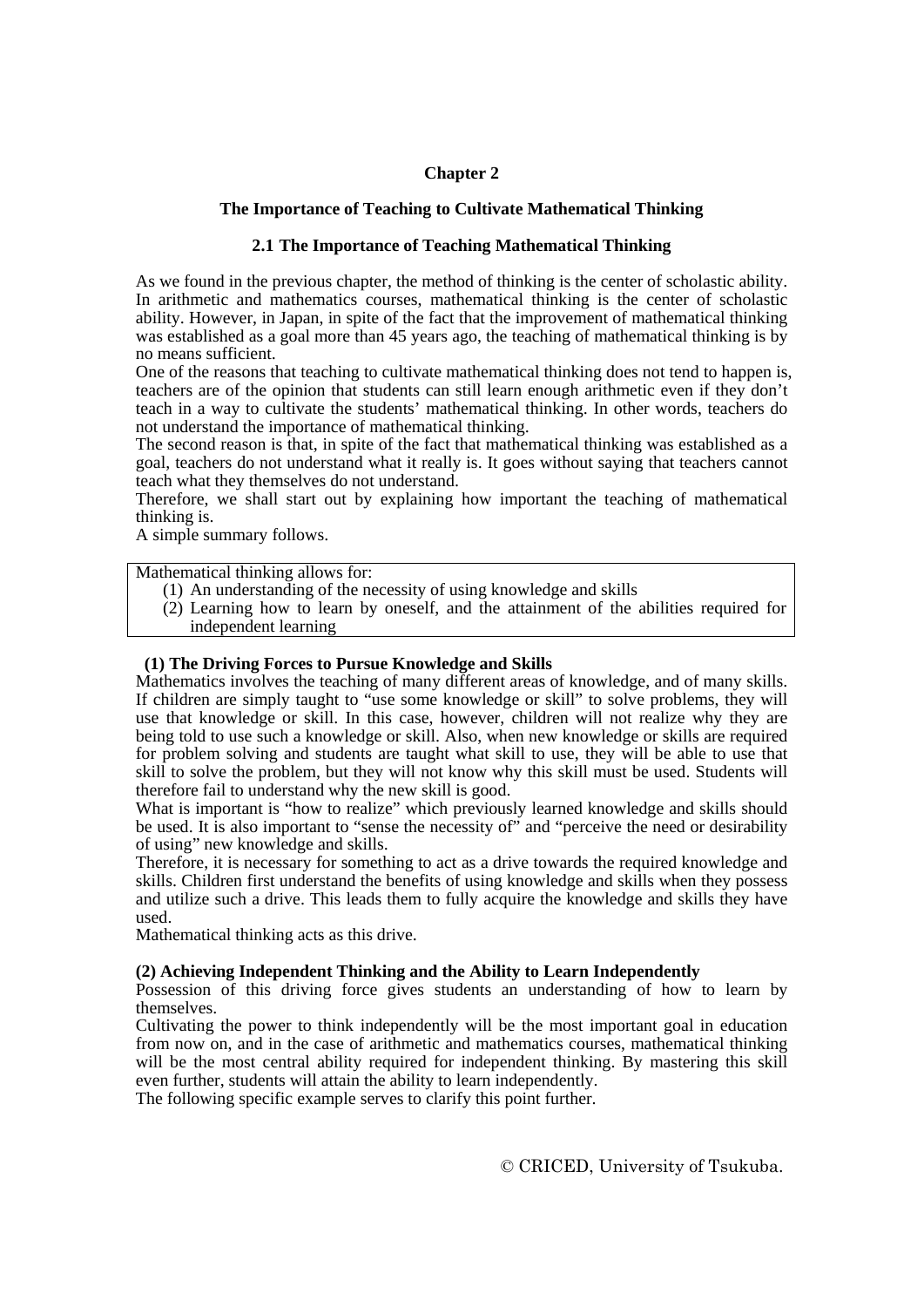## **2.2 Example: How Many Squares are There?**

This instructional material is appropriate for fourth-grade students.



## **1. The Usual Lesson Process**

This is usually taught in the following way (T refers to the teacher, and C the children):

T: There are both big and small squares here. Let's count how many squares there are in total.

T: (When the children start counting) First, how many small squares are there? C: 25.

T: Which squares are the second smallest?

C: (Indicate the squares using two by two segments)

T: Count the number of those squares.

T: Which squares are the next biggest size, and how many are there?

The questions continue in this manner in order of size. In each case, the teacher asks one child the number, and then asks another child if this number is correct. Alternatively, the teacher might recognize the correctness of the number, and comment "yes, that's the right number"

The teacher has the children count squares in order of size, and then has the children add the numbers together to derive the grand total.

## **2. Problems with This Method**

a) When the teacher instructs children to count squares based on size, the children do not realize for themselves that they should sort the squares into groups. As a result, the children do not understand the need to sort, or the thinking behind sorting.

b) The number of squares of each size is determined either by the majority of the children's answers, or based on the teacher's approval. These methods are not the right way of determining the correct answer. Correctness must be determined based on solid rationales.

c) Also, if instruction regarding this problem ends this way, children will only know the answer to this particular problem. The important things they must grasp, however, are what to focus upon in general, and how to think about problems of this nature.

Teachers should, therefore, follow the following teaching method:

## **3. Preferred Method**

## **(1) Clarification of the Problem – 1**

The teacher gives the children the previous diagram. T: How many squares are there in this diagram?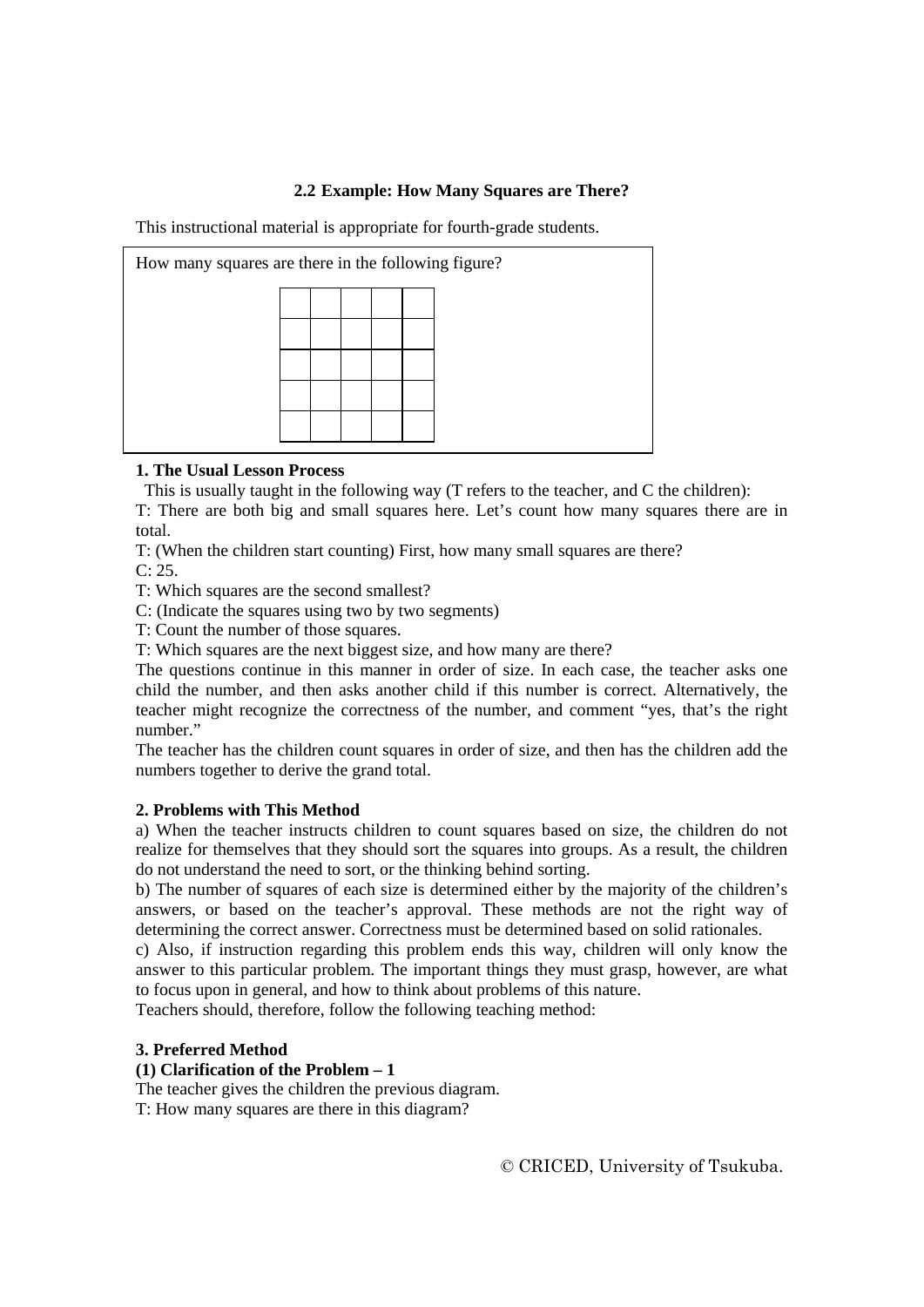C: 25 (many children will probably answer this easily).

Some children will probably respond with a larger number.

The children come up with the answer 25 after counting just the smallest squares. Those who think the number is higher are also considering squares with more than one segment per side.

This is the source of the issue, which is not about the correct answer, but the vagueness of the mathematical problem.

The teacher should then have the children discuss "which squares they are counting when they arrive at the number 25," and inform them that "this problem is vague and does not clearly state which squares need to be counted." The teacher concludes by clarifying the meaning of the problem, saying "let's count all the squares, of every different size."

## **(2) Clarification of the Problem – 2**

First, the teacher lets all the children count the squares independently. Various answers will be given when the teacher asks for totals, or the children may become confused while counting. The children will realize that most of them (or all of them) have failed to count correctly. It is then time to **think of a way of counting that is a little better and easier** (this becomes a problem for the children to solve).

## **(3) Realizing the Benefit of Sorting**

The children will realize that the squares should be sorted and counted based on size. The teacher has the children count the squares again, this time sorting according to size.

## **(4) Knowing the Benefit of Encoding**

Once the children are finished counting, the teacher asks them to give their results. At this point, when the teacher asks "how many squares are there of this size, and how many squares are there of that size..." he/she will run into the problem of not being able to clearly indicate "which size."

At this point, naming (encoding) each square size should be considered. It is important to make sure that the children realize that calling the squares "large, medium, and small" is not preferable because this naming system is limited. However, the children learn that naming the squares in the following way is a good system, as they state each number.

| Squares with 1 segment | 25 |
|------------------------|----|
| Squares with 2 segment | 16 |
| Squares with 3 segment | 9  |
| Squares with 4 segment | 4  |
| Squares with 5 segment | 1  |
| Total                  | 55 |

## **(5) Judging the Correctness of Results More Clearly, Based on Solid Rationale**

The correctness or incorrectness of these numbers must be elucidated, so have one child count the squares again in front of the entire class. The student will probably count the squares while tracing each one, as shown to the right. This will result in a messy diagram, and make it hard to tell which squares are being counted. Tracing each square is inconvenient, and will make the students feel their counting has become sloppy.

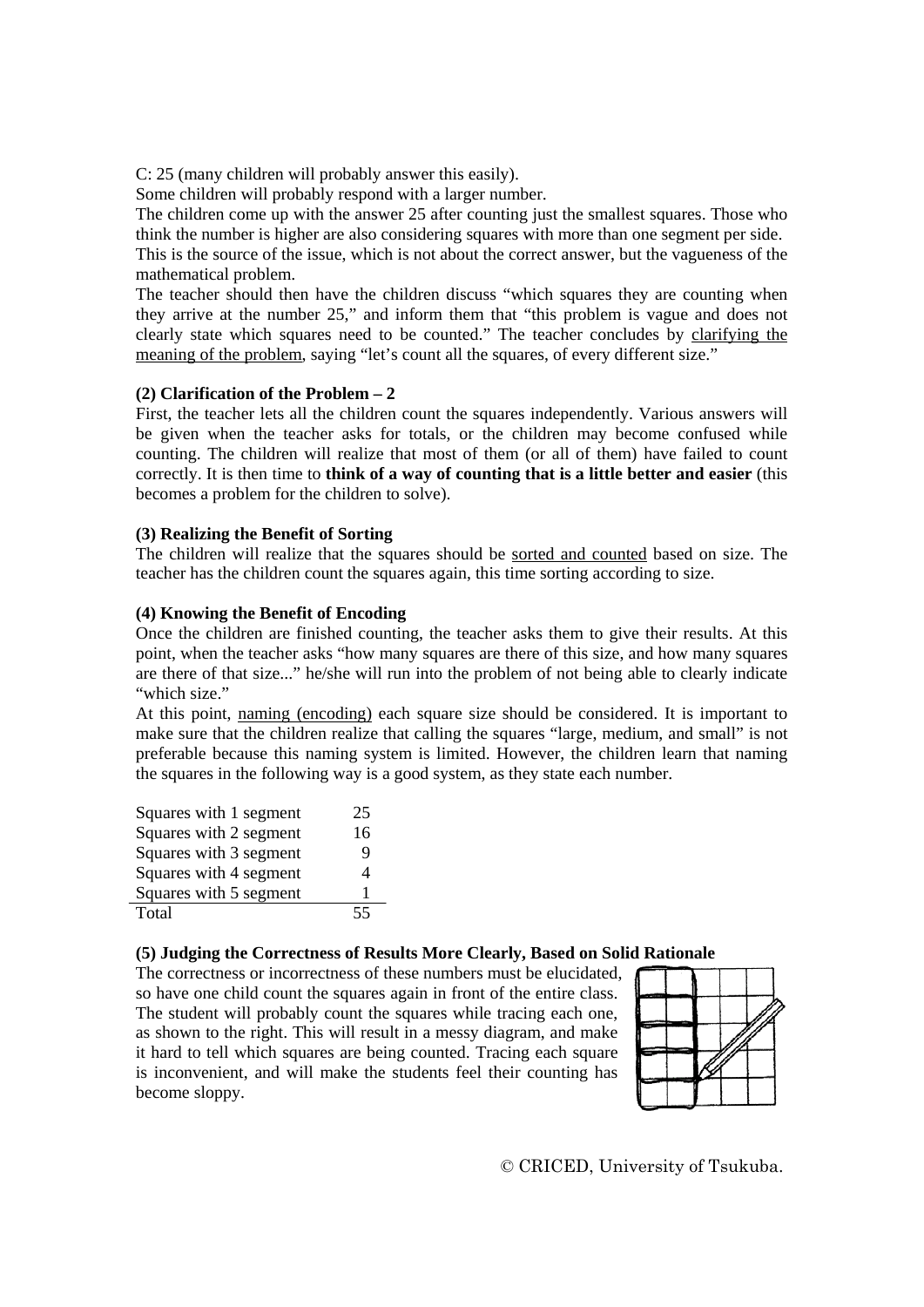## **(6) Coming up with a More Accurate and Convenient Counting Method**

There is a counting method that does not involve tracing squares. Have the students discover that they can count the upper left vertex (corner) of each square instead of tracing, in the

following manner: place the pencil on the upper left vertex and start to trace each square in one's head, without moving the pencil from the vertex.

By using this system, it is possible to count two-segment squares as shown in the diagram to the right, by simply counting the upper left vertices of each square. This counting method is easier and clearer.



This method takes advantage of the fact that "squares and upper left vertices are in a one-to-one relationship." In other words, in the case of two-segment squares, once a square is selected, only one vertex will correspond to that square's upper left corner. The flip side of this principle is that once a point is selected, if that point corresponds to the upper left corner of a square, then it will only correspond to a single square of that size. Therefore, while sorting based on size, instead of counting squares, one can also count the upper left corners. Instead of counting squares, this method "uses a functional thinking by counting the

easy-to-count upper left vertices, which are functionally equivalent to the squares (in a one-to-one relationship)."

## **(7) Expressing the Number of Squares as a Formula**

When viewed in this fashion, the two-segment squares shown in the diagram have the same number as a matrix of four rows by four columns of dots. When one realizes that this is the same as  $4\times4$ , it becomes apparent that the total number of squares is as follows:

 $5 \times 5 + 4 \times 4 + 3 \times 3 + 2 \times 2 + 1 \times 1$  (A)

Students will understand that it's a good idea to think of ways to devise different expression methods, and to express problems as formulas.

## **(8) Generalizing**

This makes generalization simple. In other words, consider what happens when "the segment length of the original diagram is increased by 1 to a total of 6." All one needs to do is to add  $6\times6$  to formula (A) above. Thus, the thought process of trying to generalize, and the attempt to read formulas is important.

## **(9) Further Generalization**

For instance (for students in fifth grade or higher), when this system is applied to other diagrams, such as a diagram constructed entirely of rhombus, how will this change the formula? (Answer: It will not change the above formula at all.)

By generalizing to see the case of parallelograms (as long as the counting involves only parallelograms that are similar to the smallest parallelogram, the diagram can be seen in the same way), the true nature of the problem becomes clear.

## **4. Mathematical Thinking is the Key Ability Here**

What kind of ability is required to think in the manner described above? First, what knowledge and skills are required? The requirements are actually extremely simple: Understanding the meaning of "square," "vertex," "segment," and so on

The ability to count to around 100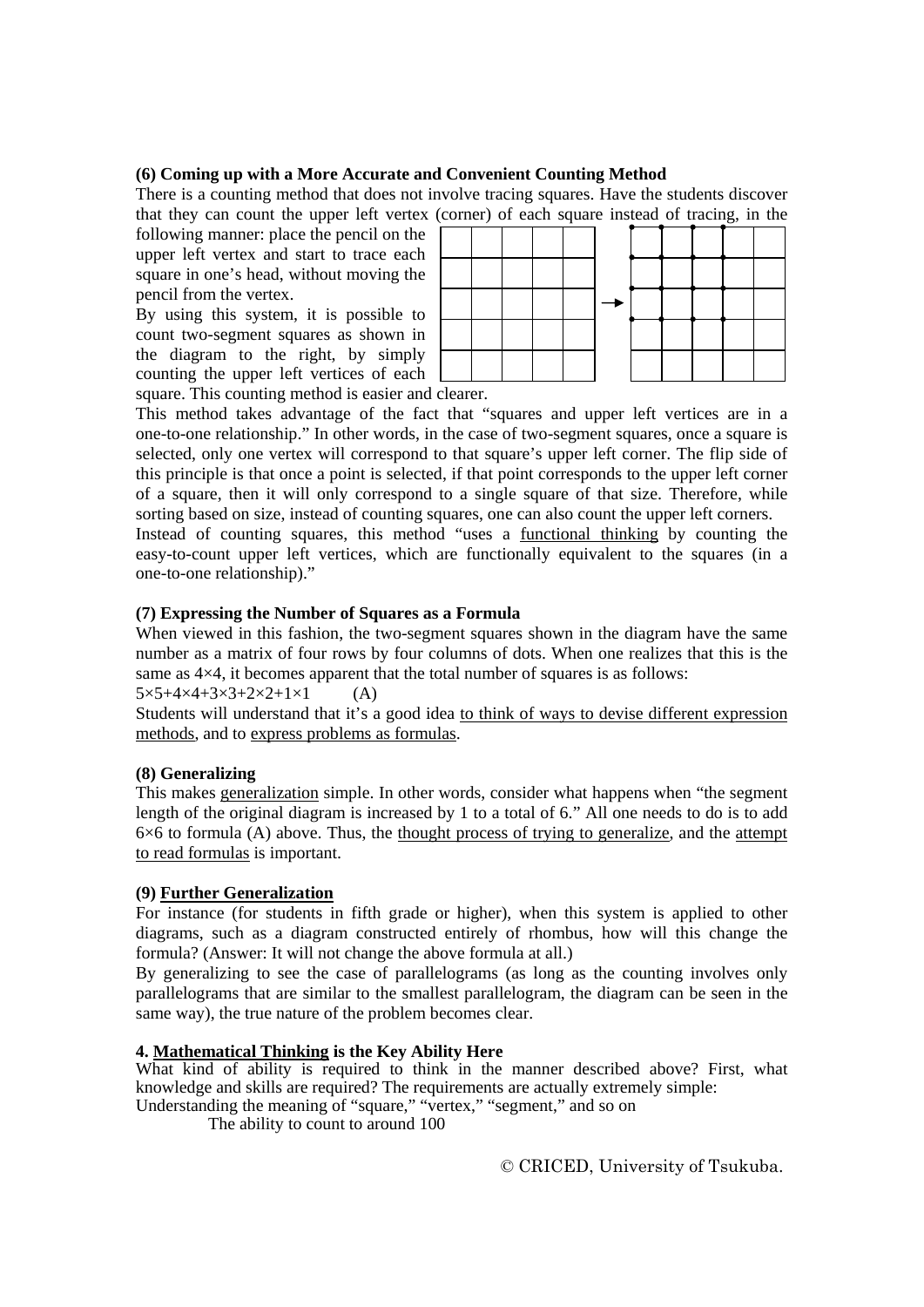The ability to write the problem as a formula, using multiplication and addition Possession of this understanding and skills, however, is not enough to solve the problem. An additional, more powerful ability is necessary. This ability is represented by the underlined parts above, from  $(1)$  to  $(9)$ :

Clarification of the Meaning of the Problem Coming up with an Convenient Counting Method Sorting and Counting Coming up with a Method for Simply and Clearly Expressing How the Objects Are Sorted Encoding Replacing to Easy-to-Count Things in a Relationship of Functional Equivalence Expressing the Counting Method as a Formula Reading the Formula Generalizing

This is mathematical thinking, which differs from simple knowledge or skills. It is evident that mathematical thinking serves an important purpose in providing the ability to solve problems on one's own as described above, and that this is not limited to this specific problem. Therefore, the cultivation of a number of these types of mathematical thinking must be the aim of this class.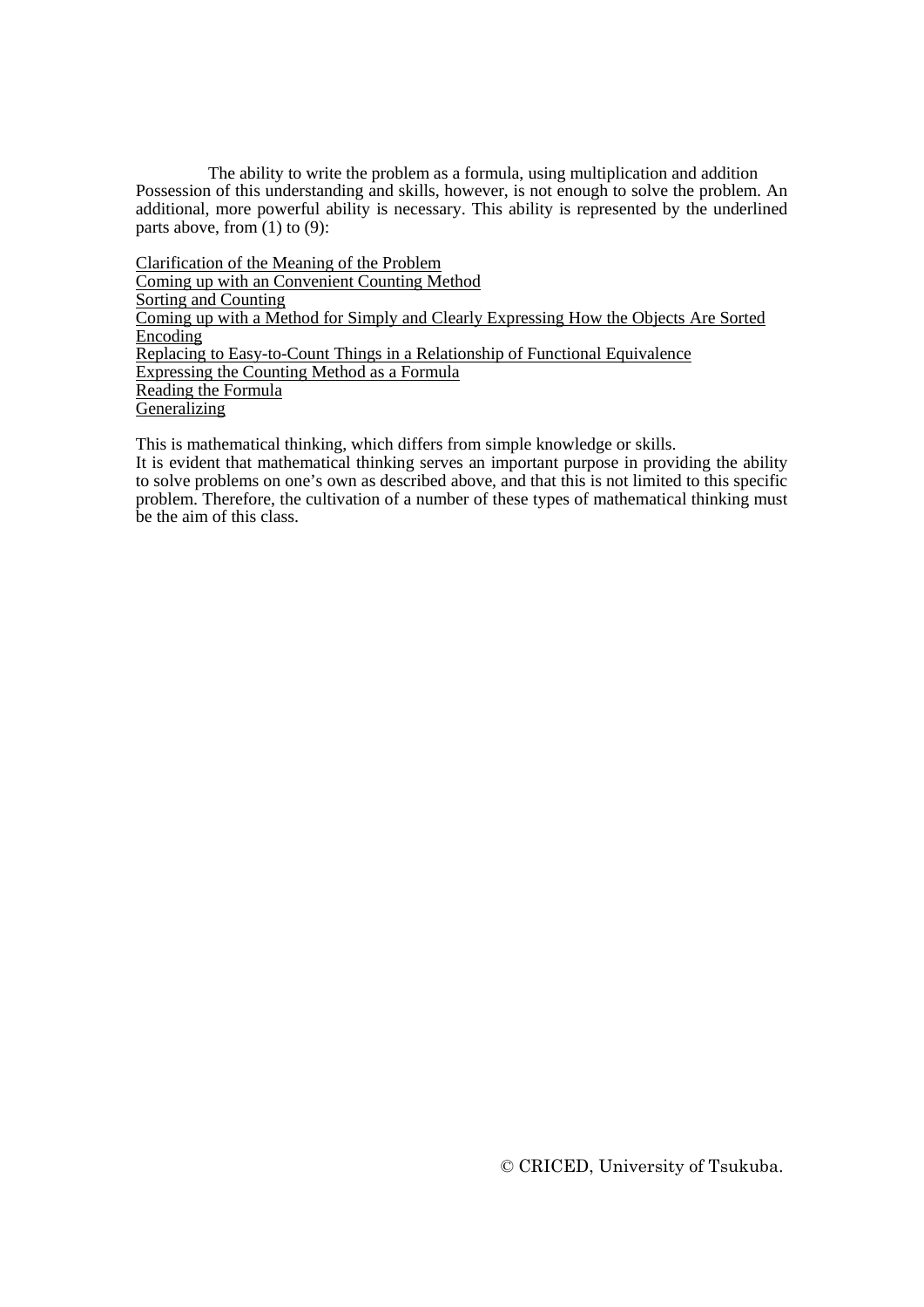## **Chapter 3**

## **The Meaning of Mathematical Thinking and How to Teach It**

## **Characteristics of Mathematical Thinking**

Although we have examined a specific example of the importance of teaching that cultivates mathematical thinking during each hour of instruction, for a teacher to be able to teach in this way, he must first have a solid grasp of "what kinds of mathematical thinking there are." After all, there is no way a person could teach in such a way as to cultivate mathematical thinking without first understanding the kinds of mathematical thinking that exist. Let us consider the characteristics of mathematical thinking.

#### **1. Focus on Sets**

Mathematical thinking is like an attitude, as in it can be expressed as a state of "attempting to do" or "working to do" something. It is not limited to results represented by actions, as in "the ability to do," or "could do" or "couldn't do" something.

For instance, the states of "working to establish a perspective" and "attempting to analogize, and working to create an analogy" are ways of thinking. If, on the other hand, one has no intention whatsoever of creating an analogy, and is told to "create an analogy," he/she might succeed in doing so due to having the ability to do so, but this does not mean that he/she consciously thought in an analogical manner.

In other words, mathematical thinking means that when one encounters a problem, one decides which set, or psychological set, to use to solve that problem.

#### **2. Thinking Depends on Three Variables**

In this case, the type of thinking to use is not determined by the problem or situation. Rather, the type of thinking to use is determined by the problem (situation), the person, and the approach (strategy) used. In other words, the way of thinking depends on three variables: the problem (situation), the person involved, and the strategy.

Two of these involve the connotative understanding of mathematical thinking. There is also denotative understanding of the same.

## **3. Denotative Understanding**

Concepts are made up of both connotative and denotative components. One method which clarifies the "mathematical thinking" concept is a method of clearly expressing connotative "meaning." Even if the concept of mathematical thinking is expressed with words, as in "mathematical thinking is this kind of thing," this will be almost useless when it comes to teaching, because even if one understands the sentences that express this meaning, this does not mean that they will be able to think mathematically.

Instead of describing mathematical thinking this way, it should be shown with concrete examples. At a minimum, doing this allows for the teaching of the type of thinking shown. In other words, mathematical thinking should be captured denotatively.

#### **4. Mathematical Thinking is the Driving Force Behind Knowledge and Skills**

Mathematical thinking acts as a guiding force that elicits knowledge and skills, by helping one realize the necessary knowledge or skills for solving each problem. It should also be seen as the driving force behind such knowledge and skills.

There is another type of mathematical thinking that acts as a driving force for eliciting other types of even more necessary mathematical thinking. This is referred to as the "mathematical attitude."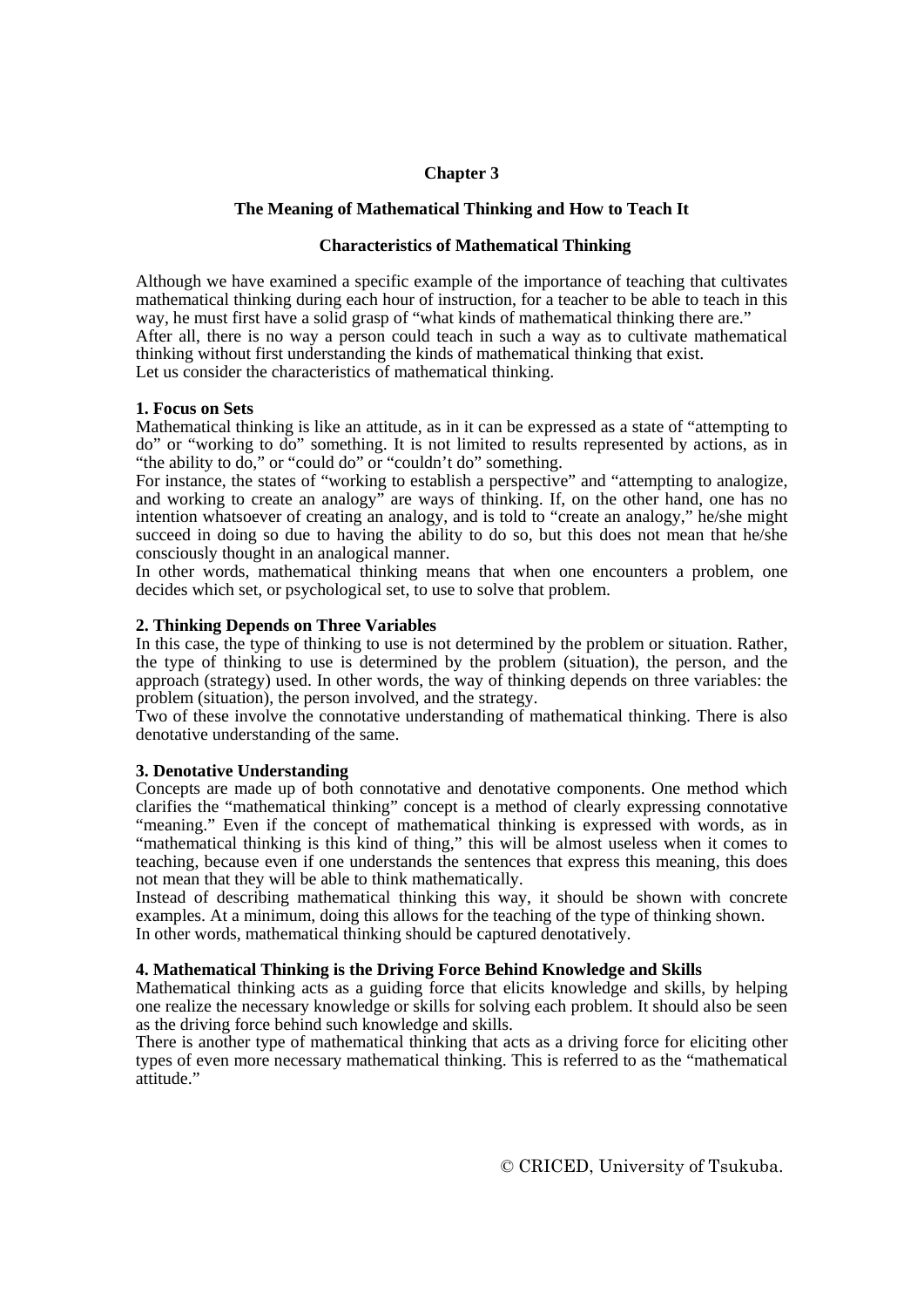#### **3.2 Substance of Mathematical Thinking**

It is important to achieve a concrete (denotative) grasp of mathematical thinking, based on the fundamental thinking described in section 3.1. Let us list the various types of mathematical thinking.

First of all, mathematical thinking can be divided into the following three categories:

II. Mathematical Thinking Related to Mathematical Methods

III. Mathematical Thinking Related to Mathematical Contents

Furthermore, the following acts as a driving force behind the above categories:

I. Mathematical Attitudes

Although the necessity of category I was mentioned above, further consideration as described below reveals the fact that it is appropriate to divide mathematical thinking into II and III.

Mathematical thinking is used during mathematical activities, and is therefore intimately related to the contents and methods of arithmetic and mathematics. Put more precisely, a variety of different methods is applied when arithmetic or mathematics is used to perform mathematical activities, along with various types of mathematical contents. It would be accurate to say that all of these methods and types of contents are types of mathematical thinking. It is because of the ways of thinking that the existence of these methods and types of contents has meaning. Let us focus upon these types of contents and methods as we examine mathematical thinking from these two angles.

For this reason, three logical categories can be derived.

Specific details are provided below.

## **List of Types of Mathematical Thinking**

#### **I. Mathematical Attitudes**

1. Attempting to grasp one's own problems or objectives or substance clearly, by oneself

(1) Attempting to have questions

(2) Attempting to maintain a problem consciousness

- (3) Attempting to discover mathematical problems in phenomena
- 2. Attempting to take logical actions

(1) Attempting to take actions that match the objectives

(2) Attempting to establish a perspective

 (3) Attempting to think based on the data that can be used, previously learned items, and assumptions

3. Attempting to express matters clearly and succinctly

(1) Attempting to record and communicate problems and results clearly and succinctly

(2) Attempting to sort and organize objects when expressing them

4. Attempting to seek better things

(1) Attempting to raise thinking from the concrete level to the abstract level

 (2) Attempting to evaluate thinking both objectively and subjectively, and to refine thinking

(3) Attempting to economize thought and effort

## **II. Mathematical Thinking Related to Mathematical Methods**

1. Inductive thinking

2. Analogical thinking

3. Deductive thinking

4. Integrative thinking (including expansive thinking)

5. Developmental thinking

6. Abstract thinking (thinking that abstracts, concretizes, idealizes, and thinking that clarifies conditions)

7. Thinking that simplifies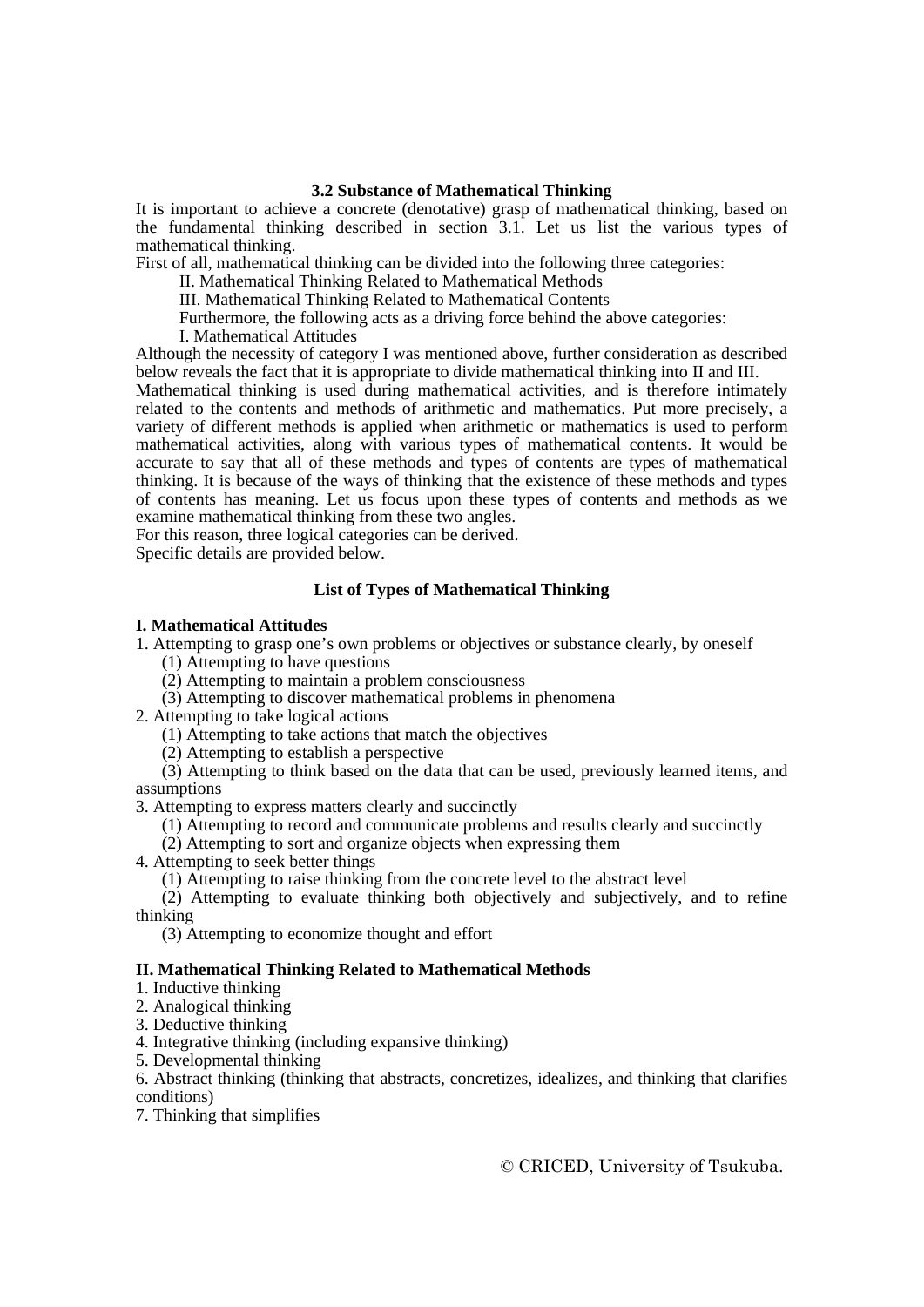8. Thinking that generalizes

9. Thinking that specializes

10. Thinking that symbolize

11. Thinking that express with numbers, quantifies, and figures

#### **III. Mathematical Thinking Related to Mathematical Contents**

1. Clarifying sets of objects for consideration and objects excluded from sets, and clarifying conditions for inclusion (Idea of sets)

2. Focusing on constituent elements (units) and their sizes and relationships (Idea of units)

3. Attempting to think based on the fundamental principles of expressions (Idea of expression)

4. Clarifying and extending the meaning of things and operations, and attempting to think based on this (Idea of operation)

5. Attempting to formalize operation methods (Idea of algorithm)

6. Attempting to grasp the big picture of objects and operations, and using the result of this understanding (Idea of approximation)

7. Focusing on basic rules and properties (Idea of fundamental properties)

8. Attempting to focus on what is determined by one's decisions, finding rules of relationships between variables, and to use the same (Functional Thinking)

9. Attempting to express propositions and relationships as formulas, and to read their meaning (Idea of formulas)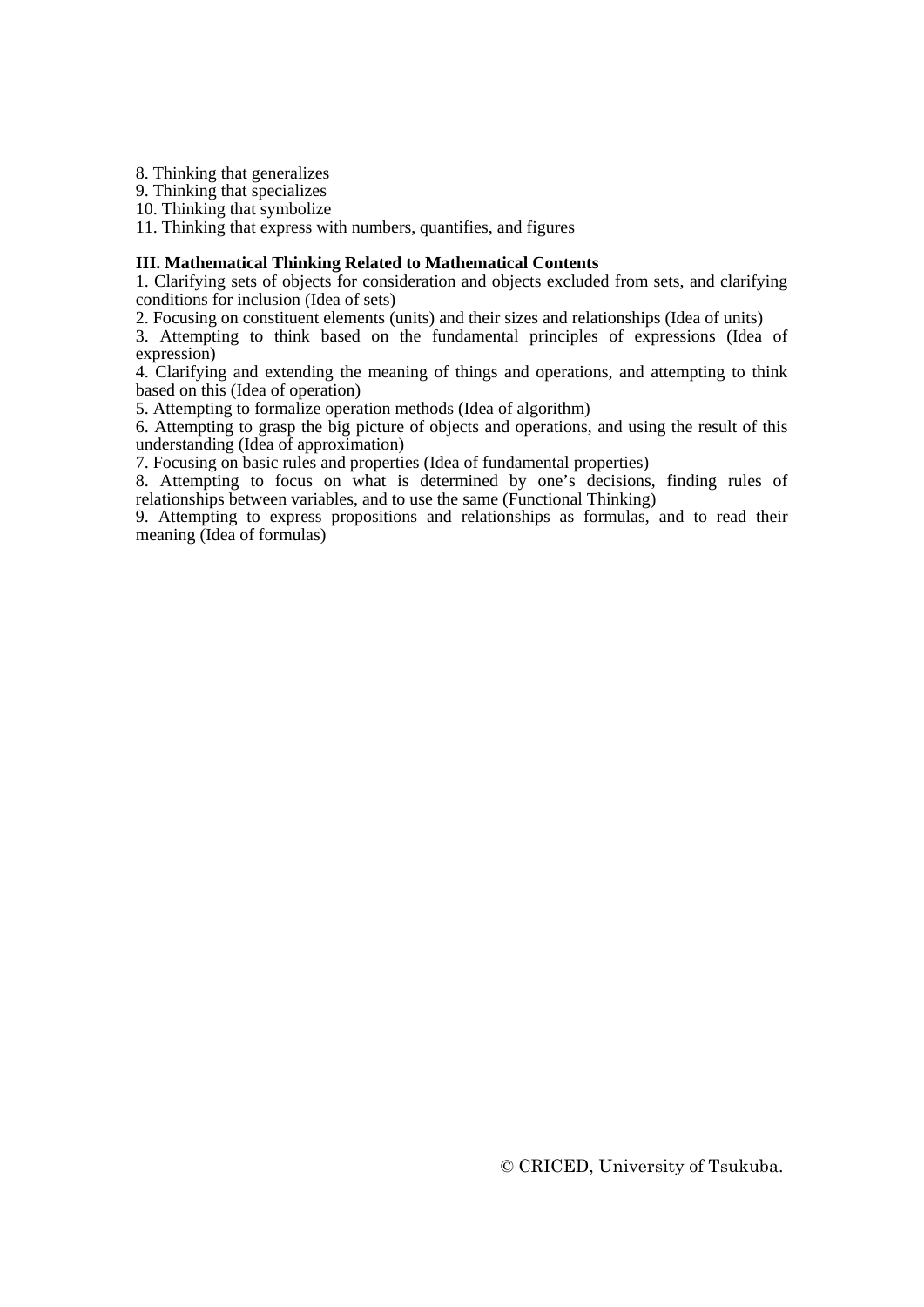## **Chapter 4**

## **Detailed Discussion of Mathematical Thinking Related to Mathematical Methods**

The previous chapter listed types of mathematical thinking as pertains to methods, but what does this mean in concrete terms? This chapter examines the meaning of each type.

## **1) Inductive Thinking**

#### ① Meaning

Inductive thinking is a method of thinking that proceeds as shown below.

## What is **Inductive Thinking**

(1) Attempting to gather a certain amount of data

(2) Working to discover rules or properties in common between these data

(3) Inferring that the set that includes that data (the entire domain of variables) is comprised of the discovered rules and properties

(4) Confirm the correctness of the inferred generality with new data

② Examples

Example 1: Creating a multiplication times table

The meaning of multiplication is "an operation used to add the same number multiple times." Using this meaning, create the times table as shown below. For instance, the 4s row would have the following:

 $4 \times 2 = 4 + 4 = 8$  $4 \times 3 = 4 + 4 + 4 = 12$  $4 \times 4 = 4 + 4 + 4 + 4 = 16$  $4 \times 5 = 4 + 4 + 4 + 4 + 4 = 20$ 

It is possible to seek a number of results in this way, but when one experiences the hassle of doing the same kind of addition over and over, one considers "whether or not it is possible to do this more simply."

Reexamination of the above results discover that "every time the number to be multiplied increases by 1, the answer increases by 4." Using this, one can deftly complete the rest of the times table, as shown below:

#### $4 \times 6 = 20 + 4 = 24$  $4 \times 7 = 24 + 4 = 28$

This is an example of gathering data, then reexamining the data to induce a rule.

Example 2: "Fold a single piece of paper perfectly in half, from left to right. How many creases will there be after the 10<sup>th</sup> fold, when you continue folding so that all the rectangles are folded into two halves each time?"

If one actually attempts to perform this experiment, it will become apparent that folding 10 times is impossible (this experience is important).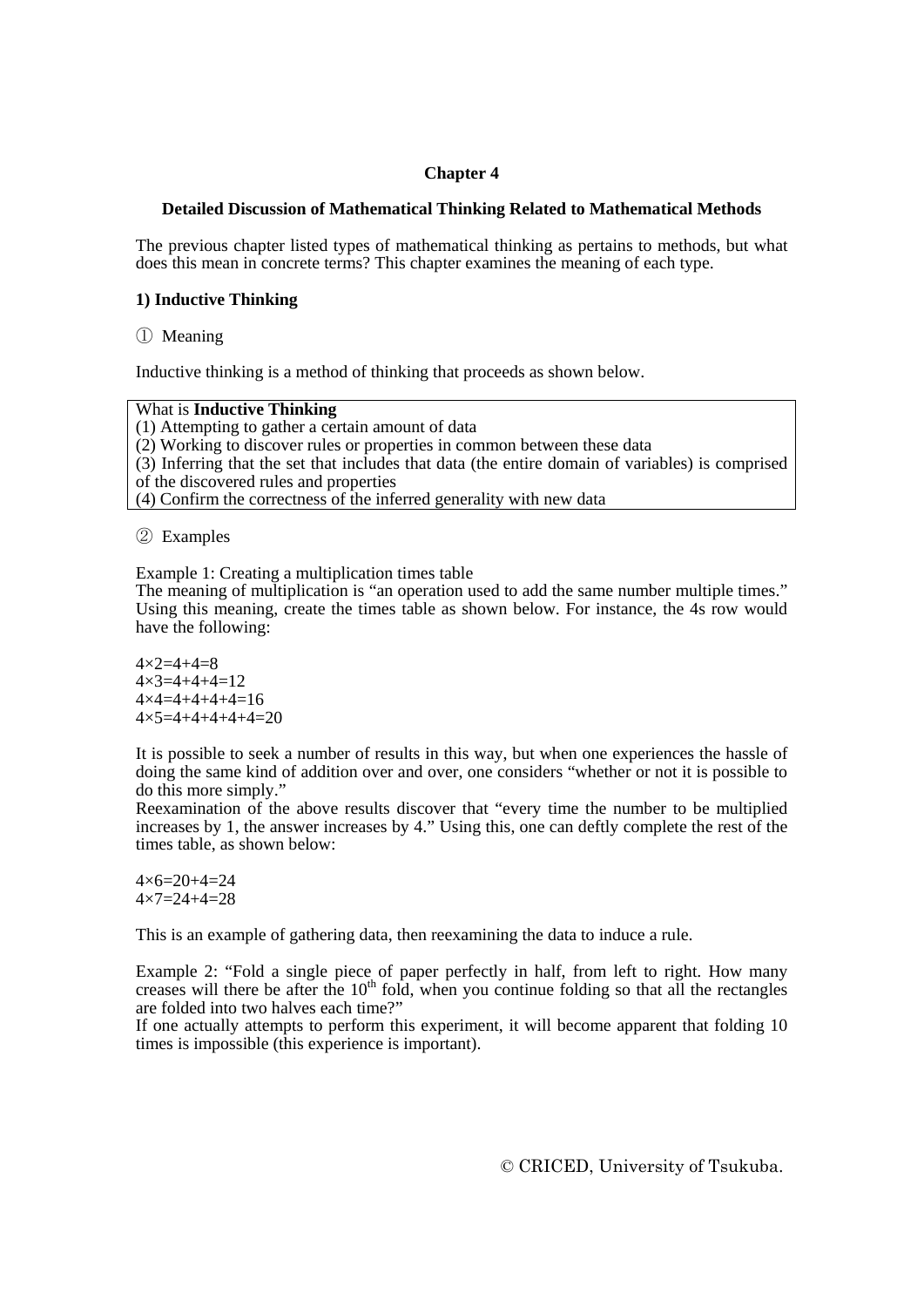#### First Fold Second Fold

Folding from the start, however, when the number of folds is still small and folding is still easy (thinking that simplifies), allows one to attempt to discover the rule that describes the relationship between the number of folds and the number of creases.

| Number of Folds   Number of Creases |
|-------------------------------------|
|                                     |
|                                     |

The results of two folds are shown in the chart above, which indicates that the number of creases is 1 and then 3. This might lead one to induce that the number of creases will then increase to 5, 7, and so on, starting with 1 and going up in odd numbers.

To verify this, try folding one more time. This gives the following result, which reveals the error of the previous induction.

Furthermore, this data shows that "the number of creases goes up by 2, 4, and 8," resulting in the induction that the number of creases goes up in the pattern 2, 4, 8, 16, and so on, or by doubling the previous number with each iteration.

Verify the induced rule with new data (the  $5<sup>th</sup>$  fold).

This type of thinking is inductive thinking. This example shows how to attempt to find rules while gathering data.

③ Points to Remember Regarding Teaching

It is important that inductive thinking is used in situations where it is valid. In other words, it is necessary to teach students the benefits of inductive thinking. One of these is the experience of problems that deductive thinking cannot solve well.

Also, since inductive rules are not always correct, students must learn the necessity of verifying rules with new data.

It is also a good idea to teach students that induction includes the following:

- Cases where one collects a certain amount of data and reexamines the data to discover rules
- Cases where one discovers rules while gathering data in an attempt to find generalities, and
- Cases where one gathers data while predicting rules, and verifies the same

## **2) Analogical Thinking**

## ① Meaning

Analogical thinking is an extremely important method of thinking for establishing perspectives and discovering solutions.

## What is **Analogical Thinking**?

Given Proposition A, one wants to know its properties, rules or solution methods. However, when one does not know these things, one can recall an already known Proposition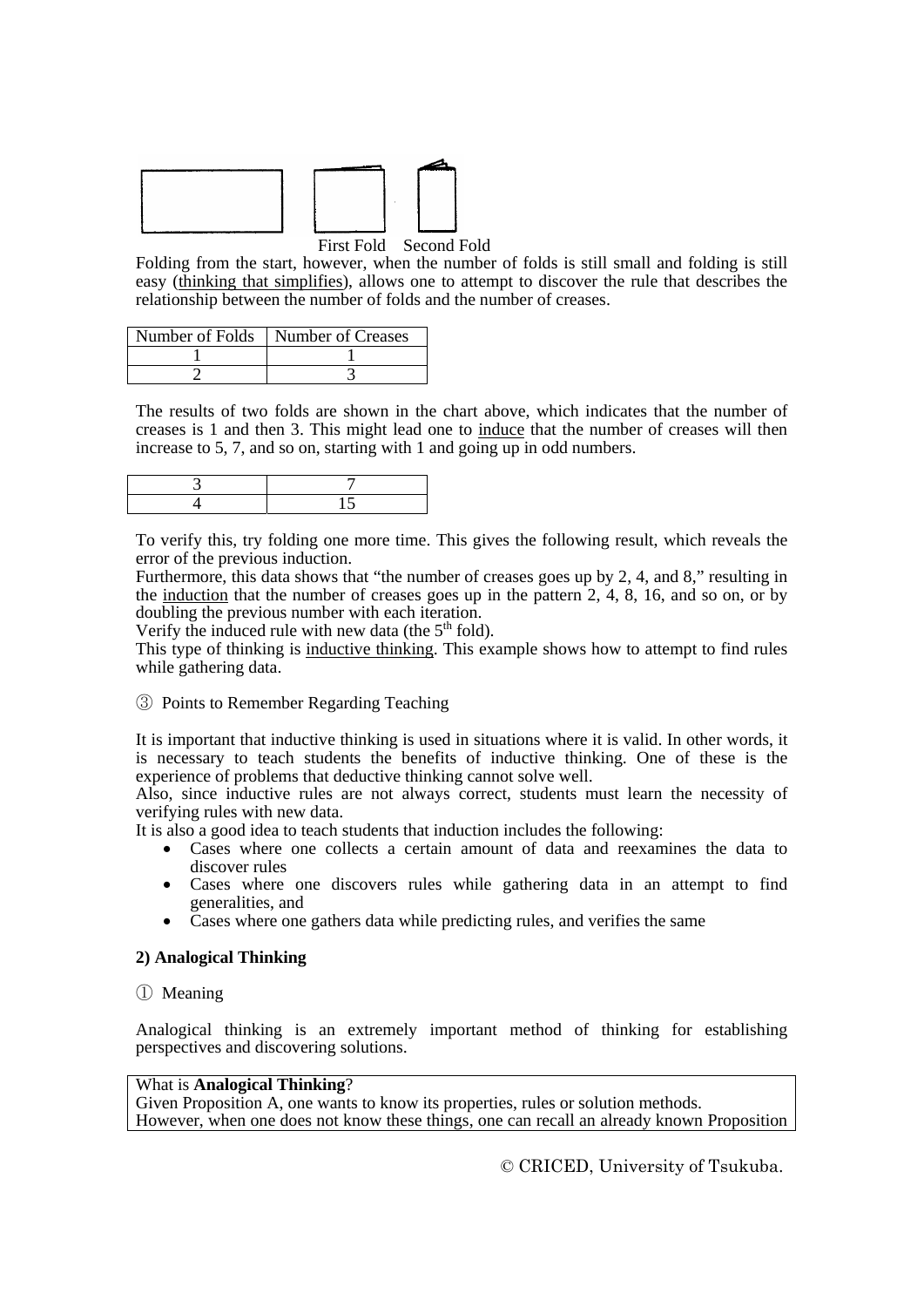A', which resembles A (assuming that regarding A', one already knows the properties, rules, solution method, and so on, which are referred to as P'). One then works to consider what can be said about P' of A', and with respect to A as well.

② Examples

Example 1: In the previous example for inductive thinking, we created a times table for the 4s row. Let us continue by creating the times table for the 6s row. This is created in order from  $6\times1$ , and resembles the 4s row. The thinking at this point is "if I can find a rule the same as that applied to create the 4s row, then I can easily complete the entire row." Furthermore, a rule has already been found during the creation of the 4s row. One considers "perhaps if there is a similar rule for the 6s row, and if I find it in the same way, then this should be possible." Next, proceed the same way as for the 4s row. This is analogical thinking. Proceed as follows:

As in the case of the 4s row, start by writing the following while remembering that "every time the number multiplied increases by 1, the answer must also increase by a certain fixed amount."

 $6 \times 1 = 6$  $6 \times 2 = 6 + 6 = 12$  $6\times3=6+6+6=18$ 

By examining the situation based on this thinking, one discovers that "every time the multiplied number increases by 1, the answer increases by 6." Discovering this rule makes it easy to complete the 6s row.

Furthermore, other rows can also be easily created in the same manner. This is the benefit of analogical thinking.

Example 2: The comparison and measurement of width and weight are similar to the comparison and measurement of length. After one has learned how to compare and measure length, one can then learn how to compare and measure weight.

Although length and weight are not the same, they are similar in that both involve a comparison of magnitude. For this reason, one recalls how one worked with lengths. When lengths are compared, one compares them directly, and if this is not possible, either one or both lengths are copied to something easy to compare to, such as a string, and then they are compared directly.

Furthermore, in order to clearly state the differences in compared lengths, the appropriate unit is selected, and used to indicate the numerical measurements. In order to give the measurements universality, legal units are used.

When it is time to discuss weight, one first considers that it can probably be dealt with in the same way as length, and therefore thinks of how to compare weights directly. Next, one considers methods of indirect comparison as well, moreover considering to measure with the weight of say, a one-yen coin as the unit. Finally, one considers that there must be legal units that can be used in order to take measurements with universality.

The comparison and measurement of weight will be learned independently in this fashion, while appreciating the benefits of each stage. The focus here is on analogical thinking, which is used to analogize from the comparison and measurement of length.

Even in the case of the comparison and measurement of width, it can be shown by an analogy of the above that analogical thinking performs an important and effective function.

In this way, analogical thinking is an effective method of thinking to establish a perspective and to discover solutions.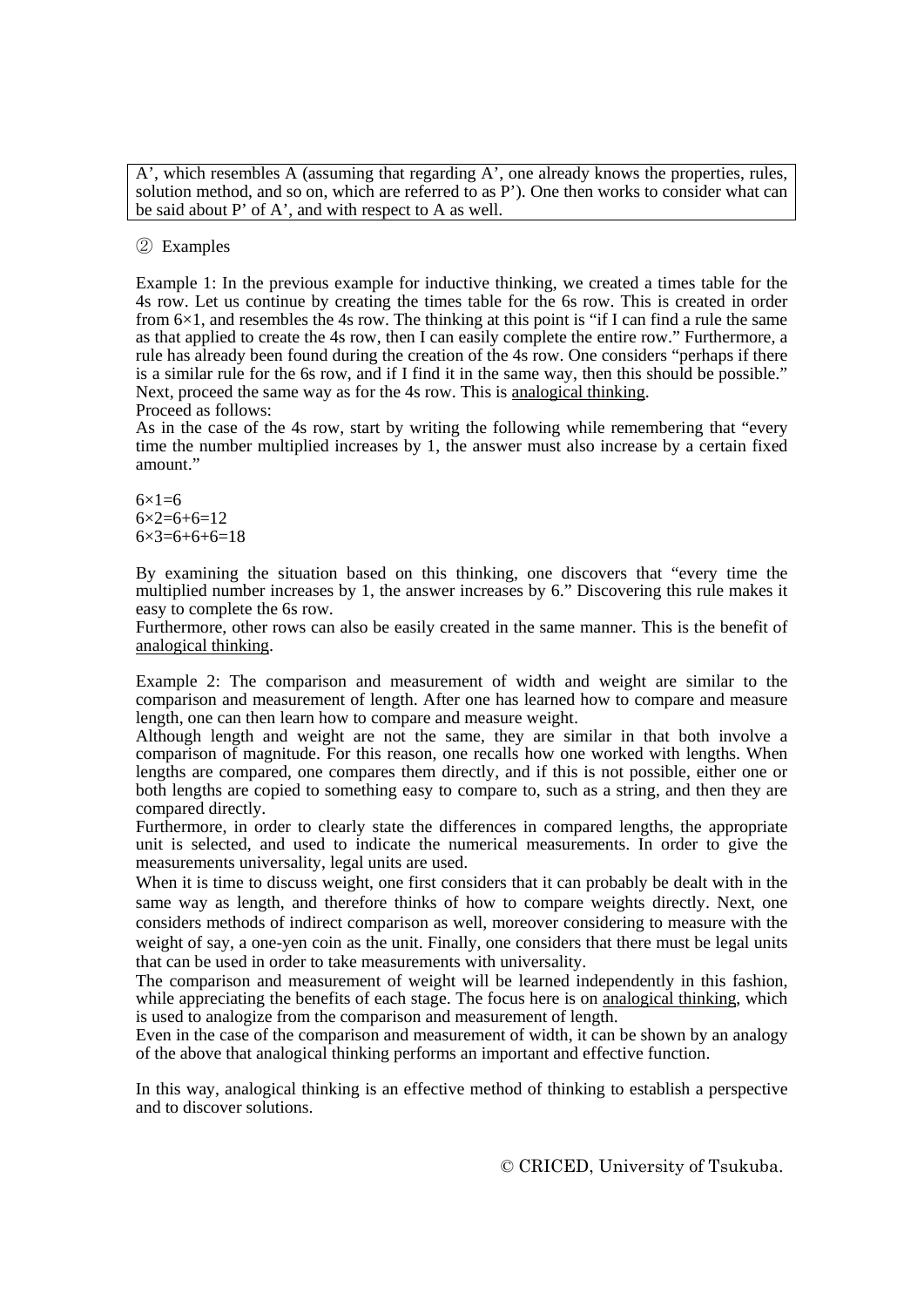#### ③ Points to Remember Regarding Teaching

When considering perspectives on solution methods and results, the point is to have the students think "have I already learned something similar?" or "can I treat this in the same way?" or "can the same be said about this problem?" Analogical thinking, however, relies on similarities, and considers whether or not the same thing can be stated. Therefore, it does not always provide correct results.

For instance, with regard to the addition of the decimal fractions 2.75+43.8, a student has already learned how to add 237+45 or 13.6+5.8. Attempt to create an analogy based on this previous knowledge.

With previous additions, the student would write the addition problems down as shown below, and add using the numbers aligned on the right side.

$$
\begin{array}{cccc}\n & 237 & & 13.6 \\
+ & 45 & & + & 5.8 \\
\end{array}
$$

If the student analogizes this form for the new problem and attempts to write the problem down with numbers aligned on the right, it will look like this:

$$
\begin{array}{c}\n 2.75 \\
 +43.8\n \end{array}
$$

Of course, this is a mistake. Instead, the student now analogizes by aligning place value in the ones column when writing the problem before adding:

## $2.75$  $+43.8$

The action of then clarifying whether an analogy is correct or not is important.

#### **3) Deductive Thinking**

① Meaning

#### What is **Deductive Thinking**?

This method of thinking uses what is already known as a basis and attempts to explain the correctness of a proposition in order to assert that something can always be stated.

② Examples

Example 1:

Consider how multiples of 4 or 8 are arranged in the following number table (arrangements of every 4 numbers or every 8 numbers go without saying – look for other characteristic arrangements).

First, write down the multiples of 4 and the multiples of 8 in the number table. The bold and gothic numbers below are multiples of 4, and every other gothic number is a multiple of 8.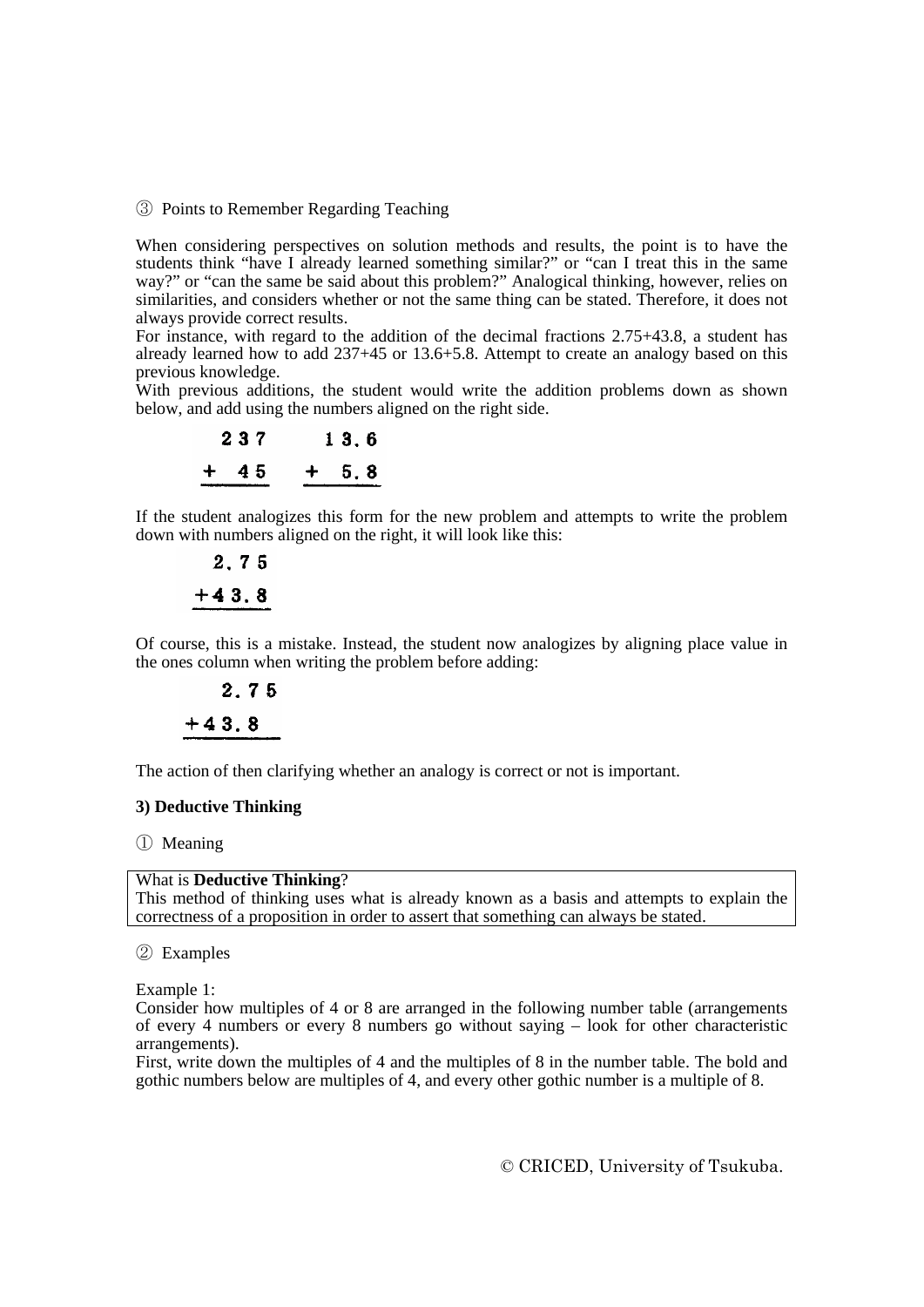| 0  |      | 2 | 3 |  | 4 5 6                         | $\mathbf{7}$ | 8.  | 9  |
|----|------|---|---|--|-------------------------------|--------------|-----|----|
| 10 | 11   |   |   |  | 12 13 14 15 16 17 18 19       |              |     |    |
| 20 |      |   |   |  | 21 22 23 24 25 26 27 28       |              |     | 29 |
|    |      |   |   |  | 30 31 32 33 34 35 36 37 38 39 |              |     |    |
| 40 |      |   |   |  | 41 42 43 44 45 46 47 48 49    |              |     |    |
| 50 | - 51 |   |   |  | 52 53 54 55 56 57 58          |              |     | 59 |
| 60 | - 61 |   |   |  | 62 63 64 65 66 67 68          |              |     | 69 |
| 70 | - 71 |   |   |  | 72 73 74 75 76 77 78 79       |              |     |    |
| 80 | 81   |   |   |  | 82 83 84 85 86 87 88          |              |     | 89 |
| 90 | 91   |   |   |  | 92 93 94 95 96 97             |              | -98 | 99 |

Once the student has written part of the number table, he/she can induce that "it is possible to move from one multiple of 8 to another by going down one row, and then left two columns." When stated the same way for multiples of 4, it is also possible to induce that "it is possible" to move from one multiple of 4 to another by going down one row, and then left two columns."

Then considering "why it is possible to make this simple statement" and "whether or not it is still possible to state this for numbers over 99, and why this is the case" is deductive thinking. Next, consider what to base an explanation of this on. One will realize at this point that it is possible to base this on how the number table is created. This is also deductive thinking, and is based upon the following.

Since this number table has 10 numbers in each row, "going one position to the right increases the number by one, and going one position down increases the number by ten."

Based upon this, it is evident that going down one position always adds 10, and going left two positions always subtracts 2. Combining both of these moves always results in an increase of 8 (10-2=8). Therefore, if one adds 8 to a multiple of 4 (or a multiple of 8), the result will always be a multiple of 4 (8). This explains what is happening.

By achieving results with one's own abilities in this way, it is possible to gain confidence in the correctness of one's conclusion, and to powerfully assert this conclusion. Always try to explain the truth of what you have induced, and you will feel this way. Also, think about general explanations based on clear evidence (the creation of the number table). This is deductive thinking.

Example 2: Deductive thinking is not just used in upper grades, but is used in lower grades as well.

Assume that at the start of single-digit multiplication in  $3<sup>rd</sup>$  grade, the problem "how many sheets of paper would you need to hand out  $16$  sheets each to 8 children<sup>3</sup> is presented. When the children respond with " $16\times8$ ," the teacher could run with this response and say, "all right, let's consider how to find the answer to this."

This is not adequate, however. The students must be made to thoroughly understand the fundamental reasoning behind the solution. It is important that students independently consider "why this is the way the problem is solved."

The child will probably explain the problem by saying that "in this problem, eight 16s are added:  $16+16+16+16+16+16+16$ . This is based on the meaning of multiplication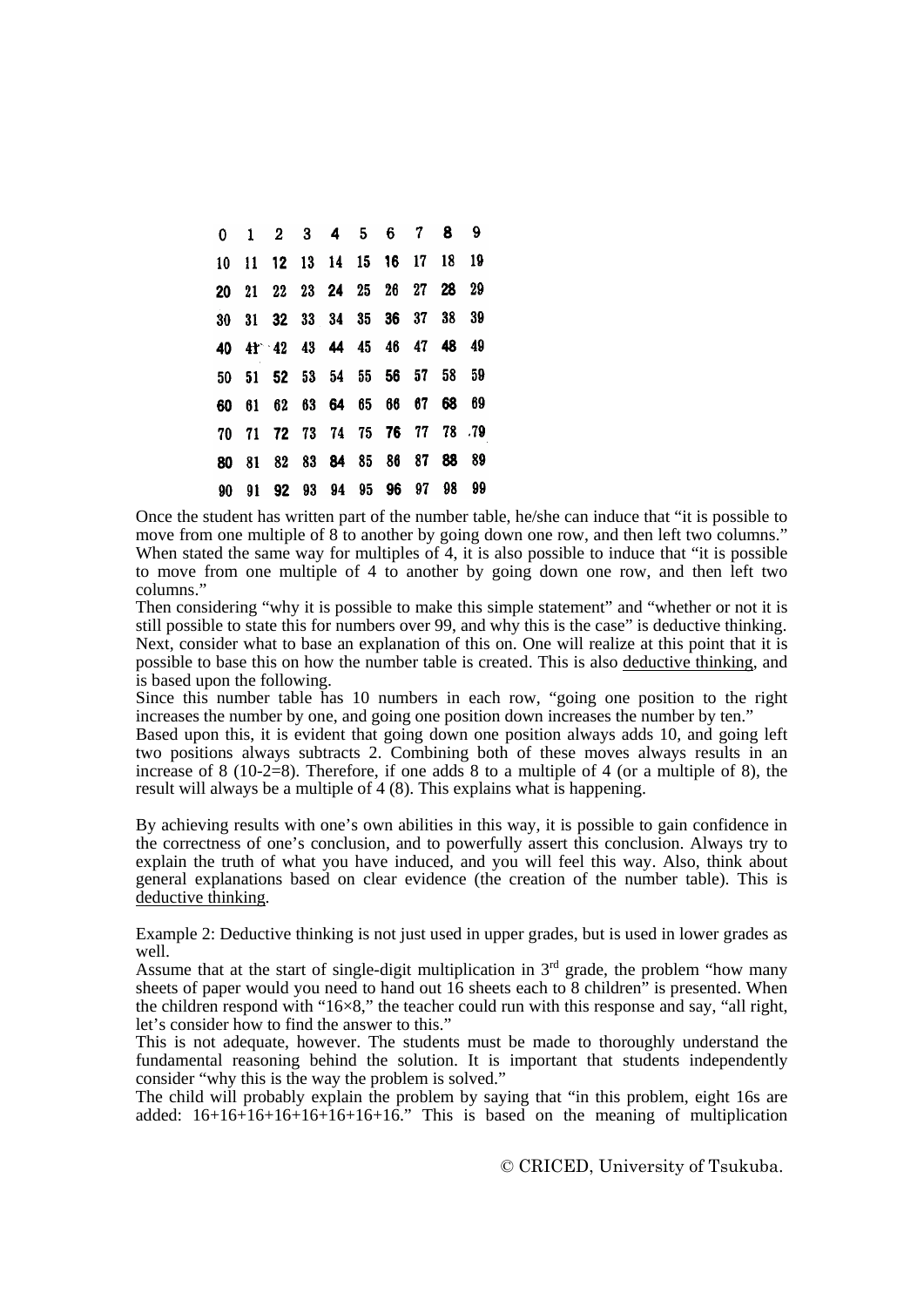(repeated addition of the same number), and is a deduction that generally explains why multiplication is the way to solve the problem.

Furthermore, the response to "let's think about how to perform this calculation," will probably be "the answer when you add eight 16s is 128." When asked the reason, the answer will probably be "this multiplication is the addition of eight 16s."

Deductive thinking is used to explain this calculation and the foundation behind it.

③ Points to Remember Regarding Teaching

Establishing this need to attempt to think deductively is more important than anything. To do this, one must be able to use one's own abilities to discover solutions through analogy or induction. Through this, students will gain the desire to assert what they have discovered, and especially to think deductively and appreciate the benefits of thinking deductively.

When one thinks deductively, an attitude of attempting to grasp the foundational properties one already possesses, and of clarifying what the conditions are, is important. For this reason, encourage students to consider "what kinds of things they understand" and "what kinds of things they can use."

Also, when one thinks deductively, one uses both **synthetic thinking**, whereby one considers conclusions based on presumptions concerning "what can be said" based on what is known, as well as **analytical thinking**, whereby one considers presumptions based on conclusions concerning "what needs to be valid for that to be said." Students should have experience using both methods of thinking.

## **4) Integrative Thinking**

## ① Meaning

#### What is **Integrative Thinking**?

Rather than leaving a large number of propositions disconnected and separate, this thinking method abstracts their essential commonality from a wider viewpoint, thereby summarizing the propositions as the same thing.

Integrative thinking does not always take the same form, but can be divided into three categories.

Type I Integration (High-Level Integration)

When there is a number of propositions (these can be concepts, principles, rules, theories, methods of thinking, and so on), this method of thinking views the propositions from a wider and higher perspective, and discovers their shared essence in order to summarize a more general proposition (S).

Type II Integration (Comprehensive Integration) By reexamining a number of propositions  $S_1$ ,  $S_2$  and  $S_3$ , this type of thinking integrates  $S_1$  and  $S_2$  into  $S_3$ .

#### Type III Integration (Expansive Thinking)

In order to expand a certain known proposition to a larger scale that includes the original proposition, this type of thinking changes the conditions a little in order to make the proposition more comprehensive. In other words, this thinking incorporates and merges one new thing after another.





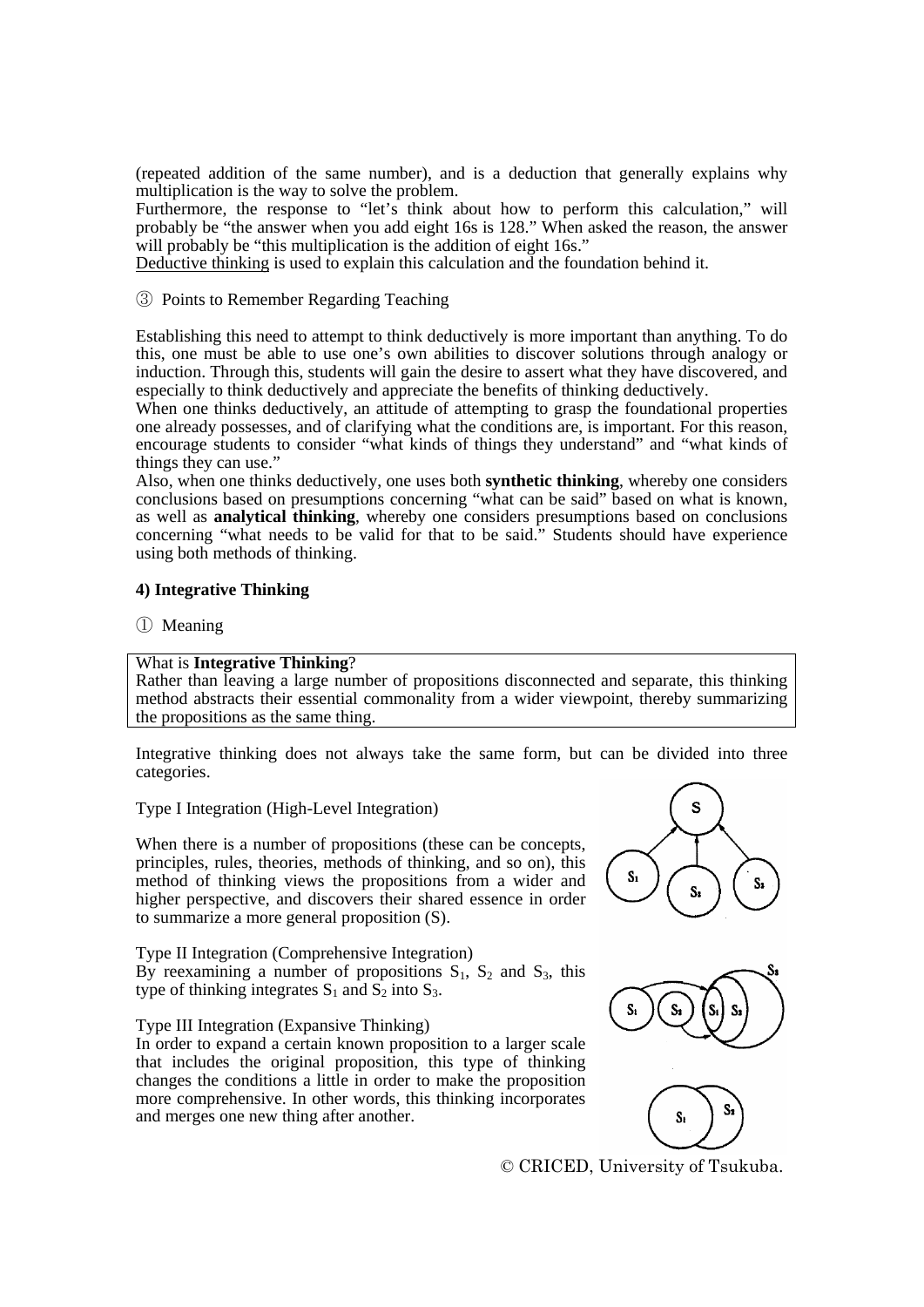This is expansive thinking, which also includes developmental aspects.

② Examples

Example 1:

1. Someone purchased one type of stamps for 20 yen each, and another type of stamps for 15 yen each, paying a total of 480 yen. How many stamps of each type were purchased?

2. Boys took 20 sheets of paper each, and girls took 15 sheets of paper each. The total number of boys and girls was 25, and the total number of sheets of paper was 480. How many boys, and how many girls were there?

3. Something moved at a speed of 20 m/second at first, and then 15 m/second, for a total distance of 480 m in a total of 25 seconds. How many seconds did it move at each speed?



When one solves these problems individually, since they involve extremely different situations, they appear to be completely different problems. Once one draws an area figure in order to solve each problem, however, it becomes apparent that each problem can be summarized as the same problem. This is because it becomes evident that each problem has the same area figure as shown in the figure to the right, which corresponds to the integration of Type I Integration (S).

Example 2: Students are learning a lot about the multiplication and division of whole numbers, decimal fractions, and fractions. Learning each different method well and working with each type of number in different ways is somewhat cumbersome. Consider whether or not it is possible to summarize each different method of computation and understand them as a whole. This is integrative thinking. Thinking in this way makes it possible to express whole numbers and decimal fractions as fractions too, which enables the conversion of fraction division into fraction multiplication:

 $3/4 \div 0.7 \div 8$  can be converted to  $3/4 \div 7/10 \div 8/1 = 3/4 \times 10/7 \times 1/8$ 

In this fashion, the multiplication and division of whole numbers, decimal fractions, and fractions are all summarized as the multiplication of fractions. This is an example of Type II Integration, whereby other types of multiplication and division are integrated into the same level of fraction multiplication.

Example 3: Students are taught that the multiplication  $a \times b$  involves bringing together sizes a in the number b and calculating the resulting total size. In this case, of course, neither a, which represents the size of one element, or b, which represents the number of elements, is 0. Therefore, although it is possible to represent, for instance, the number of points scored if "6 balls hit the 4-point target" with the multiplication as  $4\times 6=24$ , it is not possible to use a formula to express "how many points are scored if no balls hit the 5-point target." The cases where either a or b is 0 are not included in multiplication. In order to eliminate this exception, since the context is the same for both the situation where one number is 0 as in "the score when 0 balls hit the 5-point target," and the situation where neither number is 0 as in "the score when 6 balls hit the 4-point target," by using the same multiplication operation, it is possible to extend the meaning of multiplication to include 5×0=0.

In this way, it is possible to express problems whether a number is 0 or not. In other words, the exception disappears. This is an example of Type III Integration.

③ Points to Remember Regarding Teaching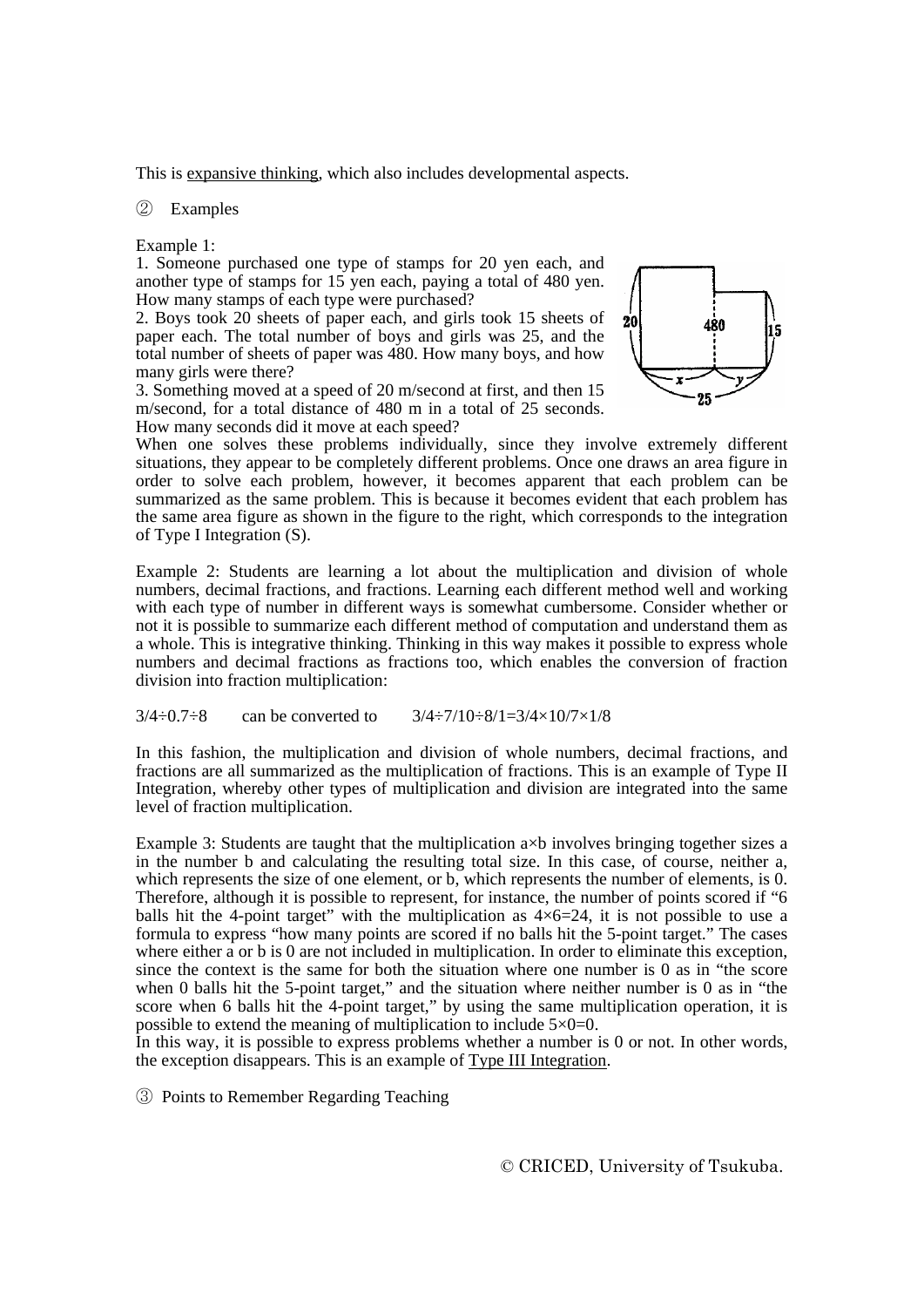If multiple instances of the same thing are left as they are, then there is a cumbersome necessity to know about each different instance. Is there some way economize thinking and effort? Also, when there are exceptions, one must always think of them as something different, which is not very satisfying. Having students experience this is the first priority because it strengthens their desire to think in an integrative manner. The second priority is to ensure that students look at multiple things, and consider what is common to them all and how to see them as the same thing.

## **5) Developmental Thinking**

① Meaning

## What is **Developmental Thinking?**

Developmental thinking is when one achieves one thing, and then seeks an even better method, or attempts to discover a more general or newer thing based on the first thing. There are two types of developmental thinking.

Type I Developmental Thinking: Changing the conditions of the problem in a broad sense.

By "changing the conditions of the problem," this means:

(1) Change some conditions to something else, or try loosening the conditions.

(2) Change the situation of the problem.

Type II Developmental Thinking: Changing the perspective of thinking

## ② Examples

Example 1: "20 trees are planted 4m apart along a straight road. How long is the road in meters? Note, however, that the trees are planted on both ends of the road." Assume that the student discovers that this tree-planting problem use the following relationship:

(space between trees) = (number of trees) – 1 ... (1)

By considering whether or not this relationship is only valid when the space is 4m, or when there are 20 trees, or when the road does not curve, it becomes apparent that it is indeed valid regardless of the space or number of trees, or even whether the road curves (see the following diagram). This is an example of Type I Developmental Thinking (1) as described above.



In both of the two cases above, there are 5 trees spaced 4m apart, and the relationship "(space between trees) = (number of trees)  $-1$ " applies.

Furthermore, by using developmental thinking to consider what happens when the method of planting trees is changed, it is possible to develop the relationships when (2) trees do not need to be planted on one end, (3) trees do not need to be planted on either end, or (4) the road is circular:

(space between trees) = (number of trees)  $\ldots$  (2) (space between trees) = (number of trees) + 1 ... (3)

(space between trees) = (number of trees)  $\ldots$  (4)



From relationship (1) above, we can see that:

In (2), the number of spaces increases by 1 from (1), so spaces = trees  $-1 + 1 =$  trees In (3), the number of spaces increases by 1 each for both sides.

so  $space = trees - 1 + 2 = trees + 1$ 

In  $(4)$ , the number of spaces between trees at both ends in  $(1)$  increases,

so spaces = trees  $-1 + 1$  = trees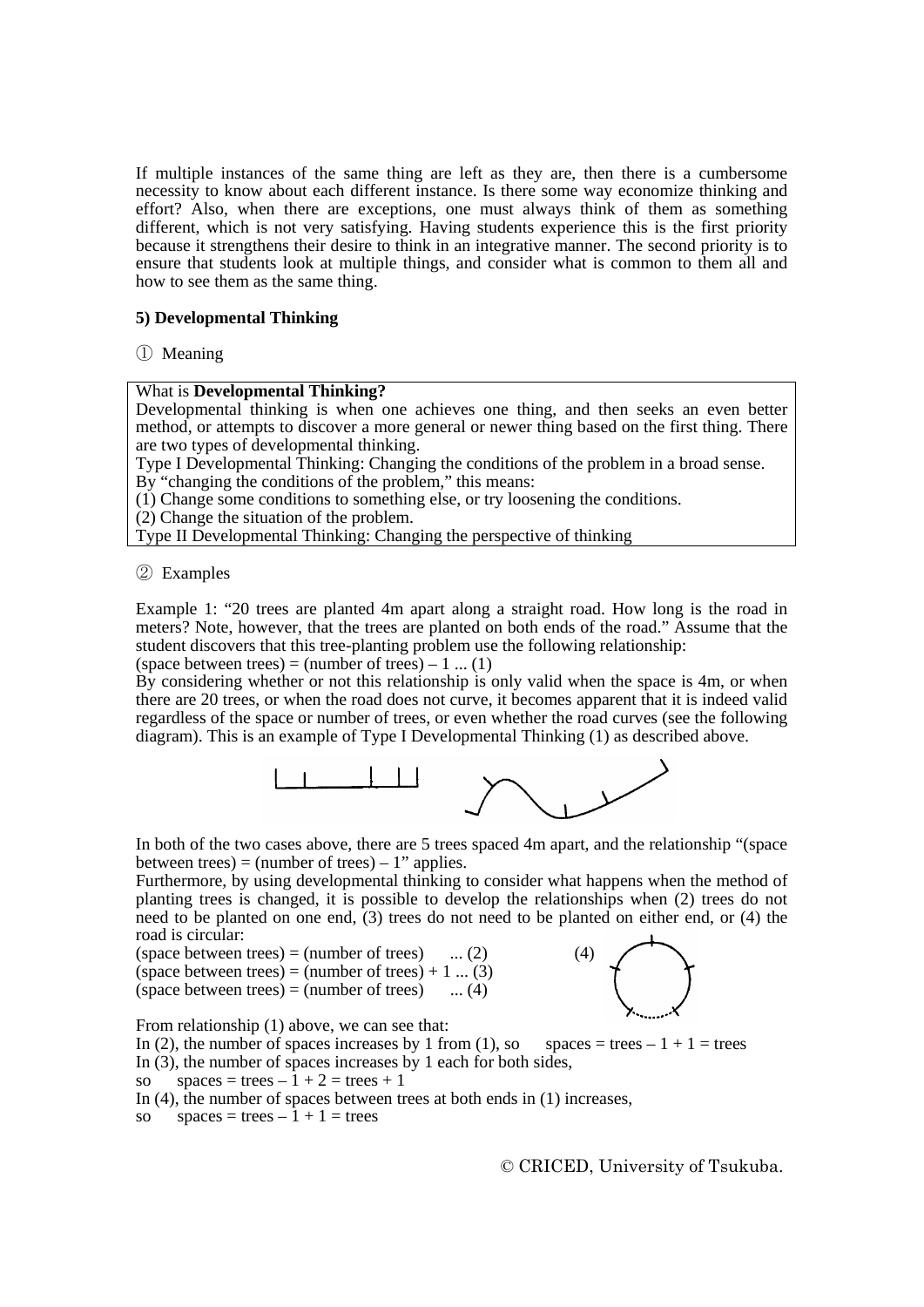Situations (2), (3), and (4) can be developed from the original (1) in this way, after which the relationship between the different formulas can be summarized. This is an example of Type II Developmental Thinking as described above.

Example 2: The following equation can be used to find the area of the figure to the right:

 $20\times15+12\times(24-15)=408$ 

Rather than being satisfied with this single method, however, continue by considering whether there is a different or better way. Also, by changing how you look at this shape and thinking in a developmental manner, it is possible to discover the following type of solution as well.

- $\cdot$  (20-12) $\times$ 15+12 $\times$ 24=408
- $(20-12)\times15+12\times15+12\times(24-15)=408$
- $20\times 24-(20-12)\times (24-15)=408$
- $20 \times 15 + 12 \times 24 12 \times 15 = 408$

By changing one's perspective in this way, and reexamining the shape to consider different solving methods, it is sometimes possible to discover various different methods. This is an example of Type II Developmental Thinking.

#### ③ Points to Remember Regarding Teaching

The basic philosophy behind teaching this type of thinking is to inspire students to seek better and new methods, and discover or create new problems.

Types I and II of Developmental Thinking involve "clarifying the conditions," "changing the conditions," and "strengthening or weakening part of the conditions," or "changing the situation" and "changing the domain." Also, if one can write a formula for a story problem or other such problem, or consider how to write a story problem for a formula, then one can take advantage of developmental thinking. Functional thinking and the "what if not?" technique (thinking about the case where something is not true) are effective here.

Also, have the students think back and clarify "what perspective has been used during consideration" then "reexamine based on this from a different perspective." An effective way to make students change their perspective is to change the perspective of the problem. For instance, try changing the constituent elements or operations of the figure in question to different constituent elements or operations. Also, even if one method or solution works, rather than being satisfied at this point, have the students try another method or attempt to discover a better solution. The basic method is to give students a certain proposition, and have them consider that proposition's opposite, or contraposition, or reverse.

Also note that not all of the above problems can be completely explored by integrative or developmental thinking. Attaining some kind of perspective of this type is essential to teach these thinking methods, however. When a solution is evolved, if the result is still based on the same type of thinking, and if it has the same structure, then it can be integrated. Integrating clarifies the essential conditions, and enables developmental speculation that can be used to discover further new problems and solutions.

Integrative thinking and developmental thinking stimulate each other in this way, and can be utilized in mutually complimentary ways.

#### **6) Abstract Thinking**

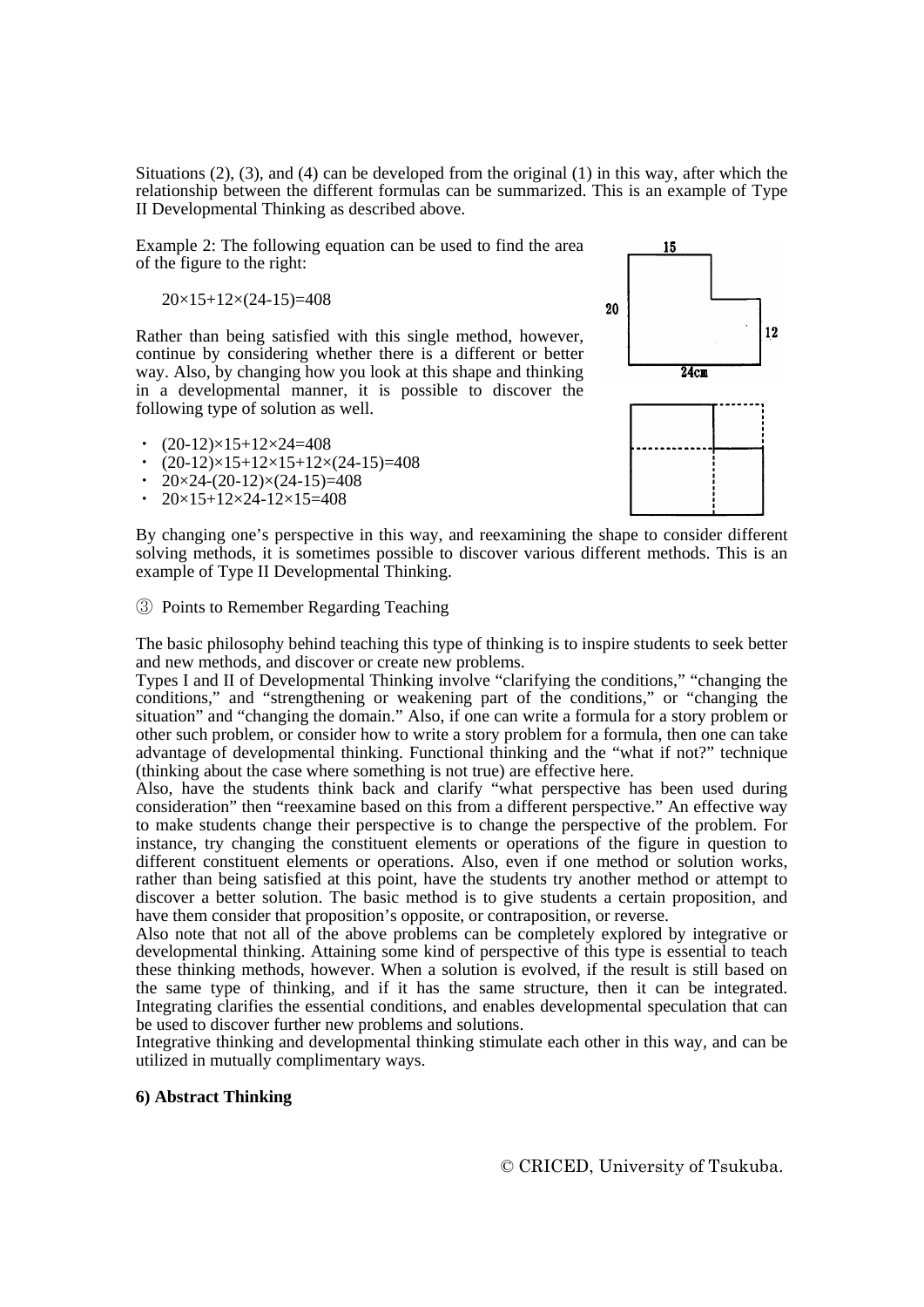i. Thinking that abstracts

ii. Thinking that concretizes

iii. Thinking that idealizes

iv. Thinking that clarifies conditions

## ① Meaning

## What is **Abstract Thinking**?

Abstract thinking is a method of thinking that, first of all, attempts to elicit the common properties of a number of different things.

Also, **thinking that concretizes** is also used in the end for abstracting propositions, so it is treated as the second type of abstract thinking and is included in our discussion.

Considering the ideal state where a variety of different conditions are constant, or ideal cases where conditions or properties satisfy mathematical definitions, principles, or rules, can often clarify the situation. Thinking about ideal states in this manner is referred to as **thinking that idealizes**, and is the third type of abstract thinking.

The fourth type of abstract thinking is an attempt to clarify conditions, which is necessary for abstraction.

## ② Examples

Example 1: Showing students a round top and telling them "this is called a circle" is not enough when it comes to teaching the concept of the circle. Since the top will have properties such as material, size, a painted pattern, and a method of use, the students will not yet ignore these aspects, and may think of, for instance, a round wooden top as a circle. The other properties must be ignored. Instead, show students tops of various different sizes, and have them also consider various other circular objects including cups, to elicit commonalities such as "all of these shapes have the same length from one point (the central point) to the edge." Abstract thinking is used to clarify shared properties here.

These abstracted properties are referred to as the concept's connotation.

Next, consider the concept from the opposite direction, and think of the objects that have these properties. For instance, have the students recognize the fact that large, round toys are also circles, as well as objects that only consist of the perimeter of a circle, such as rings. Have the students consider egg-shaped items and balls, and rings with one break, or other items that are not quite circular, so that they may determine whether or not these things are circles. Clarify what a circle is, and what is similar but not quite a circle. This process will make the concept of a circle clear.

The thinking method of concretization is used at this time to gather many different concrete examples, and to clarify the denotation, or extension of the concept. Continue finding various different properties of circles. This is also abstraction, and enriches the connotation of the concept.

In general, concepts include both connotations and denotations (extensions), the abundant clarification of which forms a concept. Thinking that involves abstraction (and elimination) is used to do this.

Example 2: If the meaning of the statement "when two numbers are added together, even if the order of the numbers is reversed, the sum remains the same" is not clear, try a concrete example, such as 3 and 5. The statement is now "when 3 and 5 are added together, even if the order of 3 and 5 is reversed, the sum remains the same," so the meaning is easy to understand. By converting an abstract and general statement to a concrete statement, the meaning can be made obvious. This type of concretizing is important, and since the goal is actually abstraction, it can be included as a type of abstract thinking.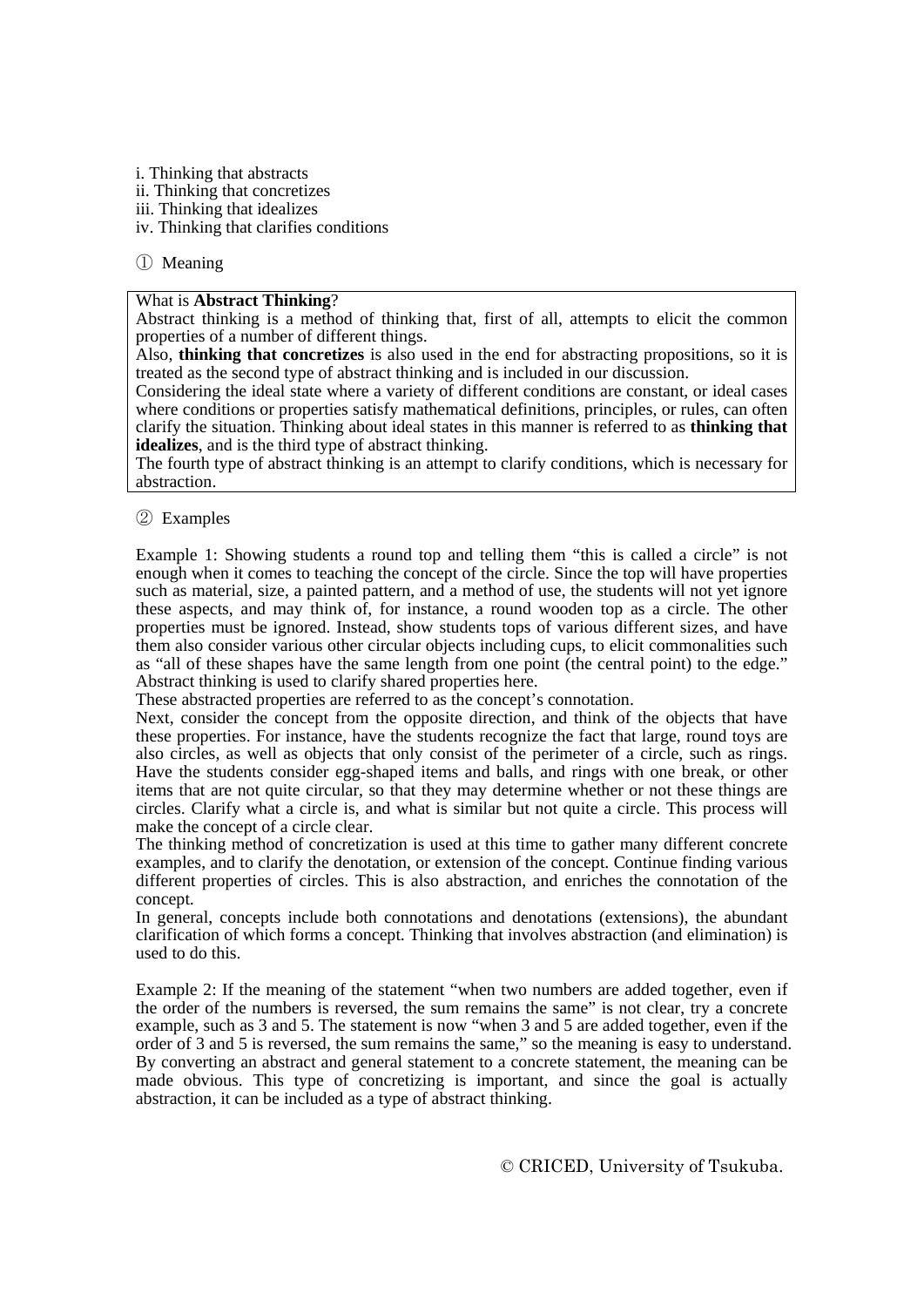Example 3:  $4<sup>th</sup>$  grade students can be taught the computational laws of multiplication for whole numbers in the following way:



For instance, consider concrete examples using these laws for explaining the distributive law. It is possible to explain that "if a certain number of flowers is planted in a rectangular shape, if  $\circlearrowright$  is the number of columns,  $\Box$  is the number of rows of red flowers, and  $\triangle$  is the number of rows of white flowers, then both sides express the total number of red and white flowers, and this equation is valid." This is also an example of concretization.

When 5<sup>th</sup> grade students learn the multiplication of decimal fractions, consider whether or not the above rules apply to decimal fractions as well. With this equation, it is not possible to consider whether or not the rules apply, so try concretization.

In other words, try replacing  $\bigcirc$ ,  $\Box$ , and  $\triangle$  with specific numbers such as 2.5, 3.7, and 1.8, and examine whether or not the relationship holds true. This way of thinking is an example of concretization.

Example 4: To compare the dimensions of two cups, fill one cup with water, and then pour the water into the other cup. Although the first cup might not be completely filled, or there might still be some water left in the first cup after pouring, it is necessary to imagine that the first cup has been completely filled, and that all the water was poured into the other cup. Idealization is used to do this.

This is also included in abstraction because some conditions are eliminated, and other condition is abstracted.

Example 5: Even with the extremely simple problem "of two people, A and B, whose house is closer to the school?," if conditions such as A) compare not by straight distance, but by distance along the roads, B) assume that the person who walks to school in the shortest time is the closest, C) both people walk at the same speed, or D) the walking speed is around 60 meters/minute, it is possible to make comparisons based on the actual time walked by each person, as well as which house is closer in meters.

This type of thinking is important when it comes to the clarification of conditions because it is used to abstract and clarify conditions from many different conditions, or to clarify conditions in order to make them harder to forget.

③ Points to Remember Regarding Teaching

• When there are a number of different things, the first priority is to clarify the perspective of consideration, or "what are we examining?" Furthermore, have the students consider "what is the same, and what is shared?" as they abstract points in common. At the same time, students must be made to consider "what is different?," thereby clarifying points that are different, and don't need to be considered at this time. These points are then ignored. In other words, this type of thinking clarifies what can be ignored.

Furthermore, this type of thinking is not limited to just abstraction, but also involves the concretization of "finding other new things that have in common." This clarifies what has been abstracted even further.

When a problem is solved, the first thing to do is understand the meaning of the problem. In other words, the right attitude of grasping the problem clearly is important. To take this kind of attitude, it becomes necessary to think how to clarify "what the conditions of the problem are," "whether or not the conditions are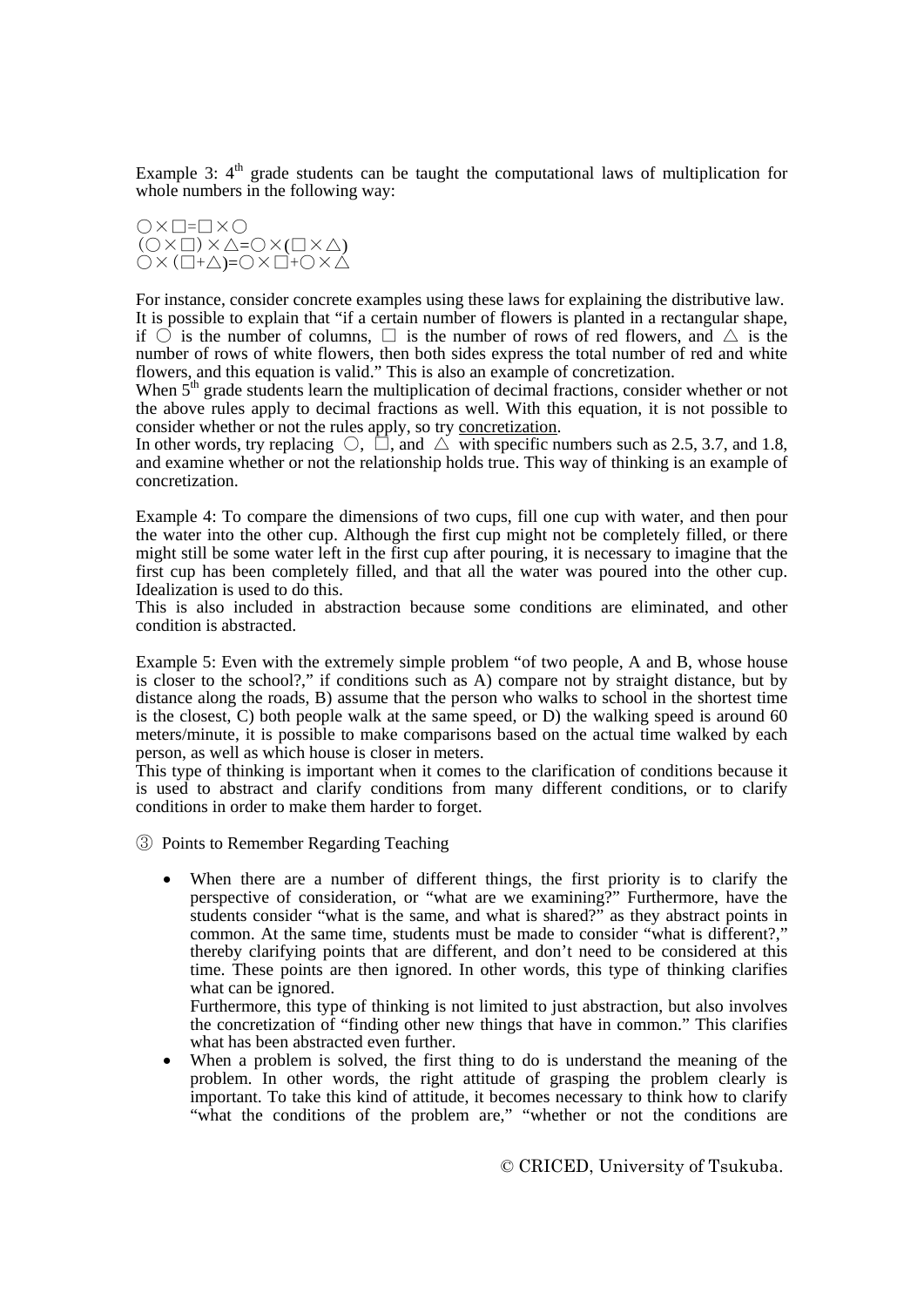sufficient, insufficient, or too numerous to solve the problem," as well as "what is sought." This type of thinking attempts to clarify the conditions referred to here.

## **7) Thinking that Simplifies**

① Meaning

**Thinking that Simplifies 1:** Although there are several conditions, and although one knows what these conditions are, when it is necessary to consider all of the conditions at once, sometimes it is difficult to do this from the start. In cases like this, it is sometimes beneficial to temporarily ignore some of the conditions, and to reconsider the problem from a simpler, more basic level. This type of thinking is referred to as "thinking that simplifies." **Thinking that Simplifies 2:** Thinking that replaces some of the conditions with simpler

conditions, is also a type of thinking that simplifies.

Keep in mind, however, that general applicability must not be forgotten during the process of simplification. Although the problem is simplified, there is no point in simplifying to the extent that the essential conditions of the original problem or generality are lost. This applies to idealization as well.

② Examples

Example 1: If the following problem is difficult, try considering each condition, one at a time: "if 4 pencils are purchased at 30 yen each, along with 6 sacks at 20 yen each, what is the total cost?"

- The cost of 4 pencils at 30 yen each
- The cost of 6 sacks at 20 yen each
- The cost of both pencils and sacks

By simplifying the problem in this way, one can think of the equations as follows:

 $30\times4=120$  $20\times 6=180$ 120+180

This makes it easy to realize that the solution is equal to  $30\times4+20\times6$ 

Example 2: If the computations necessary to solve the following problem are not clear, one can replace 36.6 or 1.2 with simple whole numbers to simplify the problem: "If A weighs 36.6 kg, which is 1.2 times as much as B, how much does B weight?" For instance, try converting this to "A weighs 36 kg, which is 2 times as much as B." Obviously, this would be  $36\div2$ . Once one understands this simple version of the problem, it is possible to extrapolate that the original problem can be solved by calculating 36.6÷1.2.

③ Points to Remember Regarding Teaching

When considering story problems with large numbers and decimal fractions or fractions and so on, or story problems with many conditions, if the numerical relationships are obscured by the size of numbers or the large number of conditions, have the students think about "why the problem is difficult" and "what can be done to make it understandable" so that they realize where the difficulty is (for instance, complicated numbers or conditions). Have them try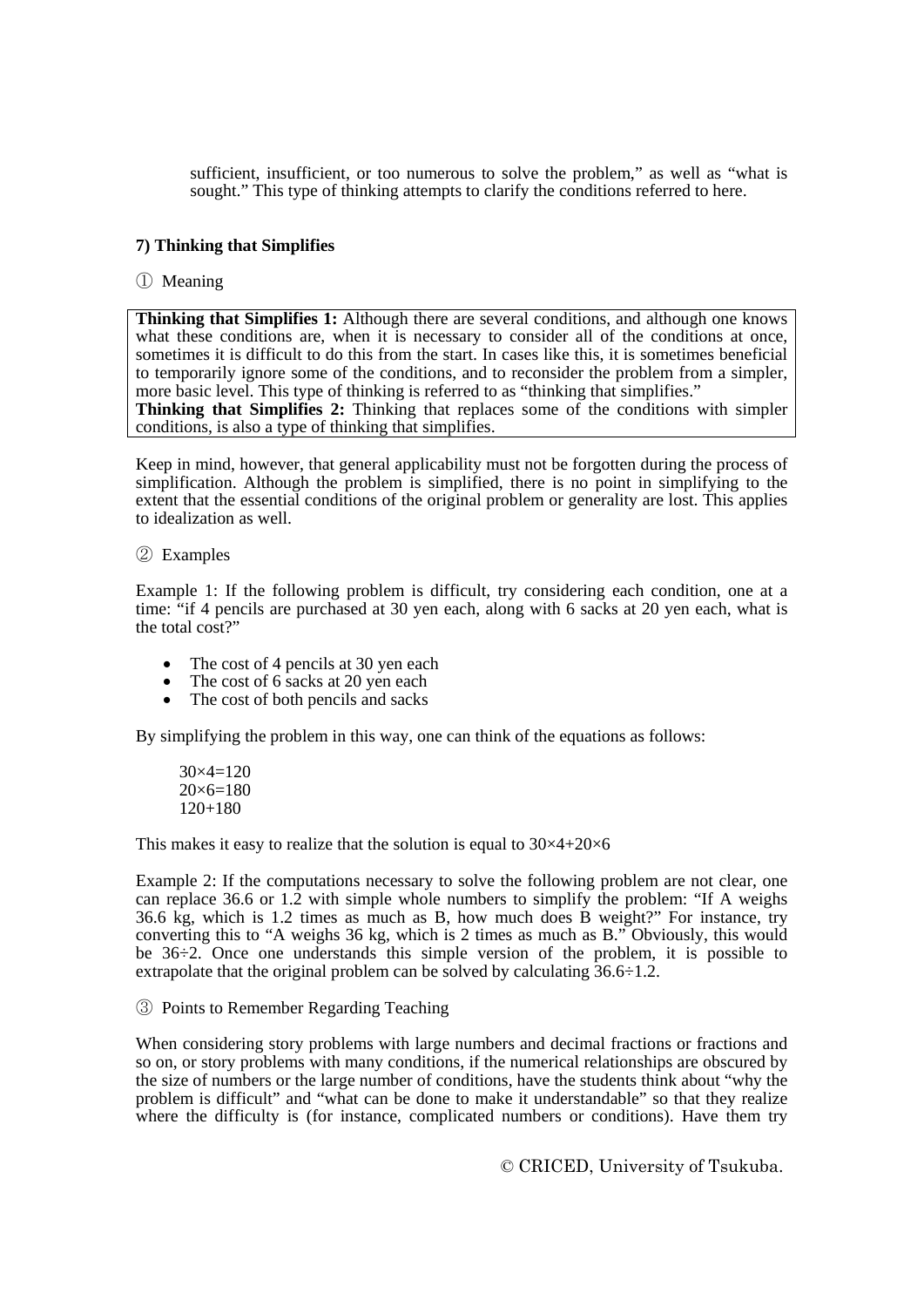"replacing numbers with simple whole numbers" or "thinking about the conditions one at a time."

The goal of incorporating this type of thinking into the process of teaching a class is to teach children how to proceed on their own, so that they think of simplification on their own initiative.

The previous section on idealization is very similar in this respect.

## **8) Thinking that Generalizes**

① Meaning

#### What is **Thinking that Generalizes?**

This type of thinking attempts to extend the denotation (the applicable scope of meaning) of a concept. This type of thinking also seeks to discover general properties during problem solving, as well as the generality of a problem's solution (the solving method) for an entire set of problems that includes this problem.

② Examples

Example 1: Create a times table for say, the 3s:

 $3 \times 2 = 3 + 3 = 6$  $3\times3=3+3+3=9$  $3\times4=3+3+3+3=12$ 

To avoid the hassle of repeatedly the repeated additions, however, try to find a simpler method. One discovers that the previously mentioned method can be reexamined revealing that "the answer goes up by 3 with each number" (inductive thinking). And this can be generalized and applied as follows:

$$
\begin{array}{c}3 \times 5 = 12 + 3 = 15\\3 \times 6 = 15 + 3 = 18\end{array}
$$

Next, consider whether or not the same kind of rule can be applied for the 4s, or the 6s (analogical thinking). Verify this assumption and then use it. This is an example of generalizing this rule to "when the multiplier increases by 1, the answer increases by that number."

Generalization uses inductive and analogical thinking in this way.

③ Points to Remember Regarding Teaching

When teaching how the addition problem  $5+3$  can be used, for instance, try having the children create a problem that uses this equation. This gradually leads to the generalization of the meaning of addition. As the meaning of one concept is understood, making new problems is important in that it teaches about the kinds of situations to which these concepts can be applied, and encourages students to seek other situations to which they can apply. Concepts are thus gradually generalized in this manner.

Properties, rules and other factors are often generalized through the use of multiple concrete cases in this way. In this type of situation, examining numerous individual cases is cumbersome. It is necessary to make the students wonder if there's a better way. The basic way to do this is to actually have them solve various different concrete problems. This will lead the students to wonder if "there's a simpler way" or "if a helpful rule can be found."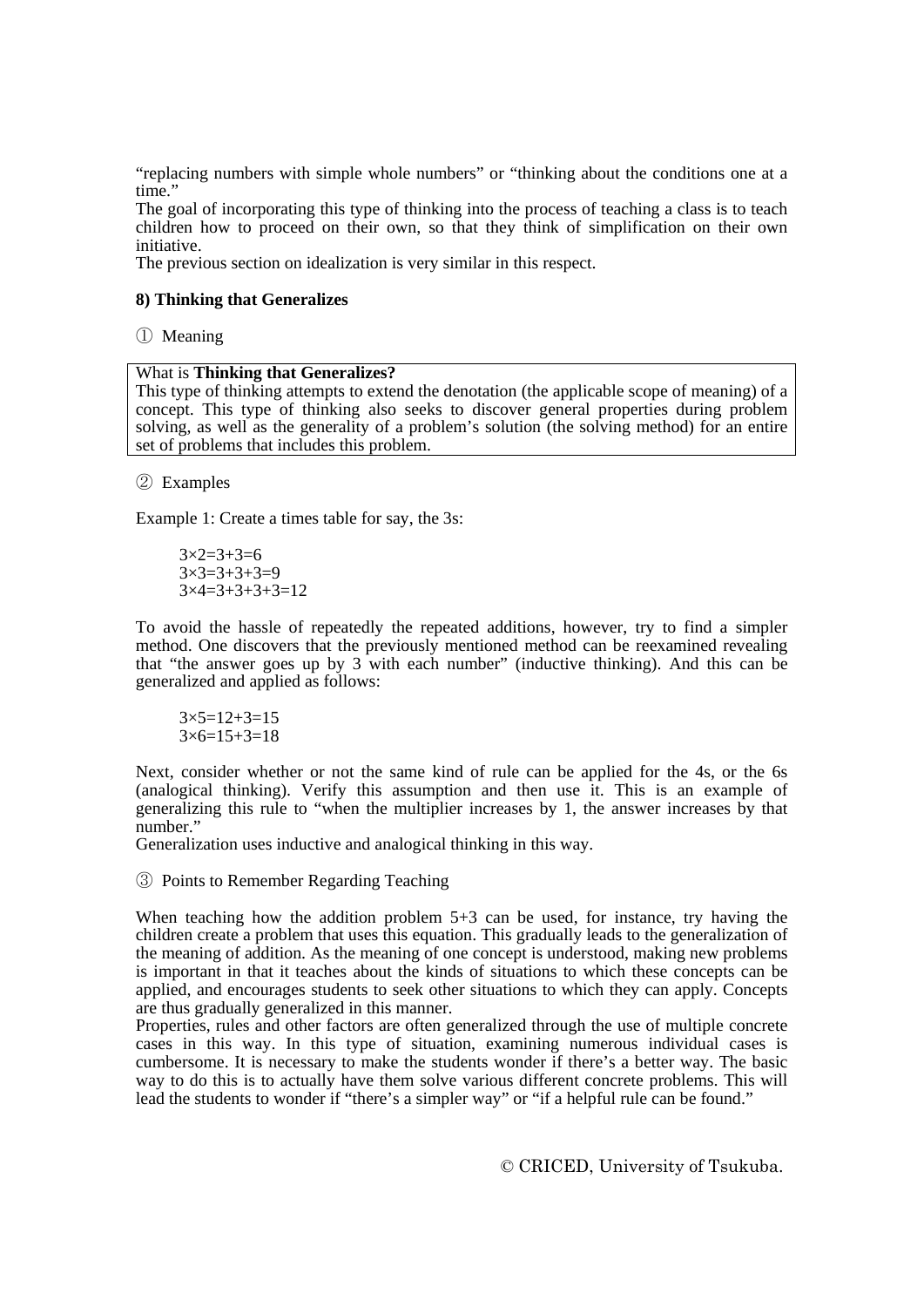Generalization includes cases where one example is generalized, as well as cases where generalization is considered first, and then applying it to a special case. Teach this repeatedly until the children "think what can always be said" and "think of rules that always apply."

## **9) Thinking that Specializes**

① Meaning

Thinking that specializes is a method that is related to thinking that generalizes, and is the reverse of generalization.

#### What is **Thinking that Specializes?**

In order to consider a set of phenomena, this thinking method considers a smaller subset included in that set, or a single phenomenon in that set.

The meaning of specialization is clarified by thinking about when it is used and how it is considered.

#### **Thinking that specializes** is used in the following cases:

1. By changing a variable or other factor of a problem to a special amount without losing the generality of the problem, one can sometimes understand the problem, and make the solution easier to find.

2. By considering an extreme case, one can sometimes attain a clue as to the problem's solution. The result of this clue or method can then be used to assist in finding the general solution.

3. Extreme cases or special values can be used to check whether or not a possible solution is correct.

② Examples

Specialization is often used to assist with generalization. Therefore, the examples provided here also take advantage of thinking that generalize in many places.

Example 1: The question of whether or not the following applies to fractions as well is given as a  $6^{\text{th}}$  grader's problem:  $\bigcirc \times (\square + \triangle) = \bigcirc \times \square + \bigcirc \times \triangle$ 

If students have trouble understanding the meaning of this problem, then the first priority is naturally to make them understand the meaning of this problem. To do this, try replacing  $\circ$ .  $\Box$ , and  $\triangle$  with special numbers. For instance, try 1/2, 1/3, and 3/4. This allows the students to check whether or not the following equation is true:

## $1/2\times(1/3+3/4)=1/2\times1/3+1/2\times3/4$

At this point, the students will understand that the problem is to figure out whether or not this rule always applies, no matter what fractions are used.

By trying out special numbers, one can understand the meaning of a problem.

Example 2: It is important for  $5<sup>th</sup>$  graders to gain the perspective that "if you try collecting three angles, it looks like it will work out" when looking

for the total of all three inner angles in a triangle. Students gather angles based on this perspective. Specialization is useful for achieving this perspective. Try

considering special cases for triangles, as describe below. Each angle in an equilateral triangle is  $60^\circ$ , so the sum of

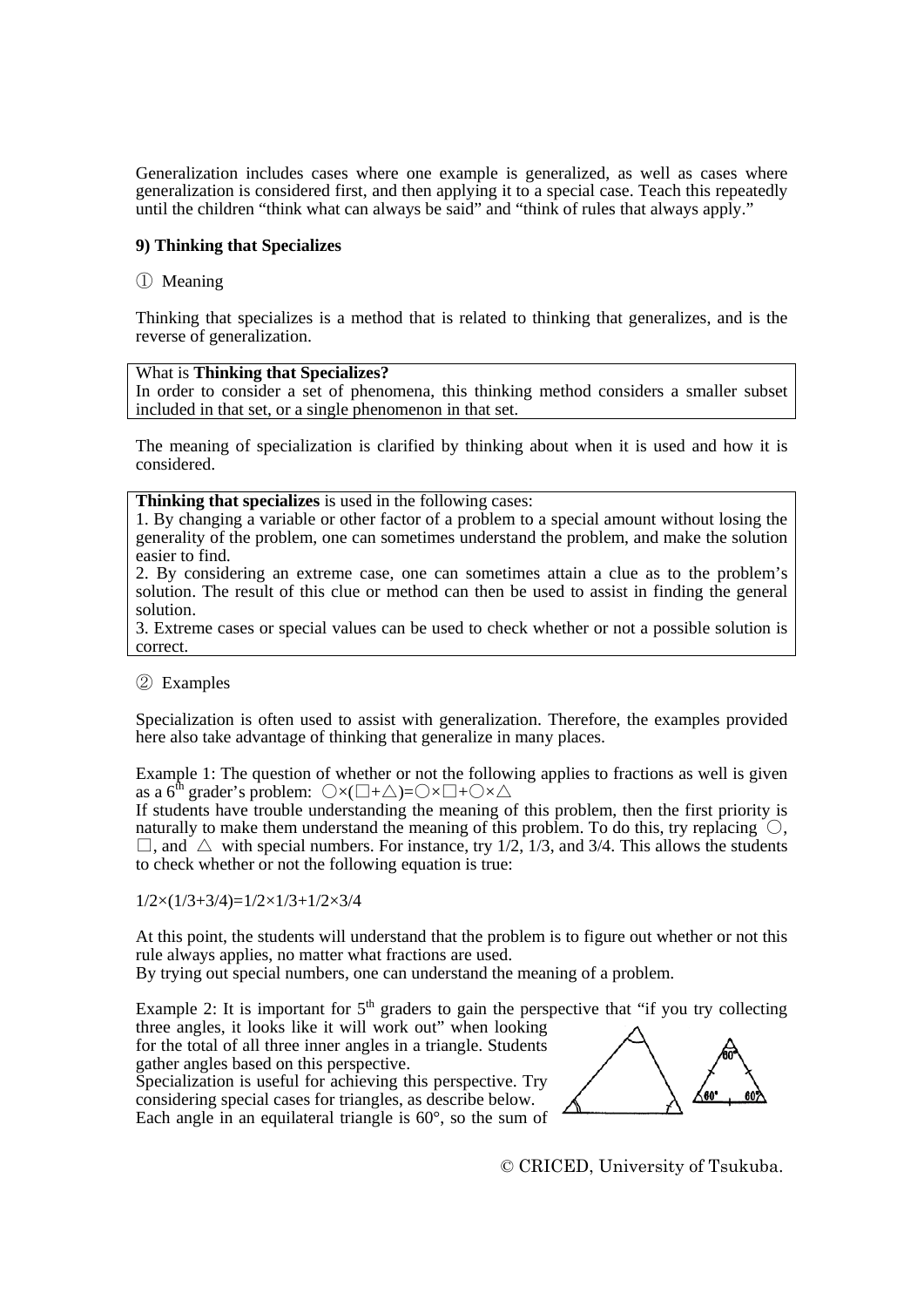the three angles is 180°.

In the case of two types of triangle rulers, the angles are 45°, 45°, and 90°, or 30°, 60°, and 90°. Both of these also add up to 180°.

Since the totals were 180° for all of the special cases, one can infer that the total is also 180° generally for all triangles. Also, since 180° is the angle of a straight line, if one collects all three angles and brings them together, one

would predict that a straight line will result. This leads to the idea of trying to collect all three angles and place them on a single point.





③ Points to Remember Regarding Teaching

In the above example, teachers often start out by telling students to "cut the angles off the triangles and bring them together at a single point." The problem with this method is students do not understand why they are collecting the three angles. If the total was 170° or 200°, rather than 180°, however, then the teacher would not tell the students to do this.

By gaining the perspective that the three angles of a triangle might add up to 180°, one understands why collecting the angles in this way is a good idea. This is why thinking about "known (simple) special cases" is important for developing a perspective regarding "how it looks" or "what can be done."

The attempt to find a perspective on general properties or rules can lead to an attitude of thinking about specialization in certain cases.

## **10) Thinking that Symbolize**

① Meaning

## What is **Thinking that Symbolize?**

Thinking that symbolize attempts to express problems with symbols and to refer to symbolized objects. This type of thinking also includes the use and reading of mathematical terms to express problems briefly and clearly. This type of thinking proceeds one's thought based on the formal expression of problems.

② Examples

Example 1: The formula for the area of a triangle is "area = base  $\times$  height  $\div$  2," but always writing this out in full is a hassle. One can therefore write this simply as " $a=b\times h+2$ ." This is thinking that symbolizes.

Example 2: If, while teaching addition, with the example of "3 and 5 make 8," students only write the answer 8, he or she will not know what the original amounts were, or what operation was used to result in 8. In order to clearly express this, it is necessary to use 5, 3, and 8, as well as a symbol to express the operation used. The attitude and necessity of attempting to express things more clearly reveal the benefits of thinking that symbolize. In other words, by writing the equation "3+5=8," one can communicate the understanding

that bringing 3 items and 5 items together results in 8 items. This equation succinctly and clearly expresses the idea that this 8 did not come into being through the addition of 6 and 2, for instance.

③ Points to Remember Regarding Teaching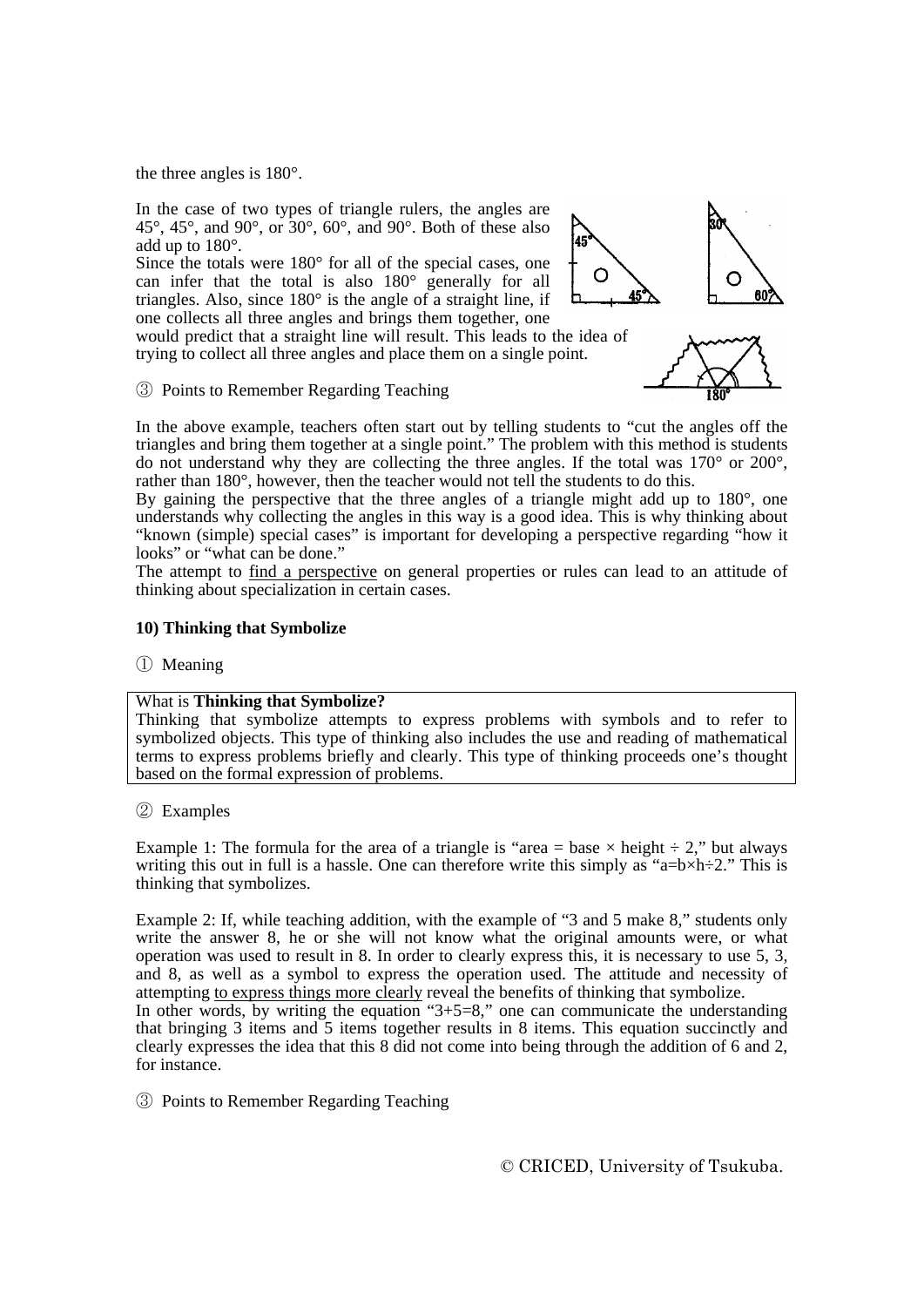The points to remember regarding teaching are described in the above examples. This section describes how to understand the benefits of encoding, and how to take advantage of these benefits in teaching.

The advantage of using terms and symbols is that one can develop thoughts without the need for returning to or being restrained by the concrete. Furthermore, when, for instance, the range of numbers is expanded to include decimal fractions, the meaning of multiplication is also expanded. In other words, the meaning of the symbol " $\times$ " is expanded. When the meanings of concepts or operations are expanded or integrated, the understanding of the terms and symbols that express them must also be expanded or integrated in the same way. The formality of symbols sometimes plays an important role in this expansion and integration.

Thinking that uses terms and symbols in this way is effective when used for the following purposes:

- To express things clearly and succinctly

- To think in an organized fashion, with intellectual rigor
- To generalize thinking

Furthermore, by using terms and symbols, it is possible:

To proceed with formalized thought

When one uses terms and symbols, properly determining the meanings of those terms and symbols, using them in making correct judgments, and acting methodically, are all important. The lower the grade level, the more important it is to fully consider the crucial role played by operations in the regulation of the meaning of terms and symbols.

## **11) Thinking that Express with Numbers, Quantifies and Figures**

① Meaning

Rather than giving children only numerical expressions, and simply teaching them how to process the numbers, it is necessary for them to start at the stage before quantification, and to have them think about how to quantify the information.

#### What is **Thinking that Express with Numbers and Quantifies?**

This thinking takes qualitative propositions and understands them through qualitative properties. Thinking that selects the appropriate quantity based on the situation or objective is thinking that express with quantities.

Thinking that uses numbers to express amounts of quantities is thinking that express with numbers. Conversion to numbers makes it possible to succinctly and clearly express amounts, thereby making them easy to handle.

These types of thinking are summarized and referred to as "thinking that express with numbers and quantifies."

In addition to quantification, thinking that expresses problems with figures is also important.

## What is **Thinking that Express with Figures?**

This thinking replaces numerical propositions and the relationships between them with figures.

Situations, propositions, relationships, and so on are replaced with figures and the relationships between them. This type of thinking is referred to as "thinking that expresses with figures."

② Examples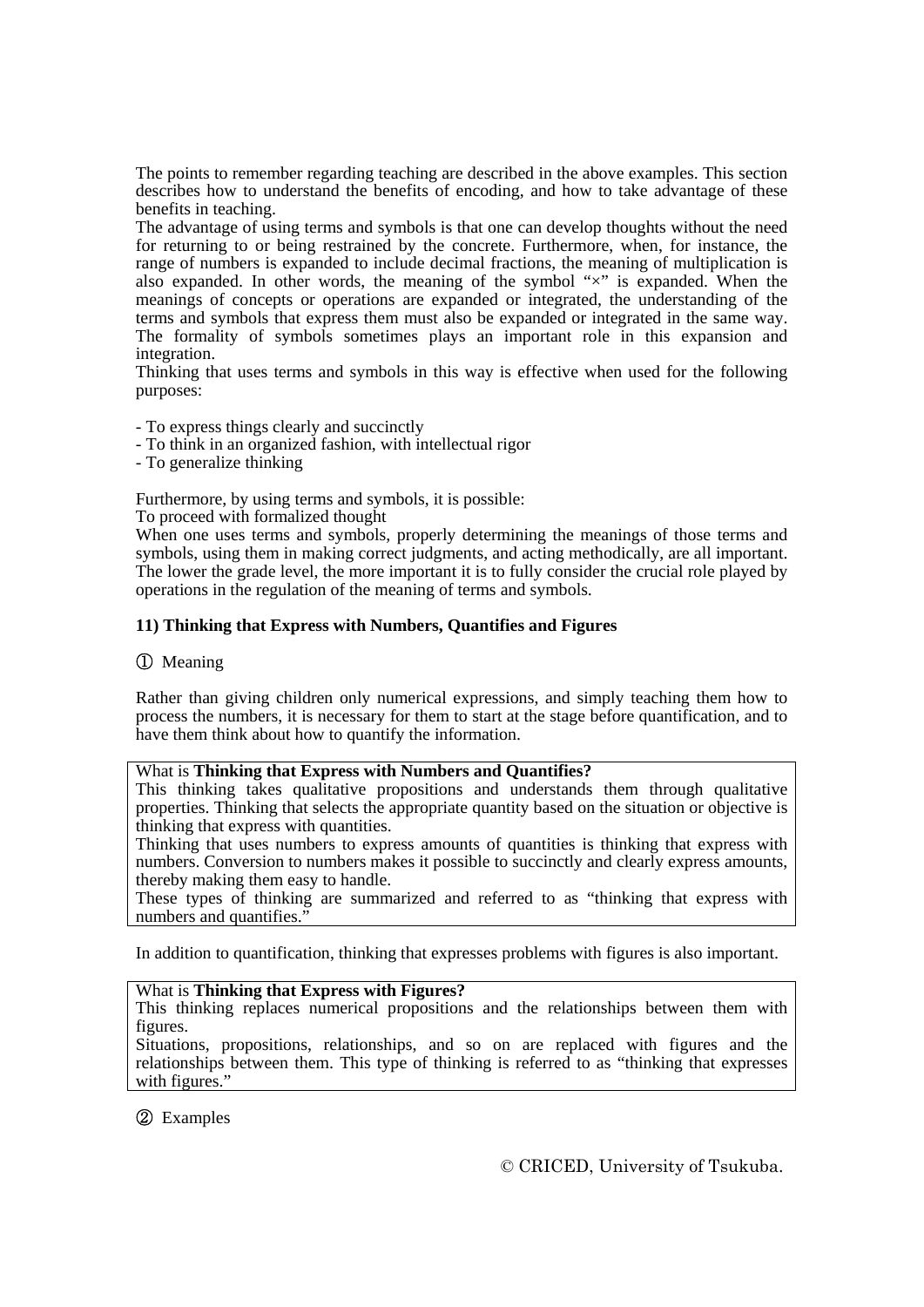Example 1 (Expressing with numbers): Comparison of the two lengths A and B revealed that [A is slightly longer than B]. "Slightly longer" does not tell us the exact difference, however. Therefore, in order to express this difference a little more clearly, consider expressing the extent indicated by "slightly longer" with a number. This leads to learning how to express remainders in measurements with fractions and decimal fractions, as well. In the same way, one-to-one correspondence allows for the comparison of numbers of objects, and thinking that uses numbers to express the extent of differences is also a form of expressing with numbers.

Example 2 (Diagramming): When the 2nd grade problem "you use 25 yen, and have 64 yen left; how much did you start with?" is expressed with a tape diagram as shown below, it clarifies the fact that the answer is to be found with 25+64, rather than through subtraction.



In other words, thinking that expresses problems as diagrams is useful for deciding which operation to use.

#### ③ Points to Remember Regarding Teaching

Quantification sometimes involves situations such as "a noise too loud to sleep." In this situation, the definition of "too loud" varies from person to person, and the determination of what level of noise is "too loud" cannot be made objectively. By expressing the loudness of a noise quantitatively, it is possible to compare noises, and operations become clear. The judgment regarding the crowdedness of a train is also subjective, and varies depending on the person. Crowdedness can be expressed using numbers, such as 150% or 120% of capacity. This is one example of expressing with numbers. Thinking that considers the number of people per unit area represents another idea of expressing with numbers that can be used to quantify how crowded a train is. Another example of this type of thinking is the use of equality of corresponding angles, as a way to quantify "parallel." Quantification can be used in many different situations. It is important to expose students to actual situations that evoke an understanding of how subjective and qualitative thinking can be insufficient, in order to teach them the benefits of quantification.

Instead of teaching diagramming by telling students to "express this type of thing as this kind of figure," it is important to give them diagramming options to select based on the situation, such as line segment figures for problems that involve addition or subtraction, or area diagrams for problems that involve multiplication or division, or number lines for problems that express general relationships between amounts.

Diagrams have the characteristic of appealing to the sense of vision to express phenomena in such a way that they are easier to understand, and so thinking that attempts to actively use graphs and figures (line segment figures, area figures, tree diagrams, number lines, geometric figures, and so on) must be cultivated. The length of the line segments, areas, and so on need not precisely express the sizes of what they represent.

Since figures and diagrams are meant to express problems in a manner that is easy to understand, and are used to grasp the relationships between amounts, they may ignore actual sizes. It is important to consider what is being abstracted in the representation of a figure, based on the particular objective.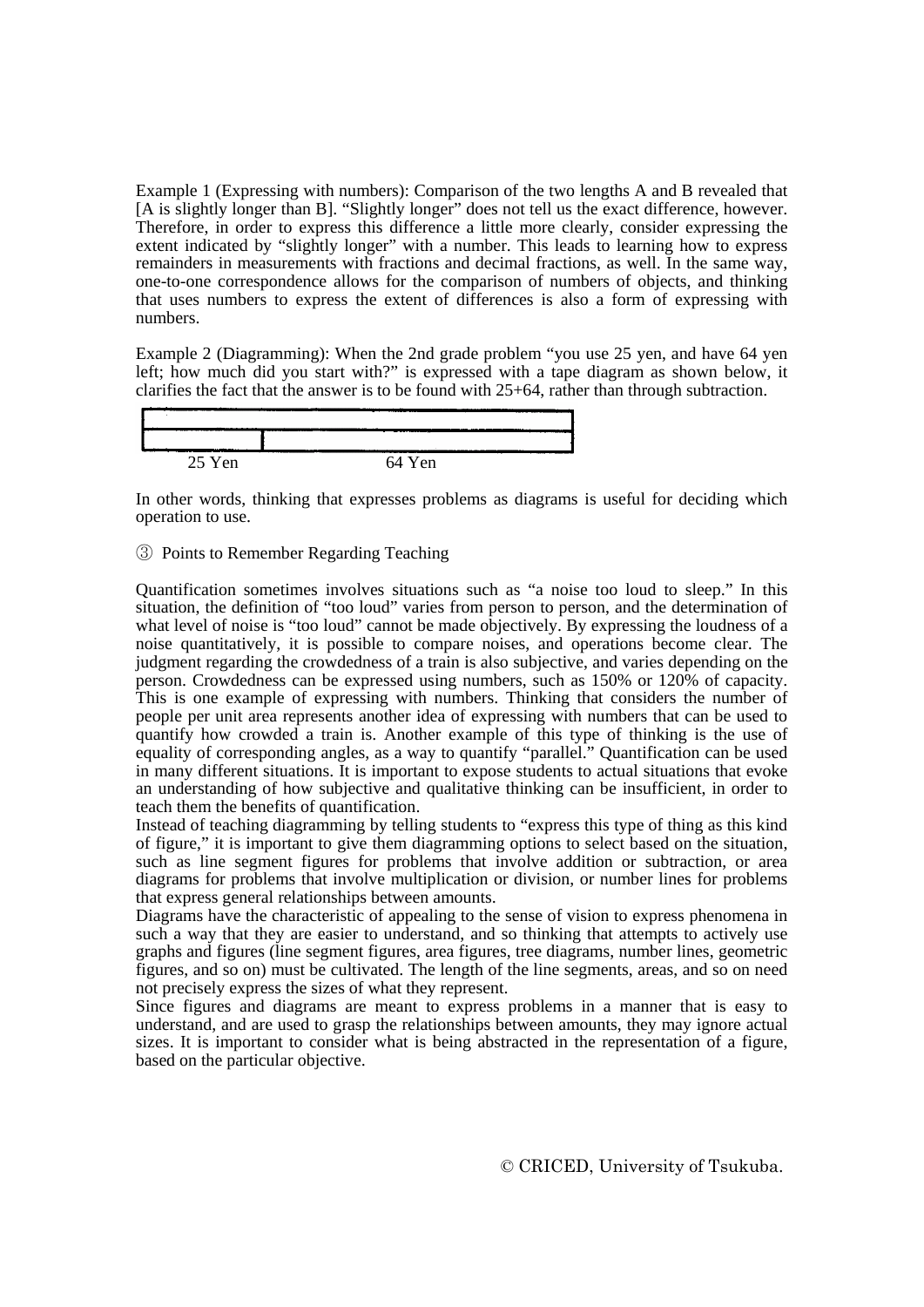## **Chapter 5**

## **Detailed Discussion of Mathematical Thinking Related to Mathematical Contents**

## **1) Clarifying Sets of Objects for Consideration and Objects Excluded from Sets, and Clarifying Conditions for Inclusion (Idea of Sets)**

① Meaning

i) Clearly grasping the object for consideration

This is an important aspect of the idea of sets. For instance, when one counts objects, it is not enough to simply count. It is important to first achieve a solid grasp of the scope of objects to be counted. Also, when grasping a concept such as the isosceles triangle, it is important to determine and clearly indicate the scope of objects under consideration (just one printed triangle, a number of triangles created with sticks, or any triangles one can think of with the presented triangles simply offered as examples).

ii) Consider whether or not objects under consideration belong to a certain set based on names or conditions, with an awareness of the fact that names or symbols are being used to express the set. Clarify which objects do not belong to the set in order to improve the clarity of the original set.

iii) When grasping a set of objects, be aware that there are methods of indicating members, and methods of indicating conditions for entry into the set. Use these different types of methods appropriately.

iv) Maintain as comprehensive a perspective as possible, bringing as many objects as possible together and treating them as the same thing, so that they can all be considered collectively.

v) Thinking that sorts into classifications

Follow these procedures to sort:

1. Clarify the scope of objects to be sorted.

2. Decide upon a perspective regarding classifications that matches the objective.

3. It is important that the perspective is one that places every object into a specific category, with no single object belonging to two different categories, and that objects can be sorted without dropouts or overlapping.

4. Find as many conditions as possible for representing classifications, and consider the value of these classifications.

5. One can sometimes combine a number of categories into larger classifications.

#### ② Examples

Example 1: Teachers sometimes teach students that "a parallelogram is a quadrilateral with two sets of parallel sides facing each other," and then distribute print-outs showing a parallelogram, saying "what kinds of characteristics does this quadrilateral have?" and "measure the length of the sides, compare the angles, and examine the properties." Once the students are finished with their examination, the teacher will explain the properties, stating "as you can see, in a parallelogram, the lengths of the facing sides are equal, as are the facing angles." This type of teaching is absolutely inadequate.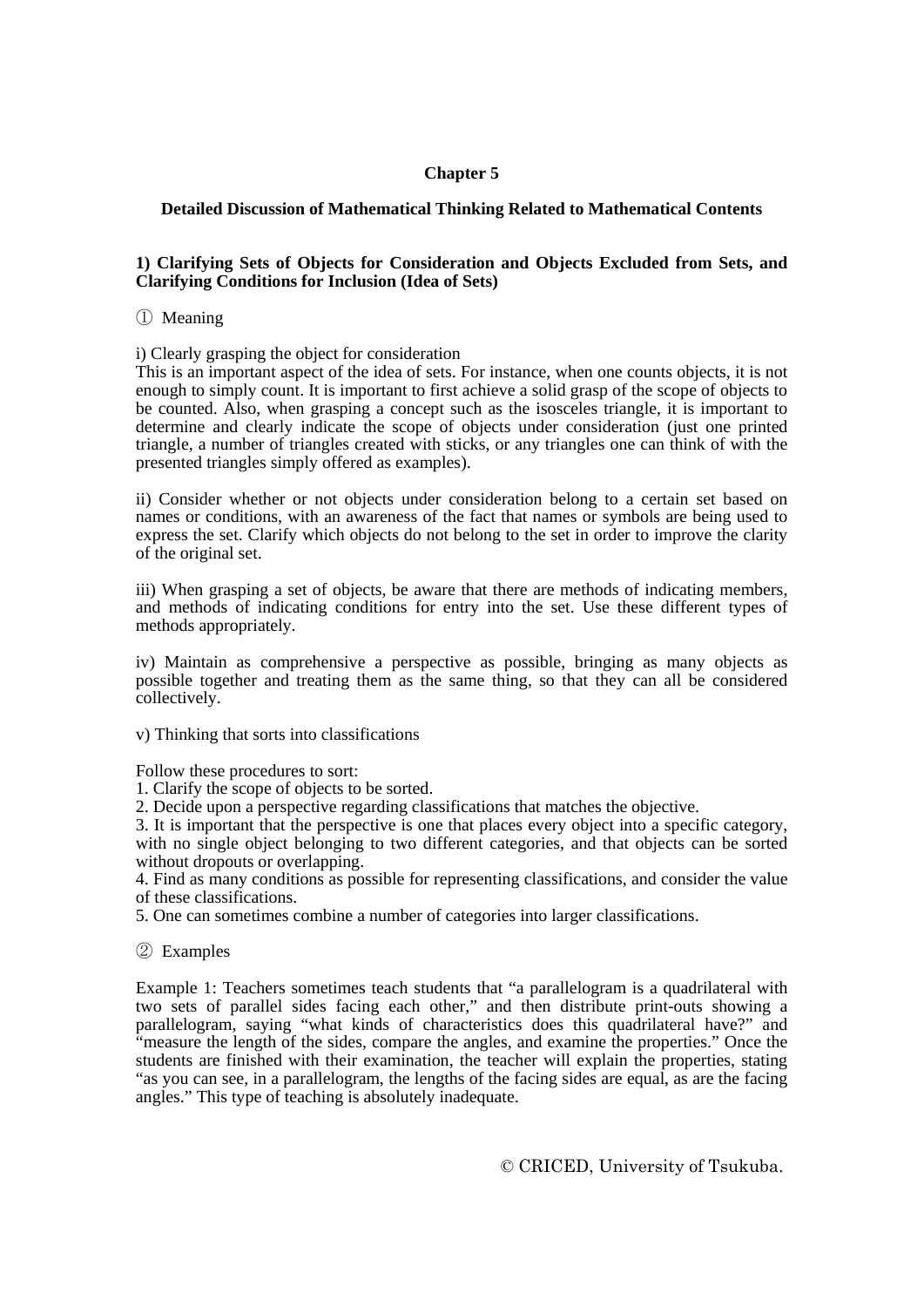The reason for this inadequacy is that the above properties are not limited to a single parallelogram, but are rather the properties of all parallelograms. Students must be made to consider as many different parallelograms as possible, so that they see these properties as common to all parallelograms. This is why it's important to consider as many different parallelograms (sets) as possible. This is an important point behind the idea of sets. An even more important point is that even if one only considers parallelograms, the possibility remains that other quadrilaterals might also have these properties. This makes it important to take into account objects that are not a part of the parallelogram set for the sake of comparison. This clarifies further the fact that these are the properties of parallelograms. Examining objects that do not belong to a set is another important part of the idea of sets. Of course, this applies to the meaning of parallelograms as well. After one abstracts the property "facing sides are parallel," coming up with a name will make pinning down this kind of quadrilateral easier. This is also an idea of sets.

#### ③ Points to Remember Regarding Teaching

It's important to pay attention to the kind of set that things belong to, whether they are "objects" such as numbers or diagrams, "problems" such as addition, or the "methods" used to perform these calculations. This provides one with a general grasp, and makes it possible to deepen one's level of understanding.

Comprehending sets makes the conditions for elements in these sets clear, which enables logical consideration in turn.

Commit to classification in each of the various stages listed above.

#### **2) Focusing on Constituent Elements (Units) and Their Sizes and Relationships (Idea of Units)**

① Meaning

Numbers are comprised of units such as 1, 10, 100, 0.1, 0.01, as well as unit fractions such as 1/2 and 1/3, and are expressed in terms of "how many units" there are. Therefore, focusing on these units is a valid way of considering the size of numbers, calculations, and so on. In addition, it goes without saying that amounts are expressed with various units such as cm, m, 1, g, and  $m^2$ , and that tentative unit can be used. Therefore, when one considers measuring the amount of something, it is important to pay attention to the unit. Also, figures are comprised of points (vertices), lines (straight lines, sides, circles, and so on), and surfaces (bases, sides, and so on). For this reason, thinking that focuses on these constituents, unit sizes, numbers and interrelationships, is important.

② Examples

Example 1: How to multiply a fraction by a whole number

A variety of different methods can be considered for multiplying  $4/5 \times 3$ . One possible method is to "focus on the unit fraction and see 4/5 as 4 times 1/5" (this is when the idea of units is applied). Based on this, the answer is 4 times 3 times  $1/5$ , or  $(4\times3)$  times  $1/5$ . This is the same as the following:

$$
\frac{4\times3}{5}
$$

Example 2: Given the problem "draw a square and a parallelogram with all four vertices on a circle," first focus on the constituent elements of squares and parallelograms. Next, consider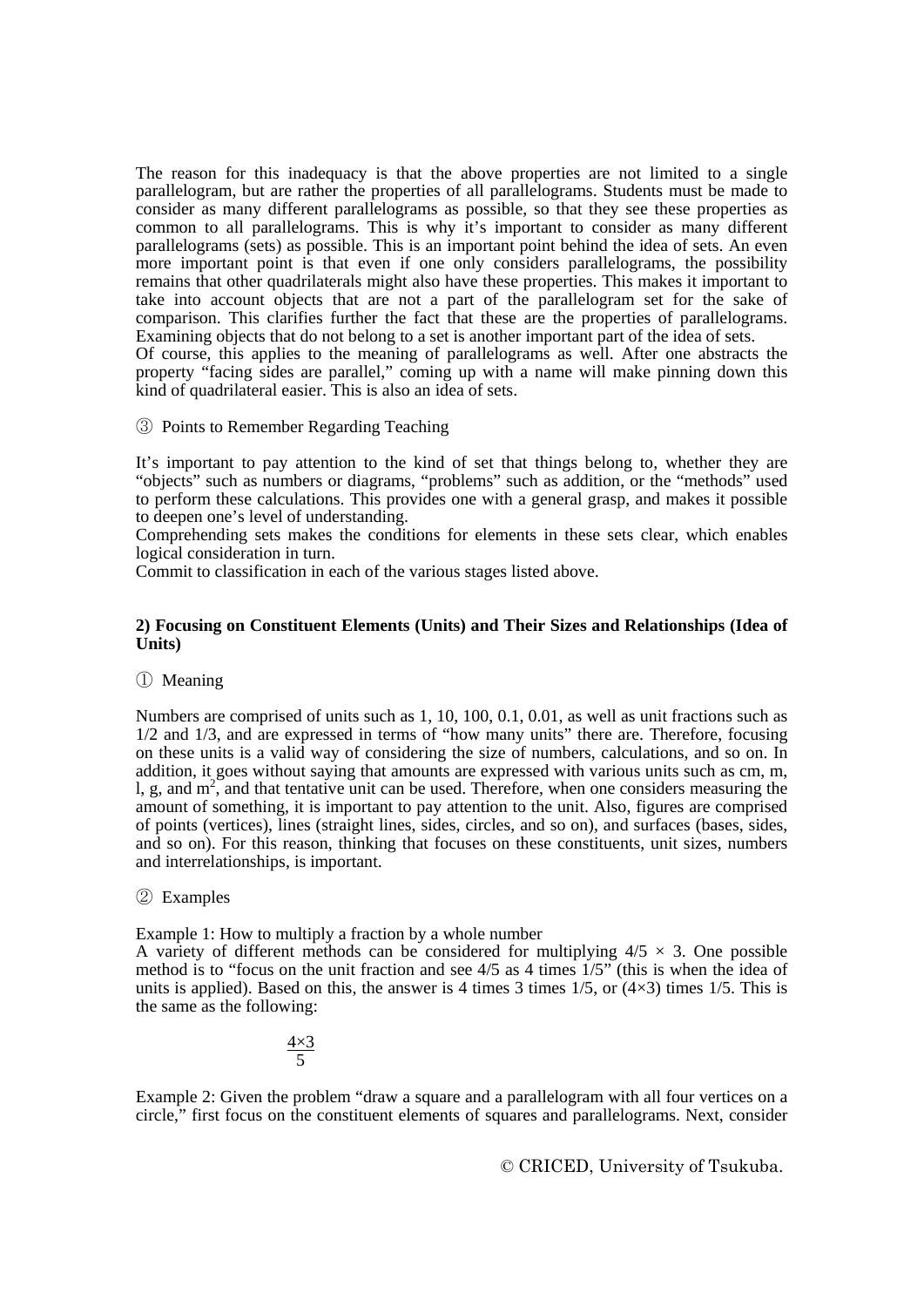which constituent elements are best focused on, namely the relationships with a circle in this case. Diameters and radii are easy to use when it comes to circles. Consider focusing on the diagonal (constituent element) that seems to have the closest relationship with the elements of the circle (this is idea of units).

Next, think about all the things that can be used with respect to the square or parallelogram's diagonals. Also note that the diagonals of squares have the same length, and that their mid-points meet perpendicularly.

This makes it evident that one should draw diameters that meet perpendicularly. Since the diagonals of parallelograms do not have the same length, however, it becomes apparent that their four vertices cannot be drawn upon the same circle.

③ Points to Remember Regarding Teaching

What are seen as the units used for these numbers (quantities, figures)? It is important to ensure that students look for the units (constituent elements) and their relationships that they need to focus on.

Furthermore, one must consider which unit to use, as in the case where tentative unit can be used to examine a width. In the case of "3/4 is what times of 2/3?," 1/4 and 1/3 are the units. Students must be made to see the need to "look for the units," and furthermore to "try changing units to something easy to compare, while considering what should be changed to the same unit (fraction)."

## **3) Attempting to Think Based on the Fundamental Principles of Expressions (Idea of Expression)**

① Meaning

Whole numbers and decimal fractions are expressed based on the decimal place value notation system. To understand the properties of numbers, or how to calculate using them, one must first fully comprehend the meaning of the expressions of this notation system. The ability to think based on this meaning is indispensable. When it comes to fractions as well, one must be able to see 3/2 as a fraction that means a collection of three halved objects, or the ratio of 3 to 2  $(3\div 2)$ .

It is necessary to consider measurements of amounts based on the definition of expressing measurements with two units, such as when 3 l and 2 dl is written as "3 l 2 dl," as well as the definition of writing measurements with different units, as in the case where "10,000  $m^2$  is written as 1 ha."

Also, in order to achieve a concrete grasp of the set of numbers, it is necessary to express numbers in a variety of different concrete models, and to take advantage of knowledge about the definition of these expressions.

There is a model referred to as the "number line" that is used for expressing  $OOO$ numbers. This involves placing an origin point (0) on a straight line, determining the unit size  $(1)$ , and using this to correspond numbers to points on 0000 the line. Use this model based on the definition of this expression.

0000





There are many other models in addition to this one. For instance, array or area figures can be used to model  $a \times b = c$ .

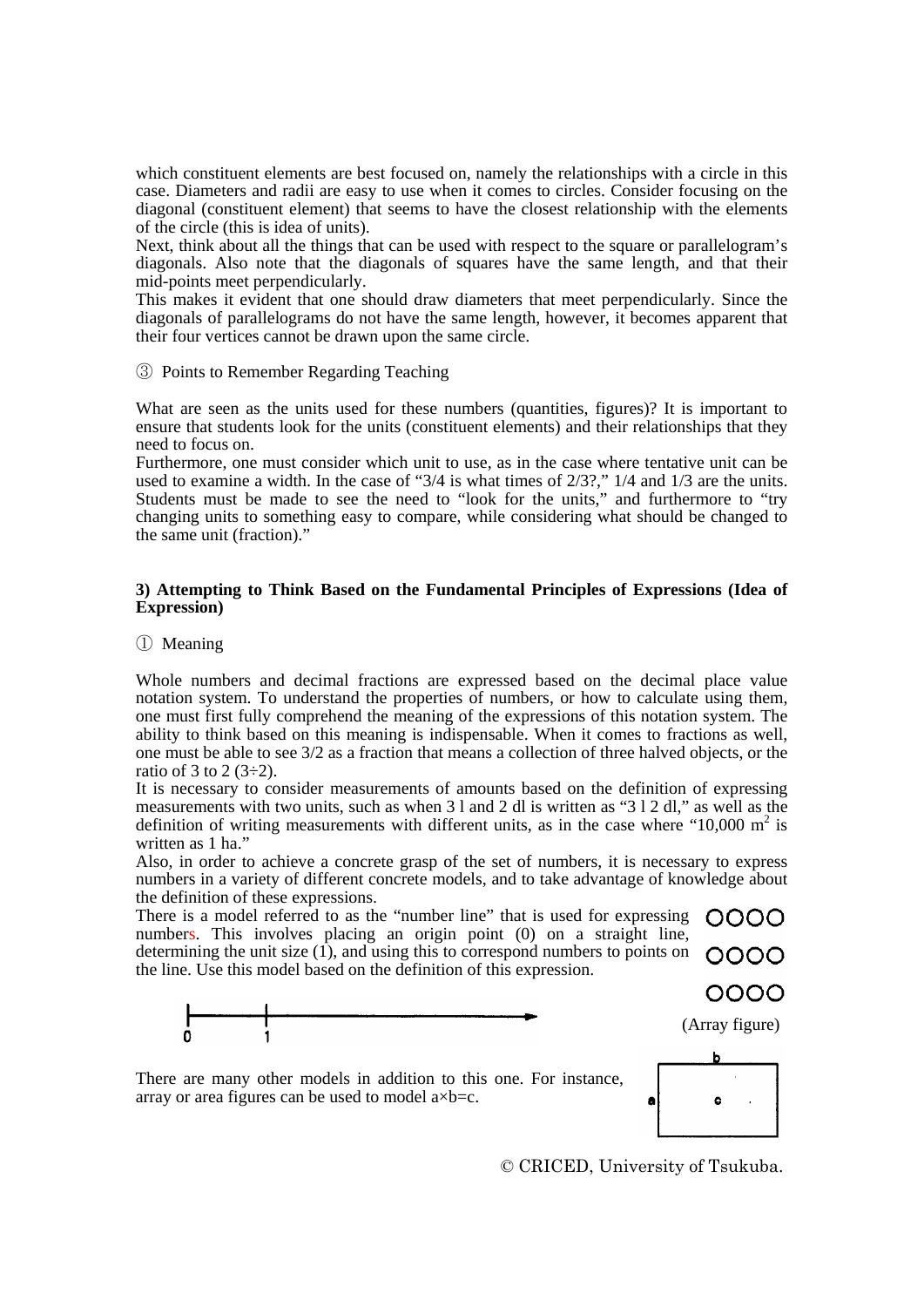These figures show a number of circles lined up in a rectangular shape, or a "relationship between a rectangle's height, width, and area." Thinking that correctly understands the definitions of these expressions and takes advantage of them effectively, is important.

#### ② Examples

Example 1: When  $2<sup>nd</sup>$  grade students compare the size of numbers such as 5,897 and 5,921, they are basically "thinking based on the meaning of number expressions (the decimal place value notation system)."

The numerical expressions of the decimal place value notation system are based on the following principles:

• Every time ten of the object selected as the unit are gathered, this is expressed with a new unit.

(Principle of the decimal notation system)

• The size of a unit is expressed by the position of the number that indicates how many of that unit there is.

(Principle of the place value notation system)

This thinking makes it evident that one can judge in this way: "First, the number with the most digits is larger. If the number of digits is identical, compare the digits of the number starting with the highest unit. The number with the first higher digit is the larger number."

Example 2: When one attempts to clarify the fact that "the distributive law applies to decimal fractions as well," it is not sufficient to simply calculate both  $2.\overline{3}\times(4.2+1.6)$  and  $2.3 \times 4.2 + 2.3 \times 1.6$ , and state that "since both give the same answer, the distributive law applies." The reason is this is just a single case of arriving at the same answer and the induction that the law always holds based on a single example. No matter how many examples one has, this is still just induction.

Therefore, consider expressing this calculation on a number line. This is idea of expression. The following figure is the result.



(Note: The length of  $1.6 = OA = BC$  on m; C on l is  $2.3 \times (4.3 + 1.6)$ ; this is also  $2.3\times4.3+2.3\times1.6$ 

Once the points 2.3, 4.2, and 1.6 are determined as described above, the point for 4.2+1.6 is found as point C on 1 by moving 1.6 to the right from 4.2. Therefore, the point on 1 corresponding to this point is:

 $2.3\times(4.2+1.6)$ 

Also, 2.3×4.2 and 2.3×1.6 are the points B and C on l corresponding to 4.2 and 1.6 on m. Therefore, the point on l corresponding to 4.2+1.6 on m is:

$$
2.3 \times 4.2 + 2.3 \times 1.6
$$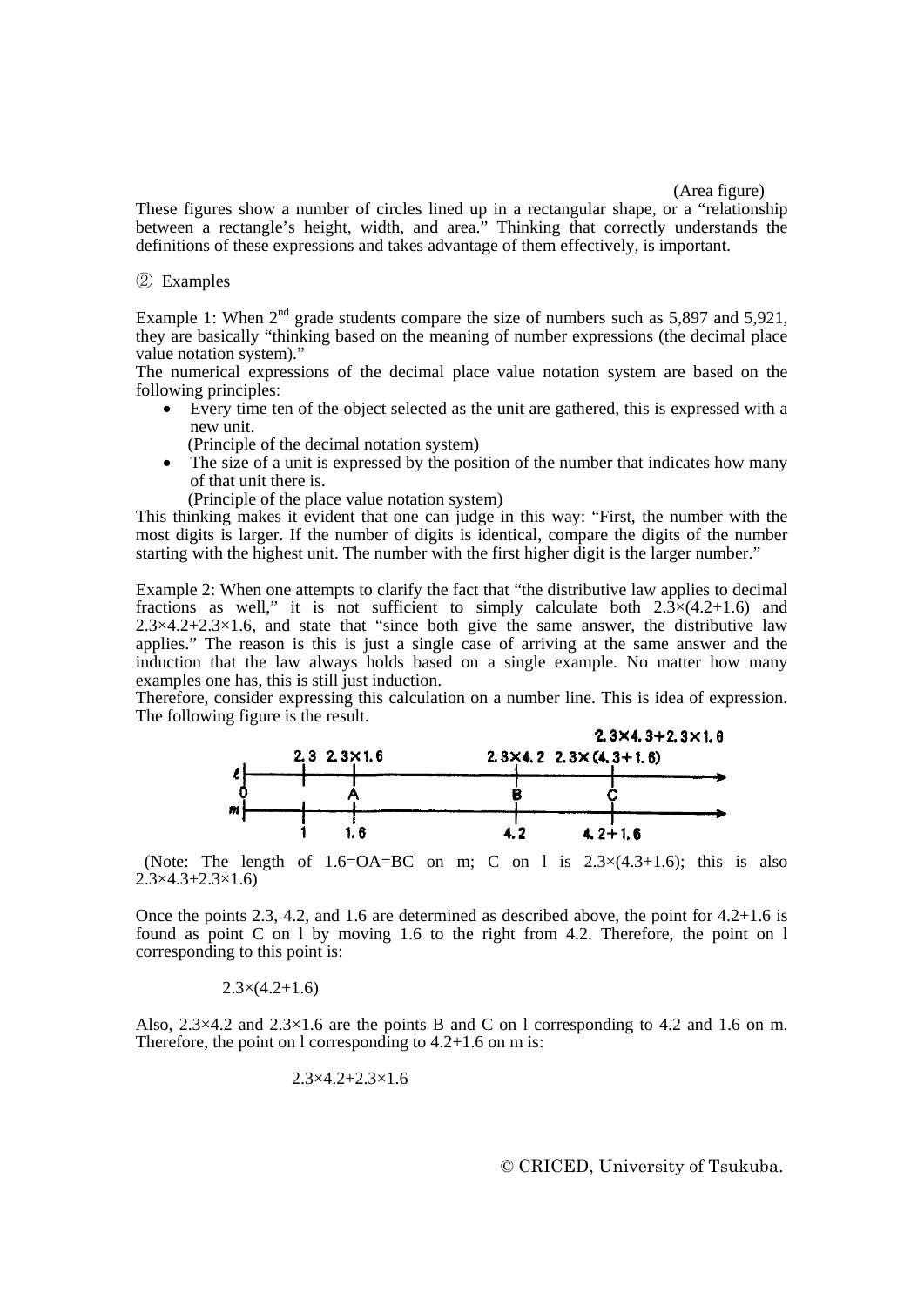This is obviously the same point as  $2.3 \times (4.2 + 1.6)$ . Therefore, the distributive law holds. Since the same can be said no matter how these three numbers are changed, it is proven that the distributive law applies generally.

It is important to consider the meaning of addition and multiplication while using a number line in this way.

#### ③ Points to Remember Regarding Teaching

The principles of expressions based on the decimal place value notation system are used often. The selection of appropriate expression methods for problem solving, such as number lines, line segment diagrams and area figures, is important, as is the appropriate reading of these expressions. It is important to have students think along these lines:

- What kinds of expressions are there? Let's try them out.
- What do they (the expressions) say?

#### **4) Clarifying and Extending the Meaning of Things and Operations, and Attempting to Think Based on This (Idea of Operation)**

① Meaning

The "things" referred to here are numbers and figures. For instance, what does the number 5 express? How do you clarify the meaning (definition) that determines what a square is? Also, consider numbers and figures based on this meaning.

"Operations" refers to formal operations that are used for counting, the four arithmetic operations, congruence, expansion and reduction (similar), the drawing of figures, and so on. These operations are used to calculate with numbers, to think about the relationship between figures and how to draw them in one's head.

When are computation such as addition used? Since the meaning (definition) is precisely determined, the decision of operations naturally follows from the meaning (definition) of computation, along with the methods and properties of computation. Also, the properties and methods of drawing figures, as well as relationships with other figures, are originally clarified based on the meanings (definitions) of those figures.

As the scope of discussion expands from whole numbers to decimal fractions and fractions, operations on these numbers also become applicable to a wider scope, and so their meanings must also be extended.

Make sure the meanings of things and operations are concrete. It is important to think about properties and methods based on these meanings. These thoughts must follow when one is thinking axiomatically or deductively.

#### ② Examples

Example 1: One must think of considering the meaning of addition when deciding whether or not it should be used to solve a particular problem.

When trying to solve the problem "a basket has 5 bananas, 5 tomatoes, and 4 apples; how much fruit is there?," one attempts to judge it based on keywords such as "altogether" or "total." In this case, however, there are no such keywords, so this method of judgment will not work. It is necessary to consider the problem and judge based on the meaning of addition, and whether or not it applies in this case.

To do this, it is necessary to clarify the meaning of addition by concrete operation with fingers or with a tape diagram.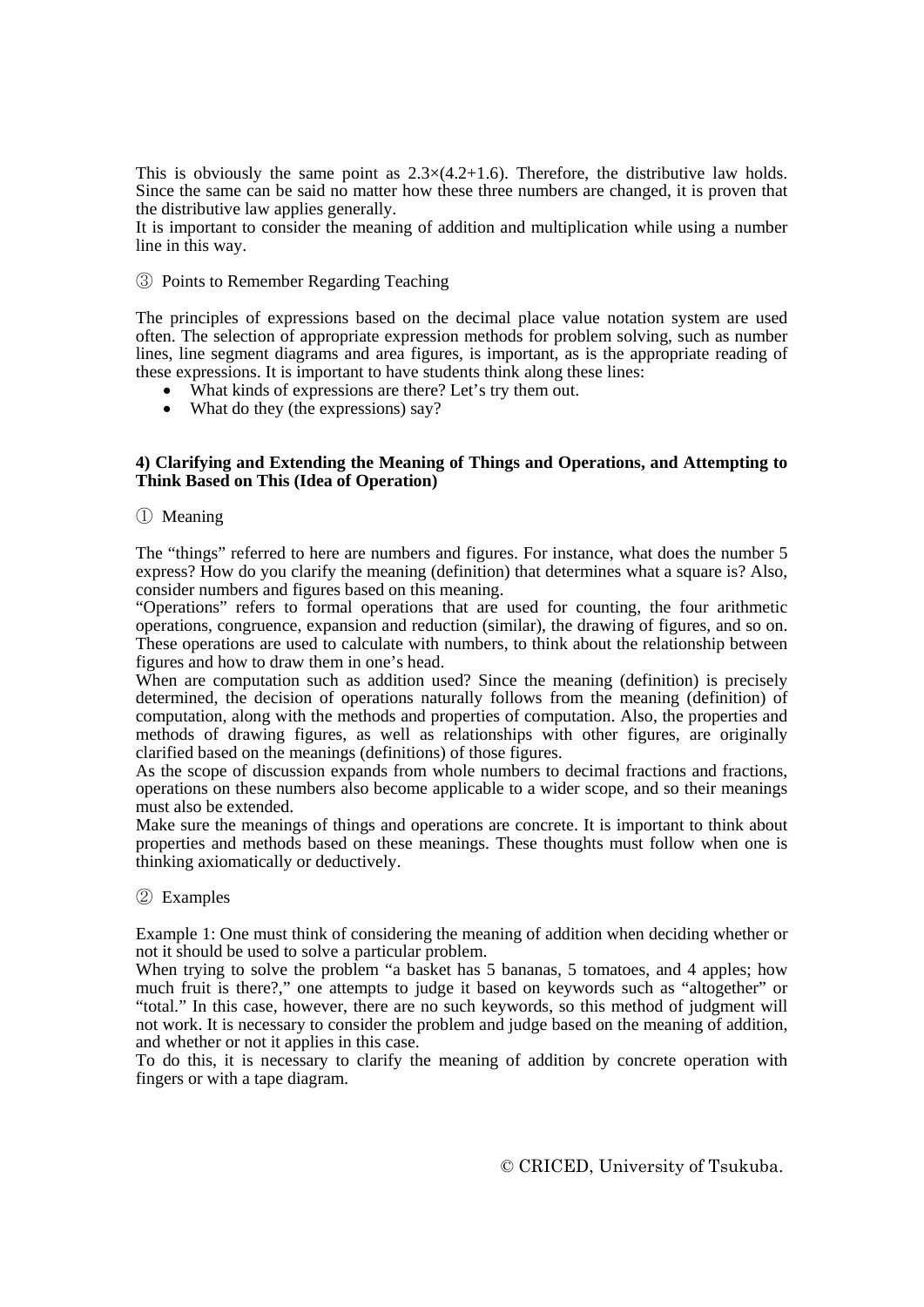Example 2: The calculation  $12\times4$  can be solved as  $10\times4=40$  and  $2\times4=8$ , which when added together result in 40+8=48. This can be explained in the following way: " $12\times4=12+12+12+12$ , which is done by first adding four 10s, followed by four 2s. This can be written as 10×4 and 2×4. Adding both of these answers together can be shown as 10×4+2×4." This conclusion results from first considering the meaning of the multiplication 12×4, and then thinking based on this. The addition of four 10s is also based on the meaning of multiplication, which is "repeatedly the repeated additions," and is expressed as  $10\times4$ . In other words, the idea of "thinking based on the meaning of multiplication" is key here.

Example 3: Consider the problem "are the lines in the figure to the lower left parallel straight lines?" One can tell whether the lines are parallel or not by looking at them. If visual judgment regarding whether or not the pair of lines is parallel is accepted, then this problem is solved. Of course, this is not enough. It is important to explain "why one can state that the lines are parallel."

One must consider how to explain one's judgment based on the meaning of "parallel." Thinking in this way causes one to use the property of parallel (as in the diagram to the right, "judgment based on the manipulation using two rulers").



Example 4: In  $5<sup>th</sup>$  grade multiplication of decimal fractions, the meaning of multiplication must be extended.

The meaning of multiplication is "repeated addition of the same number" up until the multiplication of whole numbers by decimal fractions. In other words, "multiplication, or a×b, is used to add the same number a, b times." In the case of problems such as "how many kg is a 3.4 m bar of iron that weighs 2.4 kg per 1 m?," one can no longer explain the problem as repeated addition of the same number (added 3.4 pieces of 2.4s). In order to explain how multiplication is useful in this situation as well, one must expand the meaning of multiplication.

This can be done on the same number line that we used to express our thinking in Example 2.

③ Points to Remember Regarding Teaching

The most crucial point here is to emphasize thinking that judges and explains based on a solid foundation. Your explanation should inspire students to consider the following:

"Why is that correct?"

"How can we explain this?"

"What can we use?"

"What is the basis of this?"

The meanings of each number and figure act as the base, as well as the meaning of operations such as addition, and the properties of objects such as computation and figures. Thinking that attempts to understand these things well and always uses them, is important.

## **5) Attempting to Formalize Operation Methods (Idea of Algorithm)**

① Meaning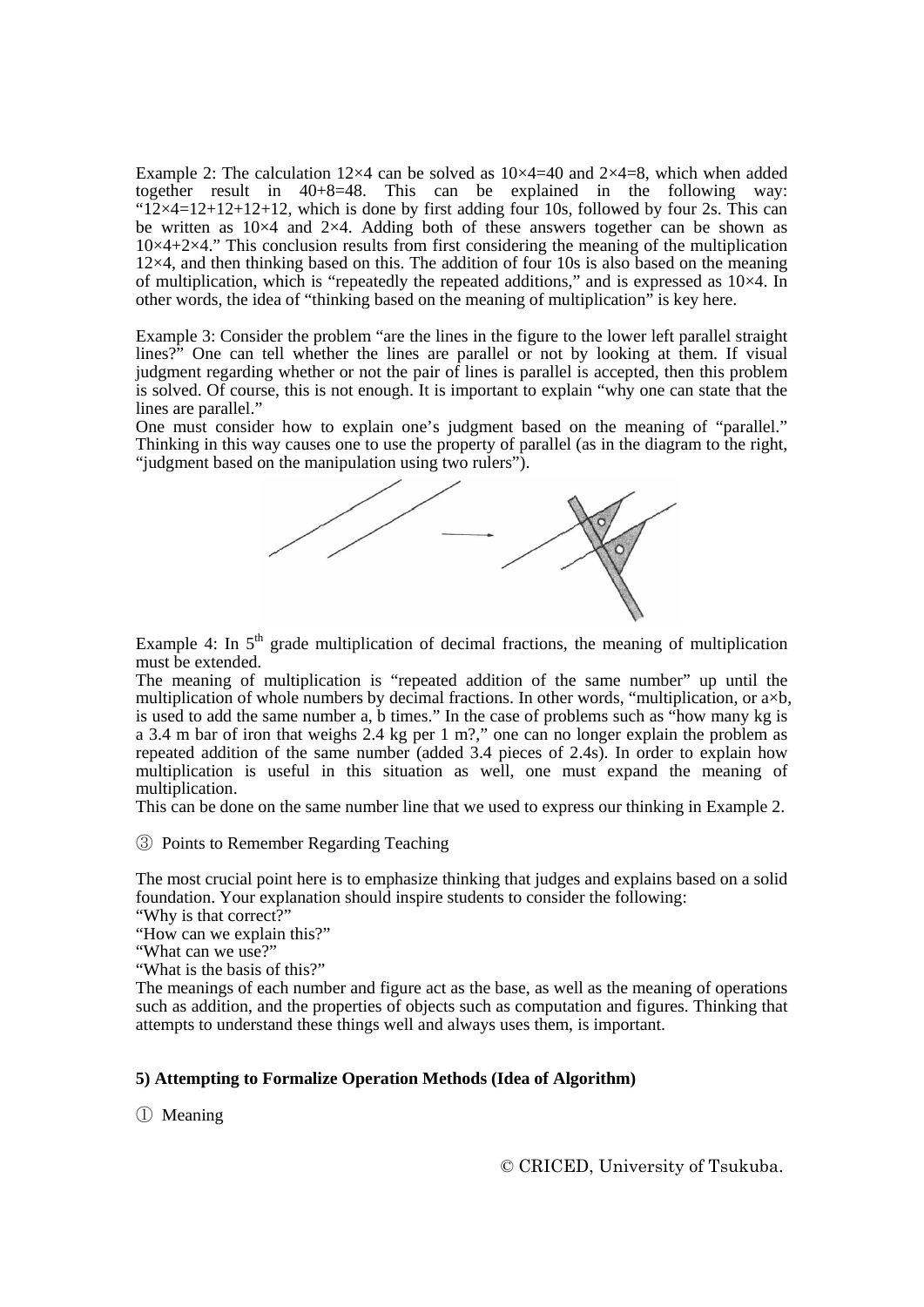Formal calculation requires one to have a solid understanding of methods, and the ability to mechanically perform calculations based on this understanding without having to think about the meaning of each stage, one after the other. This allows one to conserve cognitive effort, and to easily execute operations. This also applies to measurements and drawing figures.

The mechanical execution of a predetermined set of procedures is referred to as using an "algorithm." Thinking that attempts to create algorithms based on an understanding of procedures, is important.

② Examples

Example 1: When stating the populations of a number of towns, differences of a few hundred people are not problematic and so round the populations to the nearest thousand. Express each population as the nearest thousand, such as 23,000, 24,000, or 25,000. 23,489 is closer to 23,000 than to 24,000, so it would be expressed as 23,000 people.

Since 23,510 is closer to 24,000 than to 23,000, it would be expressed as 24,000 people. Expressing numbers as the closest unit number in this fashion is referred to as "rounding to the nearest number."

Thinking of rounding based on this meaning is thinking based on the meaning of 3). Once one departs from this point, however, and goes on to discover that "this process involves discarding the remainder when the next digit lower than the target position is 4 or less, or rounding up when this digit is 5 or higher," the next step is to convert this method to an algorithm. This has the benefit of allowing one to mechanically apply the method of rounding without considering its meaning each time. This way of thinking is the idea of algorithm.

③ Points to Remember Regarding Teaching

This thinking, which aims to create and execute algorithms, is important. Note, however, that teaching this does not involve first teaching the algorithm, and then simply having students practice using it.

It is necessary to have students think clearly about reasons, and to understand them well. The process of executing algorithms based on this understanding is aimed at saving more effort, and further improving efficiency. This shows the benefits of using algorithms. Teaching is centered on the goal of making students understand these benefits. Students first gain the ability to apply algorithms effectively when they understand their benefits, and this understanding lets them treat any errors that might arise with algorithms by using their own abilities.

## **6) Attempting to Grasp the Big Picture of Objects and Operations, and Using the Result of this Understanding (Idea of Approximation)**

## ① Meaning

A general understanding of results is effective for establishing a perspective on solving methods or on results, and for verifying results. By attaining a grasp on approximate numbers, amounts, or shapes, or doing approximate calculations or measurements, one can establish a perspective on results or methods, and verify results. This is the idea of approximation.

## ② Examples

Example 1: When expressing the populations of a number of cities on a bar chart, one uses approximations rounded to the nearest ten thousand, or the nearest thousand people. Given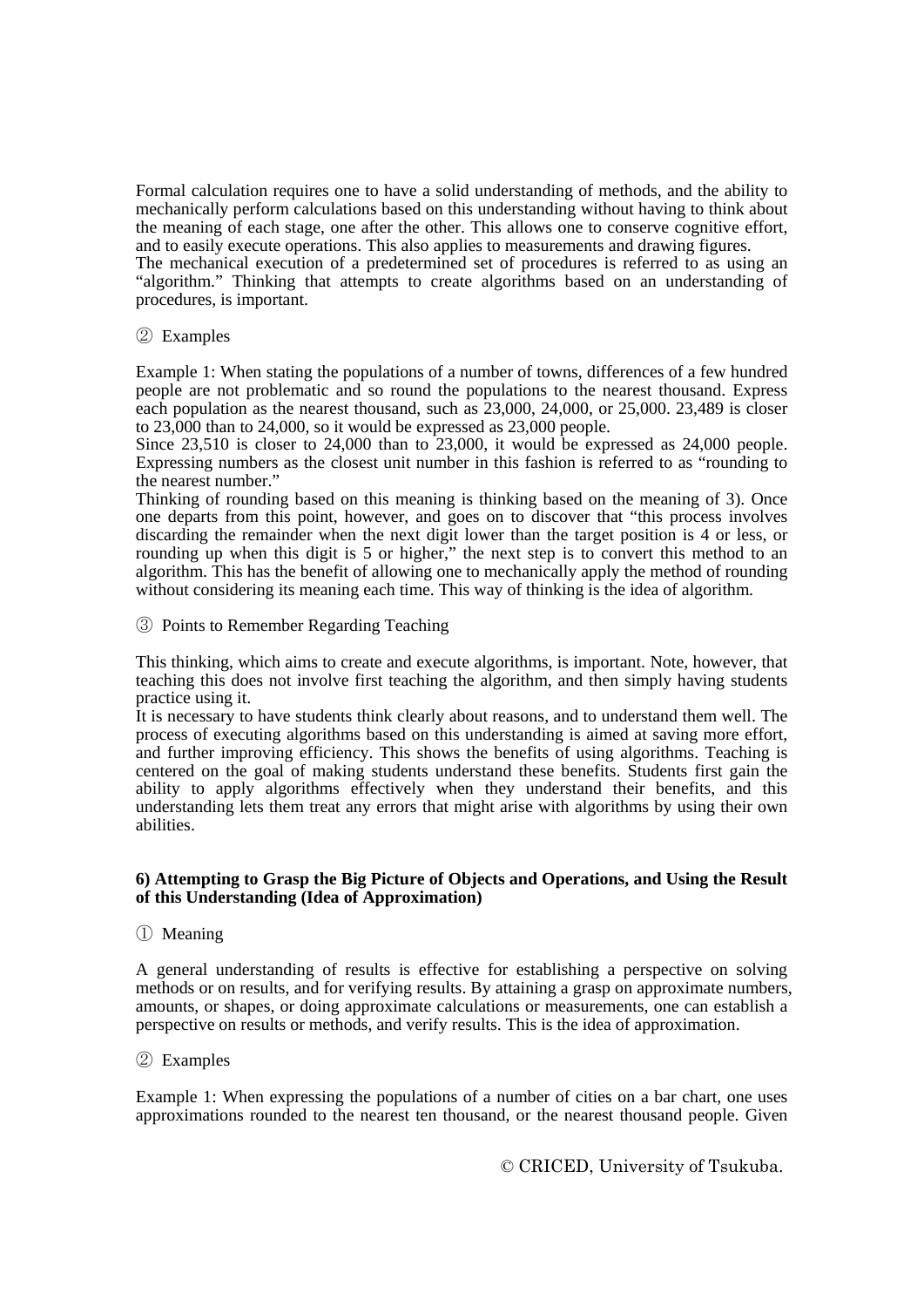that one knows the largest population is 243,000 people, it is possible to establish the perspective that graph paper with a length of 25 cm can be used, with each 1 mm square corresponding to 1,000 people. Thinking that first attempts to express problems based on approximate numbers in this way, is necessary.

Example 2: One can infer based on analogy with previous calculations that the multiplication of decimals  $2.3 \times 4.6$  is done by first finding the product 1,058 of  $23 \times 46$ , and moving the decimal point to the correct position. One can also establish a perspective with a rough calculation by treating the numbers as 2 and 3, revealing that the answer is approximately 6  $(2\times3=6)$ .

This type of thinking allows one to establish the perspective that the solution is probably 10.58.

Example 3: When students do addition of fractions, they tended to make the following mistake:

#### $2/3+3/5=(2+3)/(3+5)=5/8$

To avoid this, have them think about establishing a perspective on the result.  $3/5$  is smaller than  $3/3$ , so the answer must be smaller than  $2/3+3/3=5/3$ . On the other hand,  $2/3$  is larger than  $2/5$ , so the answer must be larger than  $2/5+3/5=5/5=1$ . This perspective makes it clear that 5/8 is a mistake because it is smaller than 1.

Example 4: In order to create a cube or rectangular parallelpipe, draw a developmental figure of a cube or rectangular solid on a piece of paper. If one attempts to just start drawing with a ruler, the development may end up too small, or may not fit on the paper. To avoid this problem, start out by drawing a freehand approximation first. Next, consider whether the size of the diagram is appropriate and correct. By establishing a perspective with a rough figure in this way, one can conserve cogitative effort, and draw the desired figure.

Example 5: When measuring length or weight, by taking a rough measurement first, one can decide what to use as a ruler or scale based on this perspective.

③ Points to Remember Regarding Teaching

As the above examples show, it is important to have students think about the following:

"Establishing a perspective on amounts."

"Establishing a perspective on methods to be applied."

"Is there a large mistake in the answer?"

This way, students will learn to think based on the idea of approximation, and will attempt to use approximate numbers or rough calculations.

Teach students to develop a habit of establishing a perspective before going to work. Even if one achieves an approximate grasp, unless it is used, the effort is wasted. In such cases, students will gradually stop applying this type of thinking.

After one reaches a solution, one must check whether or not there is a major difference between the solution and the approximate size or shape. It is also important to have students consider whether they can discover a new method based on the general understanding of results. For instance, in the above example, once one has come up with the estimation that "2.3×4.6=10.58," one can take advantage of this. This will give one the idea to go on to calculate 23×46 and to count the places under the decimal point for both numbers and add them together to discover the number of places under the decimal point for the solution. One then proceeds to consider the correct reason for the correctness of this conjecture.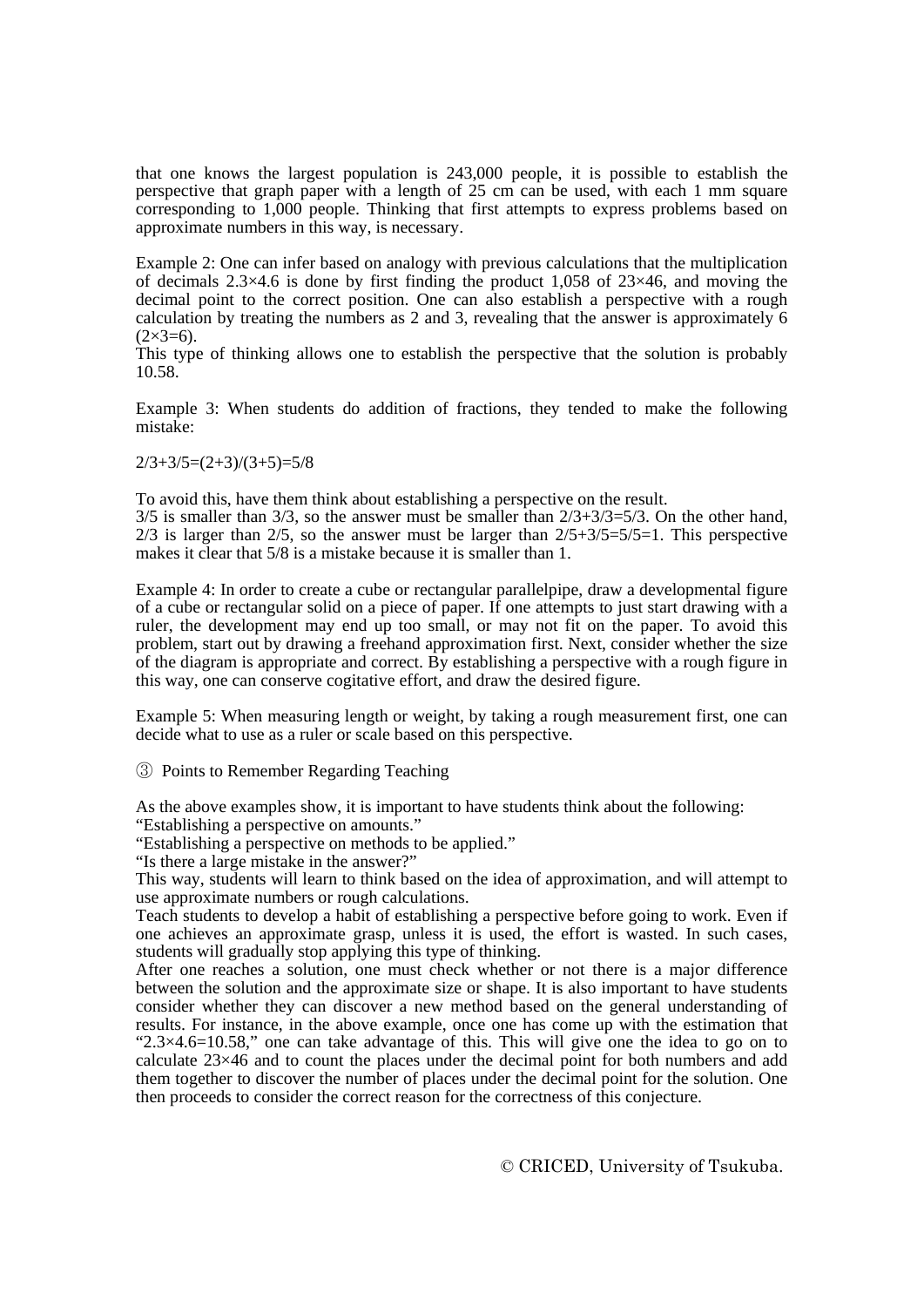## **7) Focusing on Basic Rules and Properties (Idea of Fundamental Properties)**

#### ① Meaning

Calculation involves rules such as the commutative law, as well as a variety of properties such as "in division, the answer is not changed when one divides both the divided and dividing numbers by the same number." Also, numbers have a variety of different properties such as multiples and divisors.

Furthermore, figures and shapes have properties such as parallel and equal side lengths, area formulas, relationships between the units of amount, amount properties, formulas, relationships between the units of amount, amount properties, proportional/inversely proportional amounts, and other numerous arithmetical or mathematical rules and properties. One must consider finding these, selecting the appropriate ones, and using them effectively.

Thinking that focuses on these basic rules and properties, is therefore absolutely indispensable.

② Examples

Example 1: For instance, when one solves the problem "draw a square inscribed in a circle" (a square with four vertices on a circumference), one takes advantage of thinking that focuses on basic properties, paying attention to what properties there are. One then realizes that it is possible to use the fact that "if diagonals have the same length and bisect each other perpendicularly, then the figure is a square." In other words, one understands that it is possible to "draw two diameters that cross each other perpendicularly, and connect each of the four resulting intersection points on the circle" to solve this problem.

Example 2: To "draw an axisymmetrical shape," first attain a grasp of the approximate shape, then think of using the basic properties of axisymmetry. You will then realize that the property of "a straight line connecting two corresponding points is bisected perpendicularly by the axis of symmetry" can be used.

Example 3: One can infer the method of calculating  $3/5 \div 4$  by analogy with multiplication, as shown below on the left side. 3÷4 cannot be completely divided, however. At this point, one considers whether or not it is possible to use the basic properties of fractions to perform this division. One discovers that this is indeed possible, as shown below on the right side.

- $3/5 \div 4 = (3 \div 4) \div 5$   $3/5 \div 4 = (3 \times 4 \div 4) \div (5 \times 4) = 3 \div (5 \times 4)$
- ③ Points to Remember Regarding Teaching

Teach students to always think along the lines of "What types of things can be used?," "What kinds of properties are there?" and "Which of these is appropriate in this case?"

#### **8) Attempting to Focus on What is Determined by One's Decisions, Finding Rules of Relationships between Variables, and to Use the Same (Functional Thinking)**

① Meaning of Functional Thinking

When one wants to know something about element y in set Y, or the characteristics and properties common to all elements of Y, in spite of the difficulty of clarifying this directly,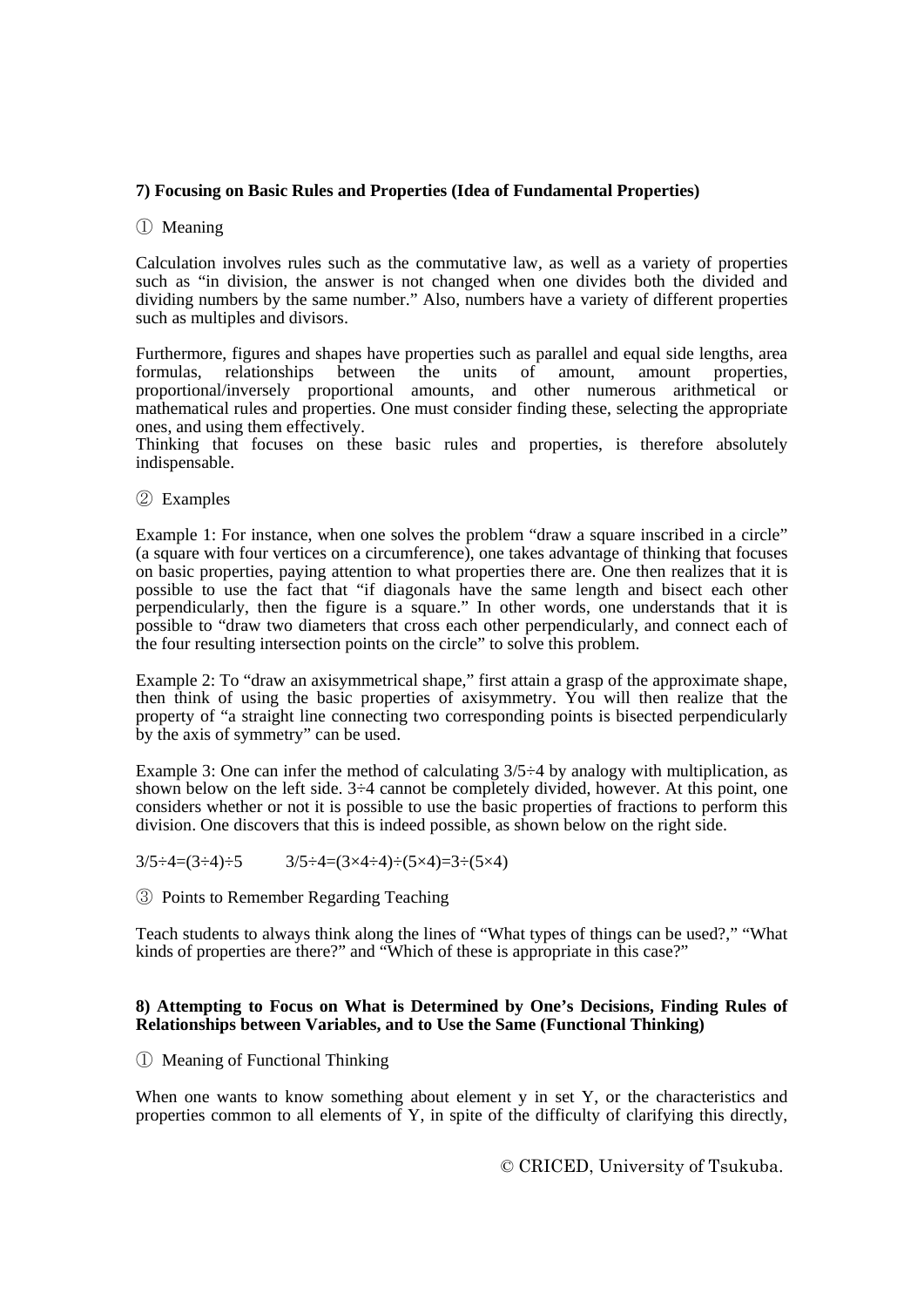one first thinks of object x, which is related to the elements in Y. By clarifying the relationship between x and y, functional thinking attempts to clarify these characteristics and properties.

For instance, assume one wants to know the area of a certain circle, but one does not know how big this will be, or how to find it. In this situation, (1) think of something easy to measure that has a relationship with the area of a circle. The length of the radius is easy to measure. Also, when the length of the radius changes, the size of the circle also changes. Once one knows the length of the radius, one can draw a circle based on this length, which determines the area of the circle.

For this reason, one can find out the method of determining the area by considering the functional relationship between the radius and circle area. To do this, collect approximations of circles with areas and radii of different sizes, and infer the rule based on what you find. Also, in order to clearly show this rule, think of how to express it as a formula, create the formula, and use it to determine the area of the original circle.

Functional thinking follows these lines: "I want to think about a certain proposition, but it is difficult to consider it directly. Therefore, instead of considering the proposition directly, I will think about a related, easy-to-consider (or known) proposition. This thinking attempts to clarify the proposition of the problem." Therefore, functional thinking can be seen as "representational thinking."

The practice of this functional thinking, is defined by the following types of thoughts:

#### **(1) Focusing on Dependencies**

If a proposition called Proposition A is changed when changing another proposition called Proposition B, and setting B to a certain value (state) also sets the value (state) of A to another corresponding value state, then one says that "A depends on B," or "B and A are dependencies (in a dependent relationship)." The next task is clarifying the rules that state how A is determined based on what B is set to, or how A changes when B is changed. First, when it is difficult to directly consider a certain Proposition A directly, think of another Proposition B that is in a dependent relationship with Proposition A, and is easier to consider. Using this second proposition in this way is "focusing on dependencies."

## **(2) Attempt to Clarify Functional Relationships**

This could also be referred to as "attempting to clarify rules of correspondence."

Once dependencies are clear, it is next necessary to think about how to clarify the rule (f) of correspondence between the mutually dependent propositions A and B (f). This rule tells us how A changes when B is changed, or what A will be once B is set to something.

Once the rule is found, this can be used to determine A based on the value of B, or what value B must be set to in order to get a certain value from A. For instance, once one knows that the area of a circle depends on the radius, one can then look for the rule that connects the radius and area. If one learns that this rule (functional relationship) is

area = radius<sup>2</sup> ×  $\pi$ , (note:  $\pi \approx 3.14$ )

then one can use this to plug in say, a radius of 10, resulting in area =  $10\times10\times3.14$ , or 314. Given an area of 314, this gives a radius of  $314 \div 3.14 = 100 = 10 \times 10$ , or 10.

What kinds of thinking are used to find these kinds of rules?

In order to find the rule, try changing the radius to various different lengths and find the corresponding area. The following types of thinking are required to do this:

i. Idea of sets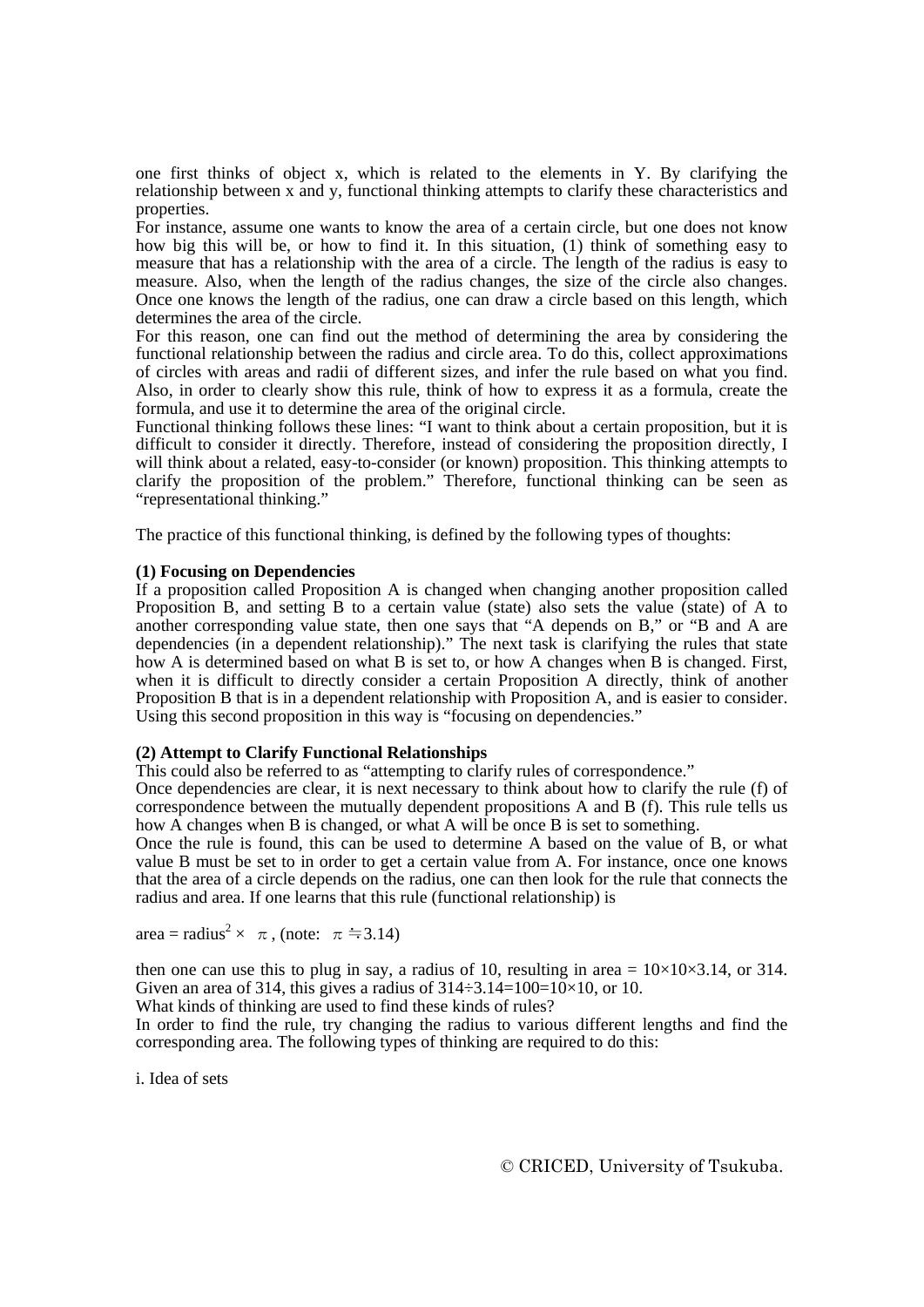Radii and areas can be set to a variety of different values. In other words, one must be aware of the sets to which values can belong. For instance, there are sets of whole numbers and decimal fractions.

In general, the subject of consideration will belong to a certain set. It is therefore necessary to be aware of which set this is.

#### ii. Idea of variables

One must consider what happens when various different elements of this set are plugged in. When it comes to the area of a circle, try setting the circle's radius to 3 cm, 5 cm, 10 cm, 15 cm, and so on.

#### iii. Idea of order

Simply trying various random values at this point would make discovering the rule difficult. Sequential values such as 5, 10, 15, and so on are preferable for testing circle radii. This is referred to as "idea of order."

#### iv. Idea of correspondence

Change the values sequentially in this way, determining the corresponding values, in an attempt to discover the correspondence between the pairs of values, and the rule governing this correspondence.

As one sequentially changes one of the variables in this way, one often attempts to consider how the other variable is changing, by trying to discover the rule behind this, or discovering the commonality between how the two variables correspond in value in this way. This is how one focuses on changing and correspondence.

② Coming Up with Ways to Express Functional Relationships

When discovering a functional relationship as described above, consider how to express the relationship of the two variables to make it easier to discover. It is important to come up with an appropriate method.

When finding the rule of a function, also consider how to express this rule so that the relationship is easy to understand and use. Idea of expression is also important.

Teach the students the benefits of this kind of thinking so that they actively apply it, in order to cultivate functional thinking.

Although there are also cases where only one or two of the types of thinking described above are used to solve a certain problem, in many cases, all of these types of thinking are used together.

③ Educational Value of Teaching Functional Thinking

## (1) Cultivating the Ability and Attitude to Discover

Functional thinking is representational thinking, as shown above, and is used to clarify things. Therefore, this can also be referred to as one type of heuristic thinking. By actually focusing on dependencies, one can discover and clarify problems. By discovering rules in order to clarify dependencies, one can use this to solve problems. This is therefore a powerful type of thinking for discovering methods for solving problems. By judging that a problem depends on conditions, one can change some of the conditions of the problem and discover new problems with a related type of thinking (the "what if not?" technique). Therefore functional thinking is a valuable type of thinking for cultivating the ability to discover, as well as the attitude of discovering.

(2) Cultivating the Ability and Attitude to Mathematically Grasp Phenomena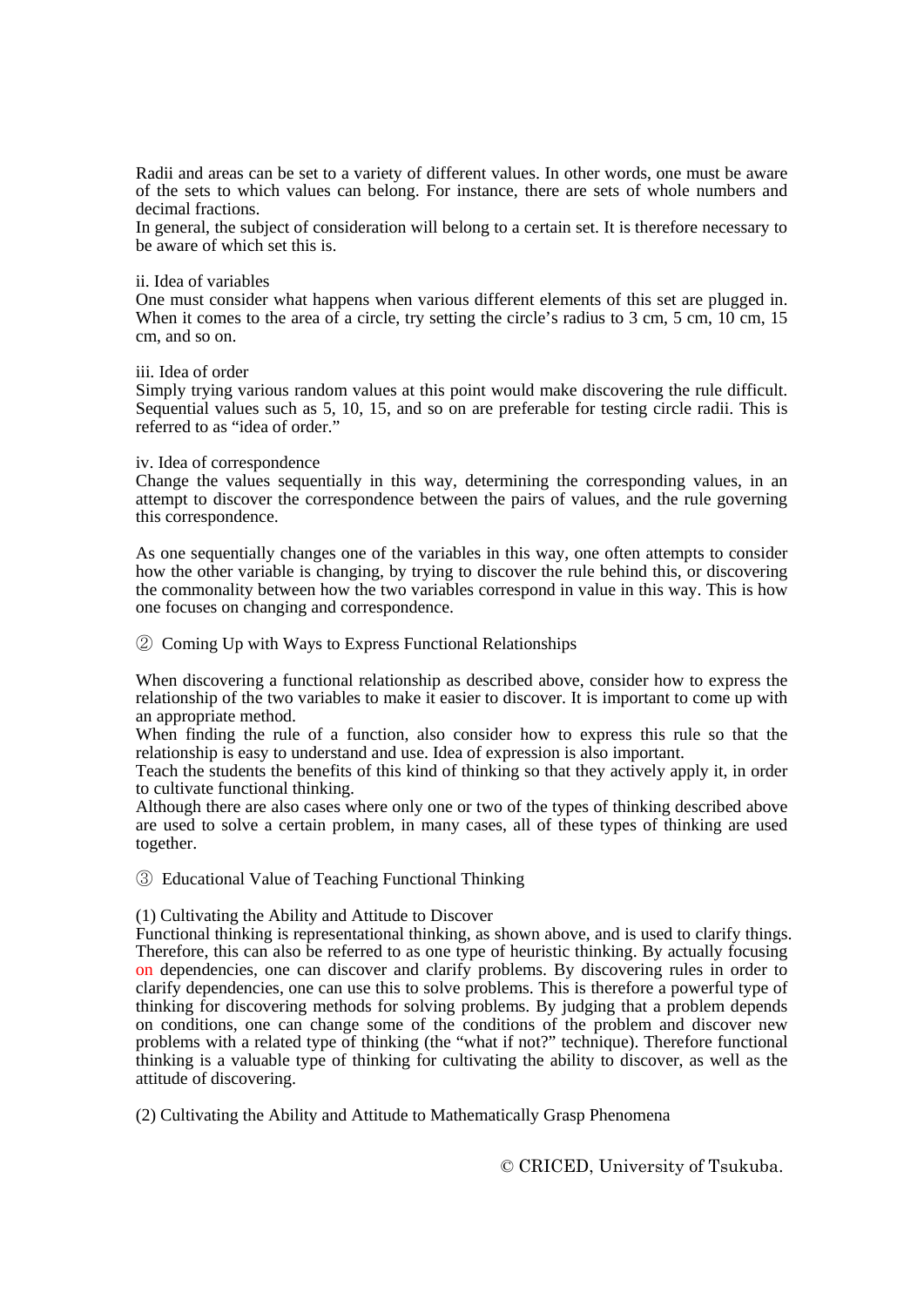For instance, in order to solve the problem of crowdedness as an everyday proposition arithmetically/mathematically, consider how to place the problem on an arithmetically/mathematically, consider how to place the problem on an arithmetical/mathematical stage. To do this, consider what determines the crowdedness. In other words, by focusing on the dependencies, one can view crowdedness as a function (ratio) of area and the number of people. Realizing this allows one to precisely process the problem. Cultivation of the power to place a variety of different propositions and problems on an arithmetical/mathematical stage in this way, as well as abilities and attitudes for grasping situations mathematically while focusing on dependencies and using functional thinking to clarify functional relationships, serves a vital purpose. This ability to grasp situations mathematically is one form of the scientific method.

#### (3) Cultivating Inductive Thinking

This is obvious. When solving a problem, collect various data and use it to discover general rules. Inductive thinking uses these rules to solve problems. Focusing on functional relationships and clarifying them obviously plays an important part in inductive activities.

(4) Deepening the Understanding of Various Learned Matters

Functional thinking is used to understand numbers, computation, figures, and matters in other areas better, and to develop them further. It goes without saying that it works to deepen the understanding of these matters as well.

#### **9) Attempting to Express Propositions and Relationships as Formulas, and to Read their Meaning (Idea of Formulas)**

① Idea of Expressing as Formulas

Thinking based on appreciation of expressing problems with the following types of formulas, which actively seeks to use these formulas, is important.

i. Formulas can express propositions and relationships clearly and succinctly

ii. Formulas can express propositions or relationships generally

iii. Formulas can express thinking processes clearly and succinctly

iv. Formulas can be easily processed in a formal manner themselves

② Reading the Meaning of Formulas

Work to read and actively utilize formulas in the following ways:

i. Read the specific situations or models to which the formula applies

ii. Read the general relationships or propositions

iii. Read the dependencies and functional relationships

And furthermore:

iv. Read the formats of formulas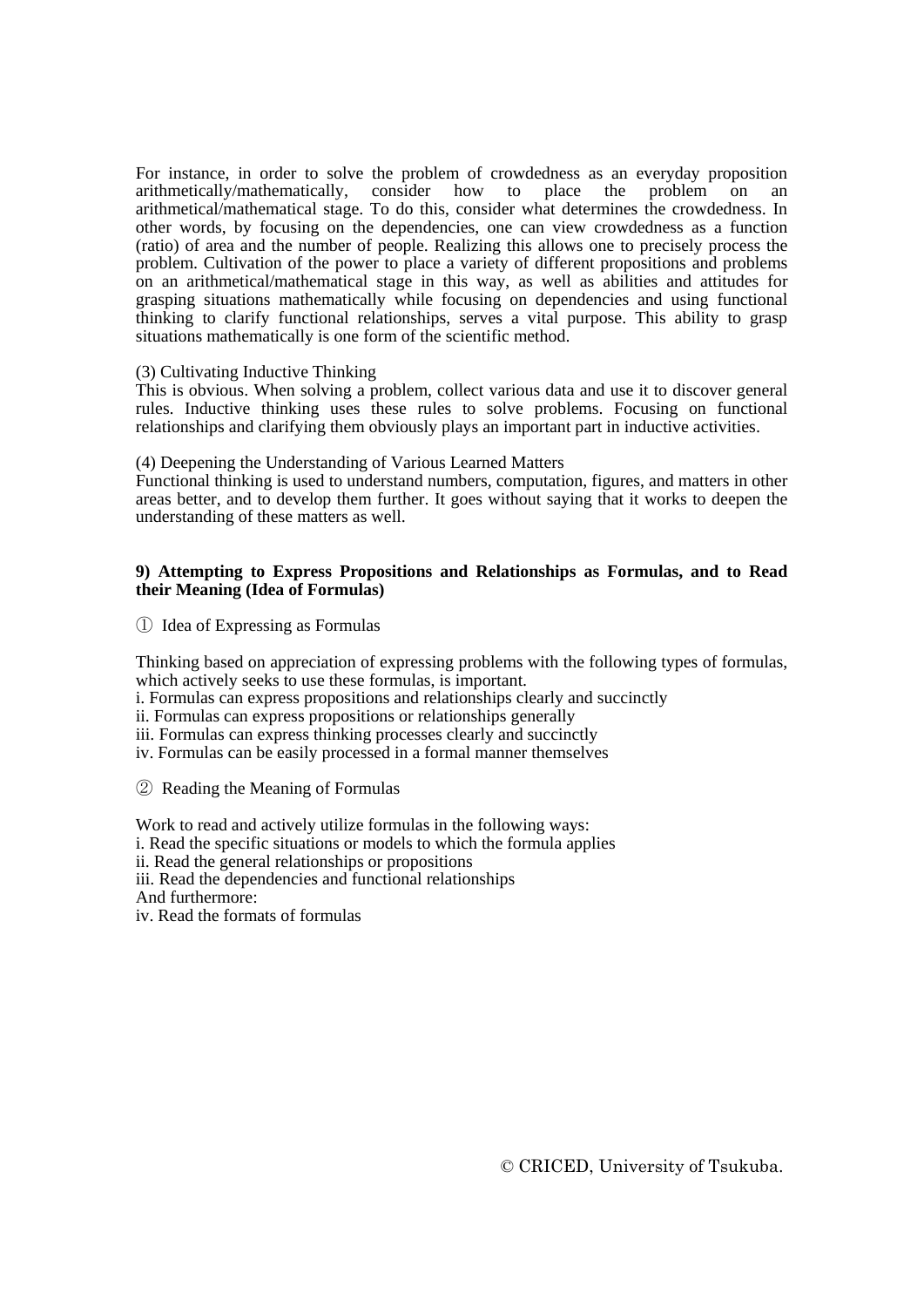## **Chapter 6**

#### **Detailed Discussion of Mathematical Attitudes**

Although we have discussed two types of mathematical thinking (the meanings of mathematical thinking regarding mathematical methods, and of mathematical thinking regarding the substance of mathematics), there is another type of mathematical thinking referred to as "mathematical attitudes" that drives the aforementioned types. Therefore, these "mathematical attitudes" are also a type of "mathematical thinking."

This chapter considers each "mathematical attitude."

#### **1) Attempting to Grasp One's Own Problems or Objectives or Substance Clearly, by Oneself**

#### ① Meaning

For instance, the correctness of formulas one has created is not something that one must have another person recognize, but rather something one must determine and recognize through one's own ability. In general, when it comes to arithmetic and mathematics, the correctness of a solution is based on the meaning of the original problem and the four arithmetic operations, which can be judged independently. The correctness of a solution is not something that is determined by the authority of a vote held among the children, or based on the authority of the teacher's assertion that it is correct. Arithmetic and mathematics are characterized by the independence of judgment, and independent judgment is easy in this field. This is why arithmetic/mathematics is an appropriate subject for the cultivation of a desire and attitude aimed at learning things independently.

The attitude of seeking precision in one's own problems, objectives, and matters, as well as the attitude of trying to solve problems through one's own ability, are both crucial. To this end:

#### (1) Attempting to have questions

If one accepts what is there, or what is given, without any doubts whatsoever, then this attitude will not be possible, and one will not be able to make any new discoveries.

Questions such as "why is that?" or "is that really correct?" lead to the discovery of new problems, as they clarify the objectives one must seek.

Even if one is given a problem, for instance, this does not mean that all one has to do is to solve that problem. One must also question whether or not all of the given conditions are necessary for that problem, whether or not the solution can be achieved with just the given conditions, thereby clarifying the problem and enabling the discovery of new problems.

#### (2) Attempting to Maintain a Problem Consciousness

Students must be inspired to want to take control of problems for themselves, and to solve problems with their own power. Once a person strongly feels that a problem is their own, they can then be expected to take action on their own. When they run into problems due to incertitude between themselves and the environment around them, students must have a solid awareness of the fact that this is their own problem, and attempt to solve their own problems in the appropriate form.

#### (3) Attempting to Discover Mathematical Problems in Phenomena

To cultivate this attitude, it is not enough to simply solve given problems and develop them further. One must discover problems for oneself, and attempt to pose new problems.

② Examples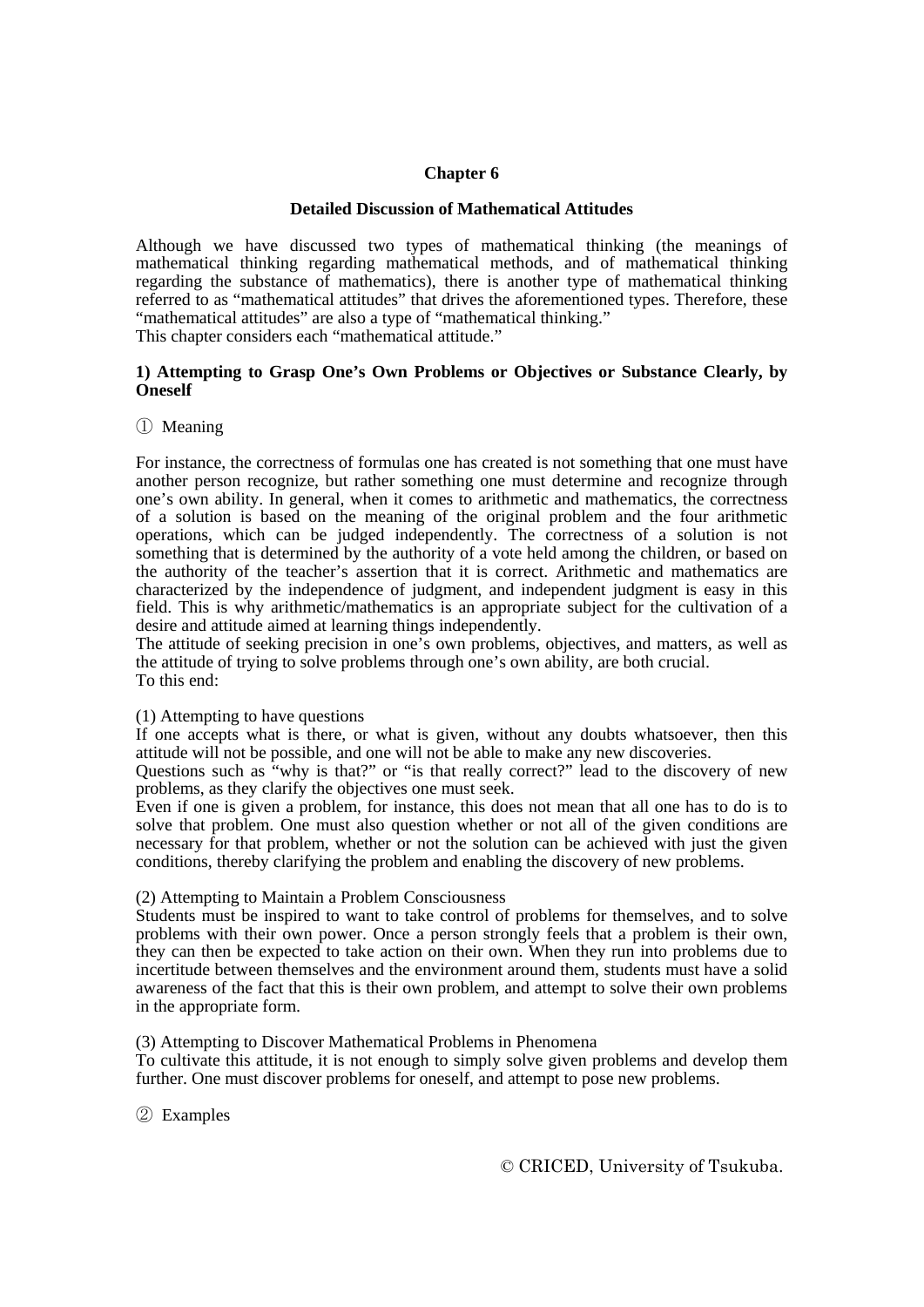Example: Even if a student solves a problem that can be solved simply by counting items, if the teacher tells the student to "count these things," then it cannot be said that the student has solved the problem. The student will have acted based on instructions without understanding why he/she is counting and arriving at the solution. Students must attempt to think of a variety of different types of solutions and to achieve a clear awareness of the problem based on these potential solutions. Students will realize that they must clearly determine the conditions regarding the range of items that must be counted to solve the problem. In turn, this will lead them to understand the appreciation of the idea of units and sets, which aim to clearly determine what must be counted, and the scope of the problem.

## **2) Attempting to Take Logical Actions**

## ① Meaning

It is important to cultivate feelings that demand that one makes judgments based on solid grounds, and that one reflects upon or considers whether or not one has skipped any steps in one's thought processes.

Also, one must not think about various individual things in isolation, but rather consider their relationships with other things. One must try to think of connections, or try to make connections.

The following types of thinking are important for nurturing this attitude:

(1) Attempting to Take Actions that Match the Objectives

Objectives must be clearly grasped. No matter how inductively or deductively one thinks, if this does not match the objectives, then one cannot say that one's actions are logical. Furthermore, even while one takes actions, until one arrives at a solution, it is always necessary to maintain a clear grasp of the objectives, verifying that the approach is being used in the correct way. It is necessary to occasionally reflect upon the objectives and make corrections when needed.

#### (2) Attempting to Establish a Perspective

To take logical actions that match one's objectives, it is desirable to establish a general perspective on results. It is also desirable to establish a general perspective on the solving method as well. If one just suddenly starts taking actions, one might very well take illogical actions that do not match the objectives at all, or one might make a major mistake without realizing it. Establishing a perspective based on this is a manifestation of the attitude of thinking logically.

(3) Attempting to Think Based on the Data that Can Be Used, Previously Learned Items, and **Assumptions** 

Clear objectives are sometimes expressed in the form of a clear understanding of what is being sought. For this reason, clarify what you have been given in terms of data and conditions, and what can be used. Think about the data and conditions that are available for use, and take advantage of previously learned, applicable lessons. This is necessary for one to think logically.

## ② Examples

Example 1: Assume that children have explained that in the case of a triangle such as the one in the figure to the right (1), area = base side  $\times$  height  $\div$  2.

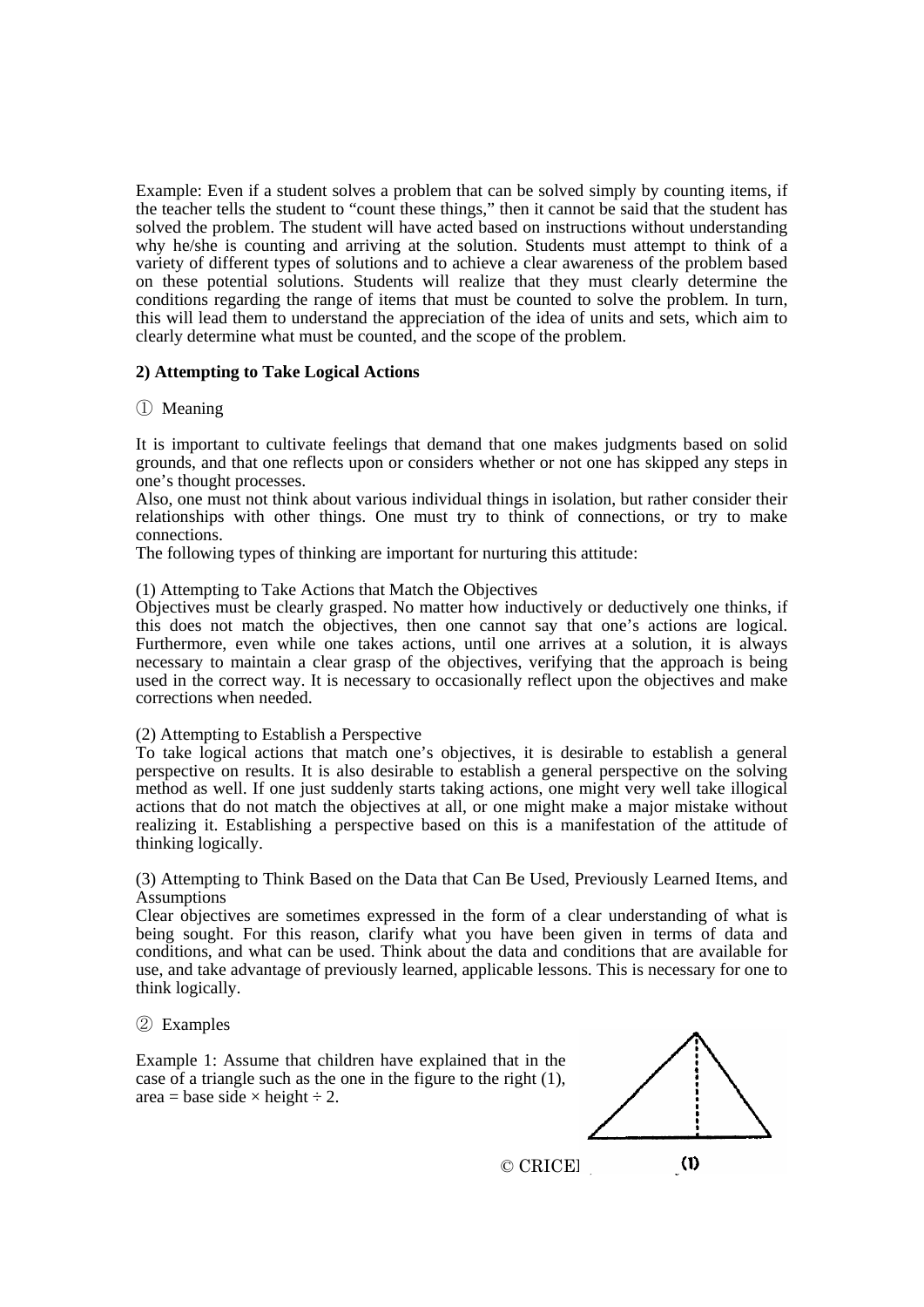Next, explain that even in the case of a triangle such as the one in the figure to the right (2), where the dotted line indicating height hits a line extending from the base, the above formula still holds.

At this point, it would not be desirable to treat the method in (2) as if it were unrelated to (1), as if one had completely forgotten the method in (1).

In order to think a little more systematically and logically, consider whether or not (2) can be thought of in the same way as the previously learned (1) because it resembles it, or



whether one can use the result of (1) to explain (2) as well through analogical or deductive thinking.

## **3) Attempting to Express Matters Clearly and Succinctly**

## ① Meaning

It goes without saying that as one proceeds with thinking, it is necessary to clarify the matters under consideration as much as possible, and to express them clearly and succinctly. Failing to express matters clearly and succinctly can confuse things and result in misunderstandings. Attempting to clearly grasp matters and express things clearly and succinctly is an important attitude. Therefore:

(1) Attempting to Record and Communicate Problems and Results Clearly and Succinctly The clear and succinct recording and communication of matters evolves into thinking that attempts to abstract and to use appropriate symbols, and to use numbers and quantities for expressions.

(2) Attempting to Sort and Organize Objects When Expressing Them Sorting and organizing are also necessary attitudes for expressing things clearly and succinctly.

## ② Examples

Example 1: After learning the unit dl, a student uses it to measure the dimension of containers. In case the measurement results with a remainder, if one simply states that Basin A is slightly larger than 3 dl, and Basin B is also slightly larger than 3 dl, it's still not evident which basin is larger. Also, the sizes of each basin are not clear.

It is necessary at this point to take the attitude of wanting to express these sizes clearly. This leads to thinking aimed at quantifying the amount of each remainder, and to thinking aimed at picking and using a new unit. The student thus learns the benefits of expressing values with fractions or decimal fractions.

Example 2: When explaining the location of a line that is the axis of symmetry in an isosceles triangle, there are cases when the student remains seated and points to the triangle and says, "If you draw a line straight from that point to that line, it's the axis of symmetry." The teacher accepts this, drawing the triangle's axis of symmetry and repeating back "you mean, if you draw a straight line from this point to this line at a right angle, this is the axis of symmetry."



In this case, it is obvious that the child is not attempting to express this proposition succinctly and clearly, and the same goes for the teacher. Since students have learned all of the terms, vertex, base, perpendicular, and straight line, they should be taught to say "a straight line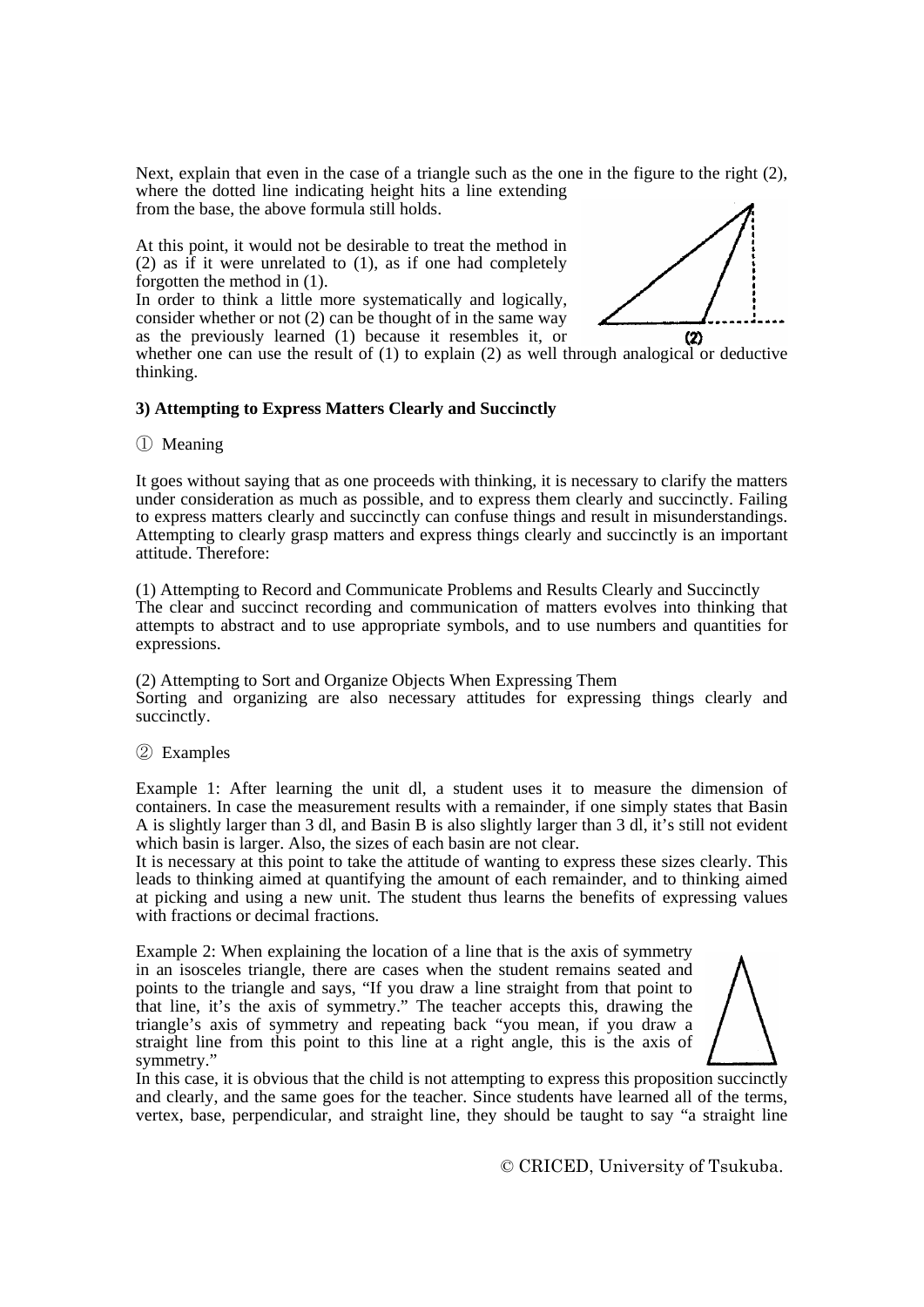drawn perpendicularly from the vertex to the base is the axis of symmetry." For this reason, instead of picking up on the real intent behind a child's ambiguous expressions and explaining things on the blackboard as describe above, a teacher should help the child understand how ambiguous their expressions are by asking questions about the ambiguous points. Students can be taught to think of more accurate and concise expressions in this way. This is a method of cultivating the right type of attitude, by which they understand and rediscover the importance and convenience of terms, and understand the benefits of thinking that symbolizes.

This is the general attitude one must take to teach students that terms and symbols are necessary for expressing propositions clearly and succinctly.

## **4) Attempting to Seek Better Things**

#### ① Meaning

In our lives, there are many things that must be learned, and many problems that must be solved. To process these things well, one must think of how to use the least possible effort and thought to process the largest number of things possible. It goes without saying that mathematics seeks this, as do other sciences, and it is natural for people to think in this manner.

If one is caught up in examining various individual things separately, then it is necessary to focus on an extremely large number of matters and expend a great deal of energy. By refining methods, substance, and ways of thinking further, a person can increase their strength so that they can work over a wider range. In other words, searching for more refined and beautiful things is economy of thought. Seeking economy of thought and what is beautiful can also be seen as referring to the same things in different ways. By seeking what seems better and more beautiful one can bring together many things and consider and process them collectively, thereby conserving thought and effort. This is achieved by summarizing many different propositions to form a concept, by summarizing separate methods to become general rules, forming basic conceptual principles, and creating systems. This is what mathematics and other sciences do.

(1) Attempting to Raise Thinking from the Concrete Level to the Abstract Level

Concrete thinking uses the current problem to proceed with thinking that matches the matters at hand, whereas abstract thinking abstracts and forms general concepts without directly handling the matters at hand, using instead the abstract and generalized words to proceed with reasoning. By solving these matters, abstract thinking raises solutions to more general targets and methods. Therefore, it is important to take this kind of attitude in order to seek that which is better.

(2) Attempting to Evaluate Thinking Both Objectively and Subjectively, and to Refine Thinking

It is necessary to continue working to seek more comprehensive and better laws and methods, so that one can come up with higher order concepts. To do this, one must nurture the attitude of correctly evaluating one's own thinking and results and those of others, and of seeking further refinements.

In arithmetic and mathematics, it is important to nurture an attitude of seeking what is better. As described above, "seeking what is better" involves:

(3) Attempting to Economize Thought and Effort

It also involves:

(i) Attempting to find that which is more beautiful

(ii) Attempting to find that which is more certain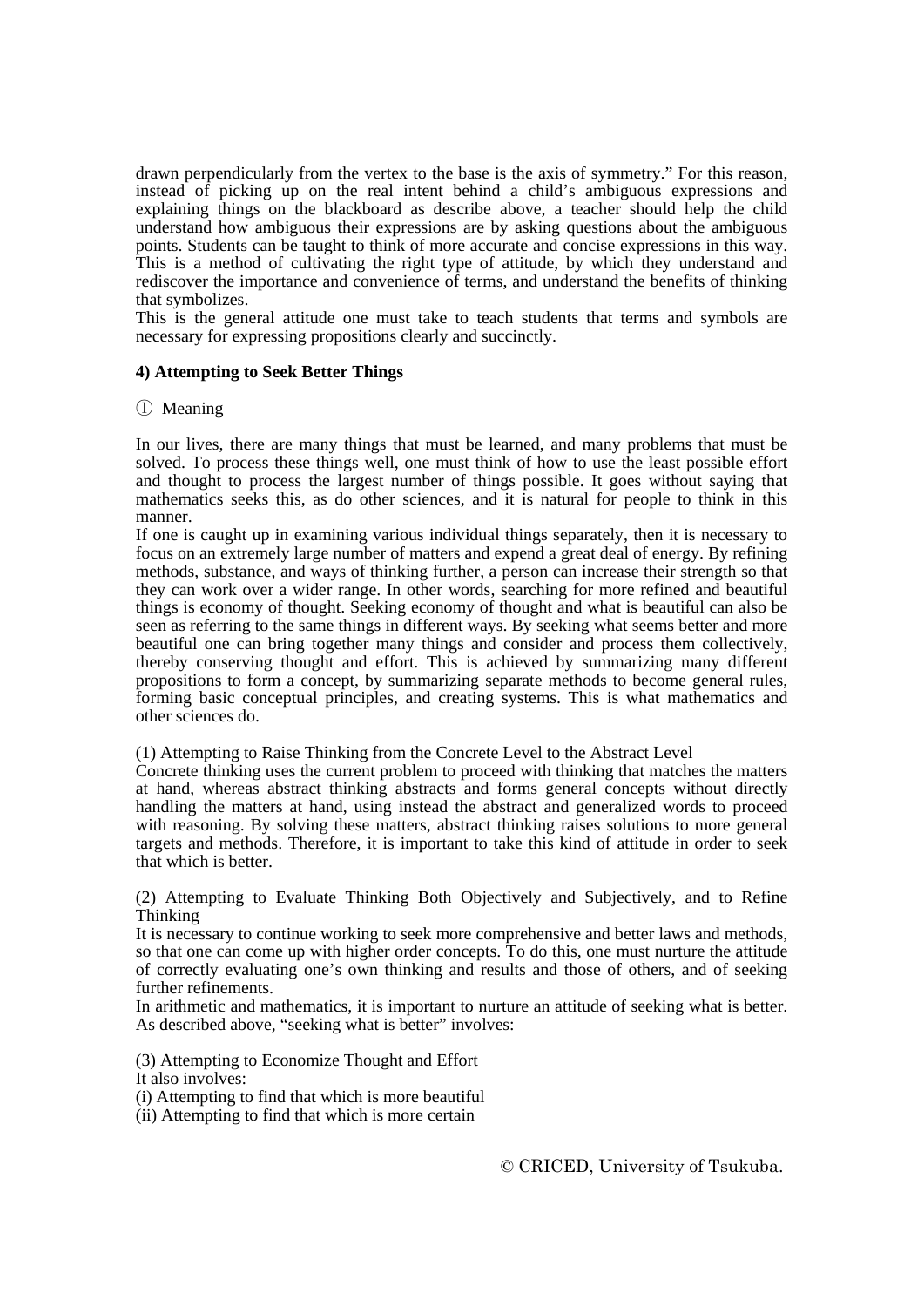(iii) Attempting to find that which is different and new (iv) Attempting to find that which is more organized and straightforward

② Examples

Example 1: Have children create a times table by themselves. It goes without saying that this will involve using the meaning of multiplication, which is the repeated addition of the same number. For instance, the 4s row is created in this fashion:

 $4\times1=4$  $4 \times 2 = 4 + 4 = 8$  $4 \times 3 = 4 + 4 + 4 = 12$  $4 \times 4 = 4 + 4 + 4 + 4 = 16$ 

When one does this, it becomes apparent that repeating addition in this way is a hassle, and one thinks about ways to economize more effort. Reconsider the method and induce the following:

 $4 \times 3 = 4 + 4 + 4$  $=8+4$  $=12$  $4 \times 4 = 4 + 4 + 4 + 4$  $=12+4$  $=16$ 

By generalizing this, one realizes that  $4\times5$  can be derived by adding 4 to the previous answer. Furthermore, it can be inferred by analogy that this rule  $a(b+1)=ab+a$  can be applied to other rows as well. Verify and use this.

In other words, by focusing on the functional relationship between multiplier and products, one can induce rules and use them to develop functional thinking. Next comes generalization and integration of each row. The point is to inspire students to take the attitude of wanting to conserve thought and effort by experiencing the hassle of creating each row.

Example 2: Arrange "Go" stones in a square pattern. How many stones are in a square with 50 stones on each side?

|  | 000000000 |  |      |  |      |          |
|--|-----------|--|------|--|------|----------|
|  | 000000    |  |      |  |      | O        |
|  |           |  | 0000 |  |      | $\Omega$ |
|  |           |  |      |  | 0000 |          |

It is important to use inductive thinking, by creating or drawing squares with two stones on each side, then three, then four and so on, in order to discover the rule that defines the relationship between the number of stones on one side and the number in the entire square. However, one wants to examine and explain the discovered rule in a more practical manner than going over each number one at a time.

Since one wants to develop the level of concrete thinking to abstract thinking, one can use deductive thinking to reveal that when one stone is added per side, the total number of stones increases by four, or that if one side has *a* stones, then the entire square has  $4(a-1)$  stones. This is one case of the development of inductive thinking into deductive thinking.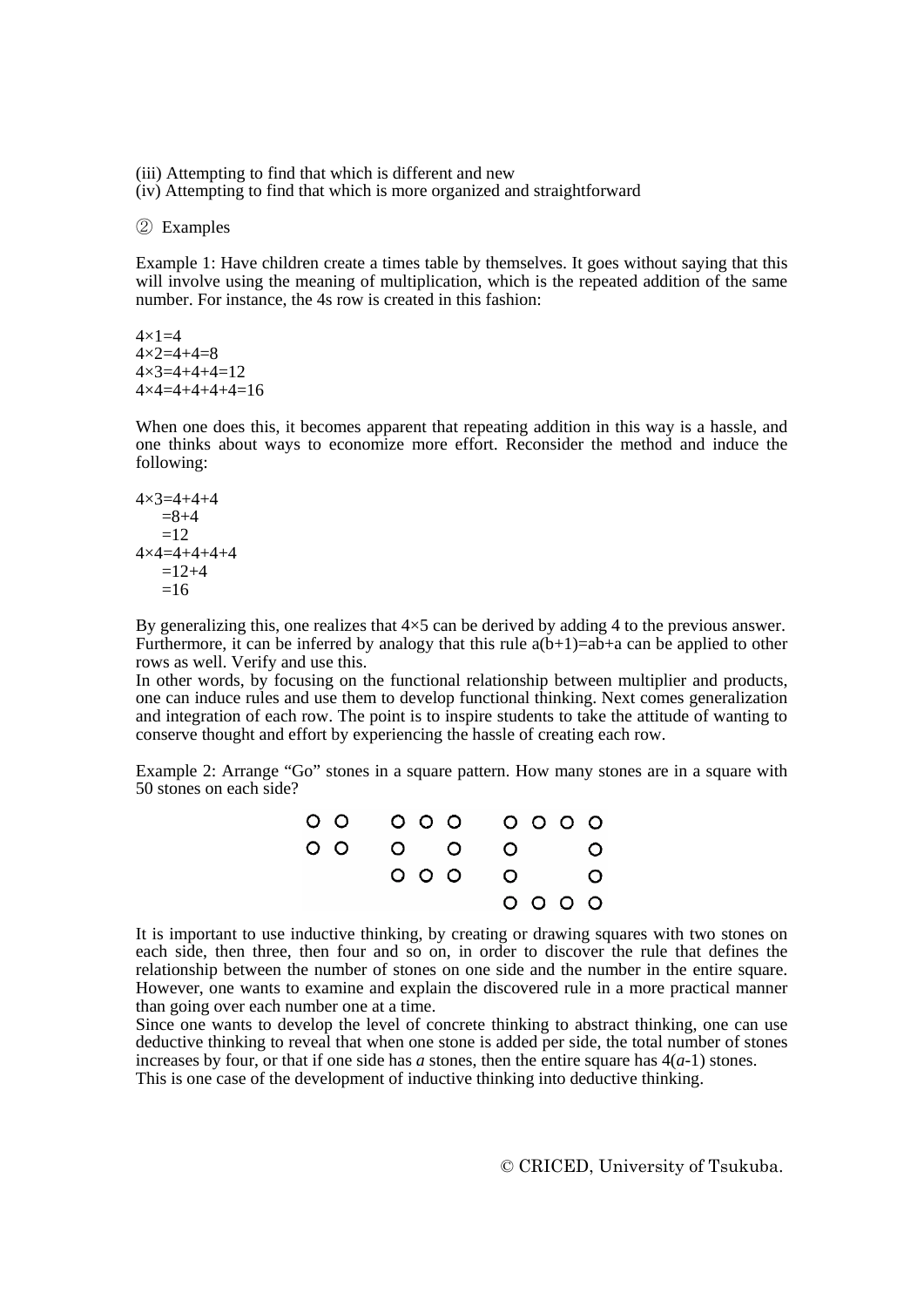#### **Chapter 7**

#### **Questions for Eliciting Mathematical Thinking**

Teaching should focus on mathematical thinking. Teachers need to first think of how they can help children appreciate and gain the ability to use mathematical thinking. When children get stuck, rather than helping them directly with useful knowledge and skills, teachers must prepare a way to teach the mathematical thinking required to elicit the knowledge and skill and moreover to teach the attitude that leads to this thinking methods. Also, this assistance must be of a general nature, and must be applicable to many different situations. Assistance should take a form that is frequently helpful when one focuses upon it. This is because this kind of assistance is useful in many different situations. By repeatedly providing it, a student can grow accustomed to this type of mathematical thinking. This kind of assistance is not something taught directly, but something that should be used by children themselves to overcome problems. Therefore, this assistance should take the form of questions.

It goes without saying that the goal of teaching based on these kinds of questions is for children to gain the ability to ask these questions of themselves, and to learn how to think for themselves.

Questions related to mathematical thinking and attitudes must be posed based on a perspective of what kinds of questions must be asked. This must be considered in advance. Questions must be created so that the problem solving process elicits mathematical thinking and attitudes. The following offer a list of question analyses designed to cultivate mathematical thinking, based on a consideration of these kinds of questions. In other words, this question analysis list is comprised of questions derived from the main types of mathematical thinking used at each stage of the problem solving process.

The A questions on this list deal with mathematical attitudes, with the stage indicated as "A11" and so on. Questions related to mathematical thinking related to mathematical methods are marked with M, and questions related to mathematical ideas are marked with I. Types of thinking corresponding to the question are given in parentheses ( ).

## **[List of Questions Regarding Mathematical Thinking]**

#### **<Problem Formation and Comprehension>**

## **Questions Regarding Mathematical Attitudes**

- A11 What kinds of things (to what extent) are understood and usable? (Clarifying the problem)
- A12 What is needed to understand, and can this be stated clearly? (Clarifying the problem)
- A13 What kinds of things (from what point) are not understood? What does one want to find? (Clarifying the problem)
- A14 Does anything seem strange? (A questioning attitude)

## **Questions Regarding Thinking Related to Methods**

- M11 What is the same? What is shared? (Abstraction)
- M12 Clarify the meaning of the words and use them by oneself. (Abstraction)
- M13 What (conditions) are important? (Abstraction)
- M14 What types of situations are being considered? What types of situations are being proposed? (Idealization)
- M15 Use figures (numbers) for expression. (Diagramming, quantification)
- M16 Replace numbers with simpler numbers. (Simplification)
- M17 Simplify the conditions. (Simplification)
- M18 Give an example. (Concretization)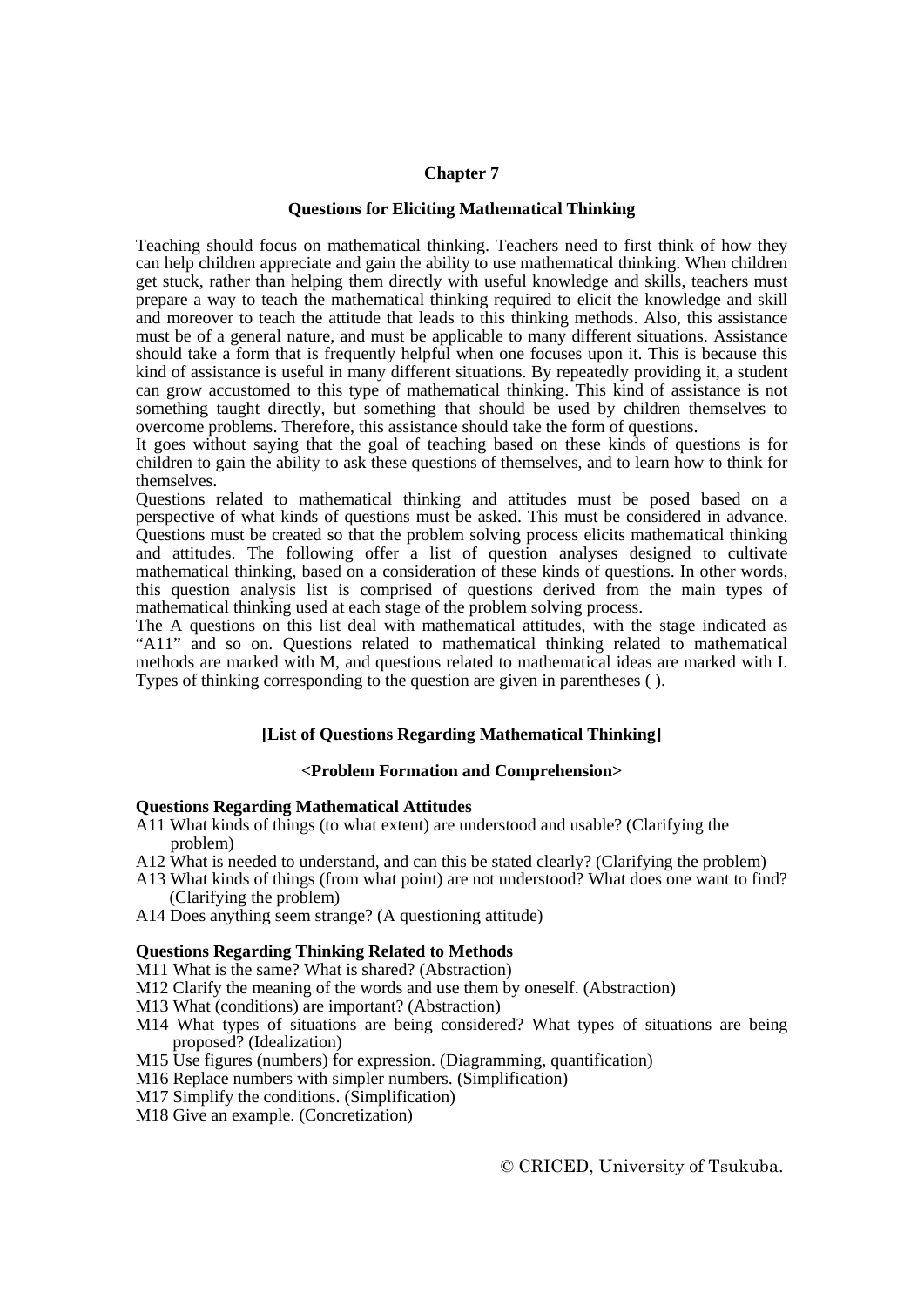#### **Questions Regarding Thinking Related to Contents**

I11 What must be decided? (Functional)

I12 What kinds of conditions are not needed, and what kinds of conditions are not included? (Functional)

#### **<Establishing a Perspective>**

#### **Questions Regarding Mathematical Attitudes**

A21 What kind of method seems likely to work? (Perspective) A22 What kind of result seems to be possible? (Perspective)

#### **Questions Regarding Thinking Related to Methods**

M21 Is it possible to do this in the same way as something already known? (Analogy) M22 Will this turn out the same thing as something already known? (Analogy)

M23 Consider special cases. (Specialization)

#### **Questions Regarding Thinking Related to Contents**

- I21 What should one consider this based on (what unit)? (Units, sets)
- I22 What seems to be the approximate result? (Approximation)
- I23 Is there something else with a similar meaning (properties)? (Expressions, operations, properties)

#### **<Executing Solutions>**

#### **Questions Regarding Mathematical Attitudes**

A31 Try using what is known (what will be known). (Logic)

A32 Are you approaching what you seek? (Logic)

A33 Can this be said clearly? (Clarity)

#### **Questions Regarding Thinking Related to Methods**

M31 What kinds of rules seem to be involved? Try collecting data. (Induction)

M32 Think based on what is known (what will be known). (Deduction)

M33 What must be known before this can be said? (Deduction)

M34 Consider a simple situation (using simple numbers or figures). (Simplification)

M35 Hold the conditions constant. Consider the case with special conditions. (Specialization)

M36 Can this be expressed as a figure? (Diagramming)

M37 Can this be expressed with numbers? (Quantification)

## **Questions Regarding Thinking Related to Ideas**

I31 Think based on units (points, etc.). (Units)

I32 What unit (what scope) should be used for thinking? (Units, sets)

- I33 Think based on the meaning of words (words used to express methods, or methods themselves). (Expressions, operations, properties)
- I34 Try following a predetermined procedure (calculations). (Algorithms)
- I35 What is this (formula or symbol) expressing? (Formulas, expressions)

I36 Can I express this in a formula? (Formulas)

## **<Logical Organization>**

#### **Questions Regarding Mathematical Attitudes**

A41 Why is this (always) correct? (Logical)

A42 Can this be said more accurately? (Accuracy)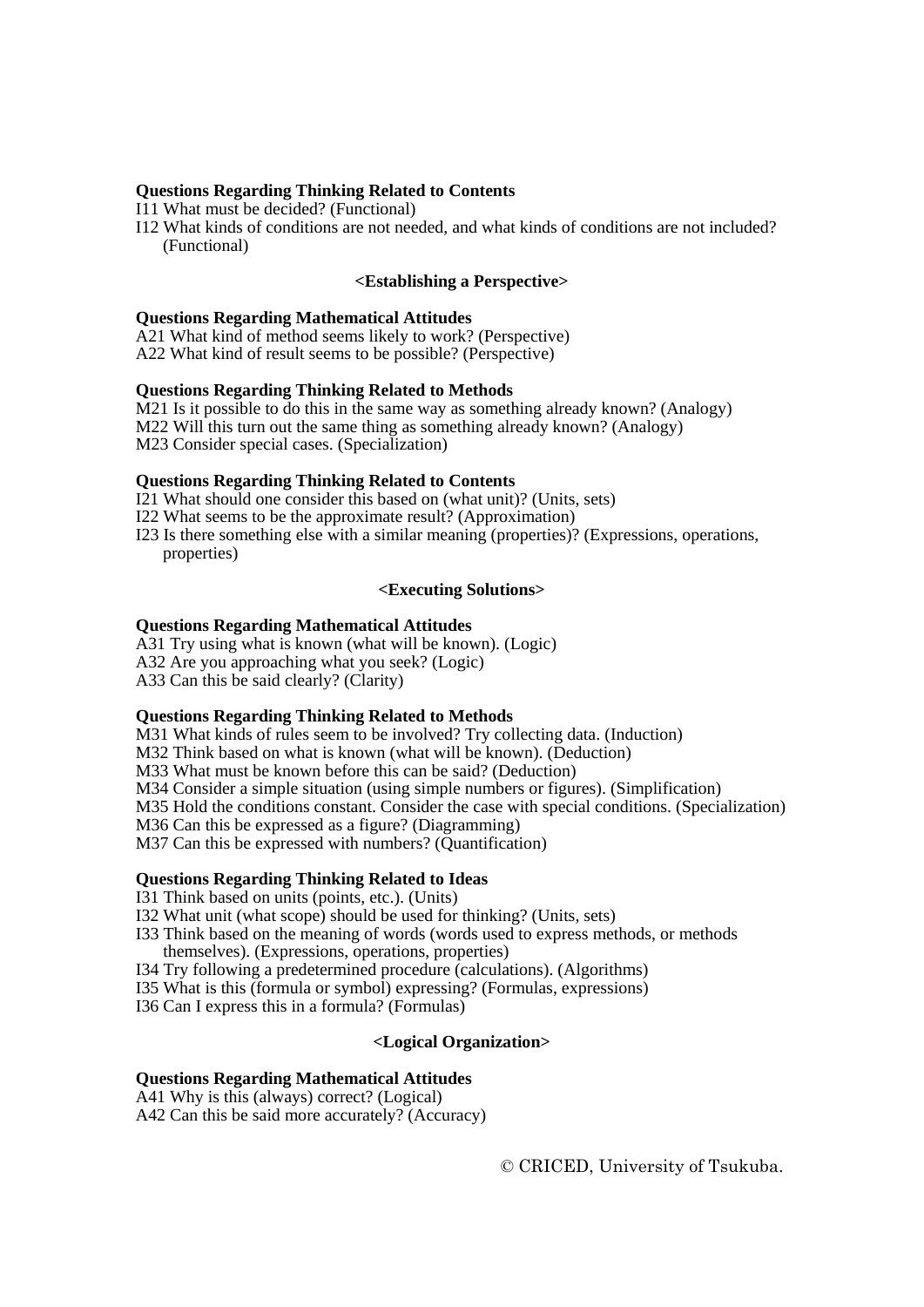A43 Can this be said more simply and in a manner that is easier to understand? (Clarity)

#### **Questions Regarding Thinking Related to Methods**

- M41 Can this be said in such a way that it also applies to other times (any time)? (Generalization)
- M42 Can you explain how this is right (sometimes it will be incorrect or not hold true)? (Deduction)
- M43 What grounds were there for thinking this? Can you explain this based on what you know? (Deduction)

#### **Questions Regarding Ways of Thinking Related to Ideas**

- I41 Reexamine (attempt to explain) based on the meanings of known words (properties, methods). (Expressions, properties, operations)
- I42 Express more clearly with figures (formulas). (Using formulas or figures)

I43 Can this be summarized with a simpler drawing method (calculating method)? (Algorithms)

I44 Focus on units and reexamine the problem based on them. (Units)

#### **<Verification>**

#### **Questions Regarding Mathematical Attitudes**

- A51 Can this be said more simply? (Economizing thought and effort)
- A52 Is there a better method? Can this be done better and more simply? (Better methods)
- A53 Is there a way of summarizing and stating this in a more straightforward manner? (Better methods)
- A54 Is there another method? (Better methods)
- A55 Can new problems be discovered? (Newer things)

#### **Questions Regarding Thinking Related to Methods**

M51 Can this be summarized? Is there anything similar or identical? (Integration)

- M52 Is there something that appears the same, which I already knew? Can this be seen as a special case of the same thing? (Integration)
- M53 Is it possible to look at this in another way? (Development)
- M54 What happens if the conditions are changed? (Development)

#### **Questions Regarding Thinking Related to Ideas**

- I51 How can the conditions be changed? (Functional)
- I52 What relationships are there? (Functional)
- I53 What can be said about what needs to be done to solve this? (Algorithms)
- I54 What can be understood from formulas (what kind of problems can be created)? (Reading formulas)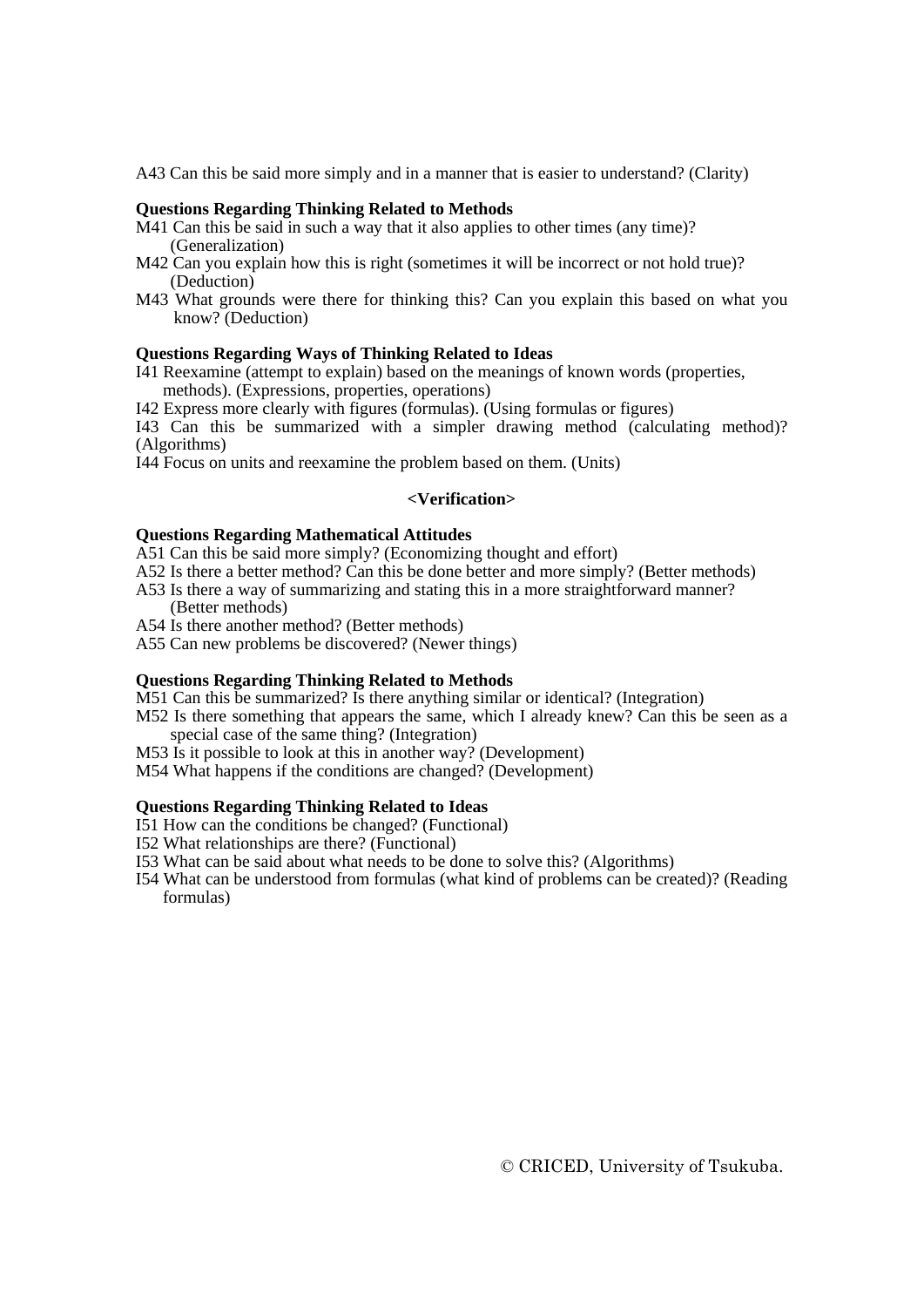Special Observation Class – Sixth Grade Mathematics Class Teaching Plan

## Theme: Shifting from Discovery of Patterns in a Numerical Table to Sum of Natural Numbers

Instructor: Shigeo Katagiri, Honorary chairman, Society of Elementary Mathematics Education Class: Sixth Grade Room 1, Kawasaki City Hiyoshi Elementary School

## 1. Objective

To teach the importance of inductive thinking, deductive thinking, developmental thinking and idea of reading about the meaning of formulas through discovering and using patterns seen in numerical tables

## 2. Class Development

| Teacher                                      |                |              |              |          |          |          |           |                 |                                                   | Students                            | (K)                  | Mathematical          |
|----------------------------------------------|----------------|--------------|--------------|----------|----------|----------|-----------|-----------------|---------------------------------------------------|-------------------------------------|----------------------|-----------------------|
|                                              |                |              |              |          |          |          |           |                 |                                                   |                                     | Thinking(MT);        |                       |
|                                              |                |              |              |          |          |          |           |                 |                                                   |                                     |                      | (H) Evaluation of MT  |
|                                              |                |              |              |          |          |          |           |                 |                                                   |                                     | ® Note               |                       |
| 1                                            | $\overline{2}$ | 3            | 4            | 5        | 6        | 7        | 8         | 9               | 10                                                |                                     |                      |                       |
|                                              |                |              |              |          |          |          |           |                 |                                                   |                                     |                      |                       |
|                                              | $11 \quad 12$  | 13           | 14           | 15       | 16       | 17       | 18        | 19              | 20                                                |                                     |                      |                       |
| 21                                           | 22             | $^{\circ}23$ | 24           | 25       | 26       | 27       | 28        | 29              | 30                                                |                                     |                      |                       |
| 31                                           | 32             | 33           | $^{\circ}34$ | 35       | 36       | 37       | 38        | 39              | 40                                                |                                     |                      |                       |
| 41                                           | 42             | 43           | 44           | $45\,$   | 46       | 47       | 48        | 49              | 50                                                |                                     |                      |                       |
| 51                                           | 52             | 53           | 54           | 55       | $56\,$   | 57       | 58        | 59              | 60                                                |                                     |                      |                       |
| 61                                           | 62             | 63           | 64           | 65       | 66       | $67\,$   | 68        | 69              | 70                                                |                                     |                      |                       |
| 71                                           | 72             | 73           | 74           | 75       | 76       | 77       | $\!\!78.$ | 79              | 80                                                |                                     |                      |                       |
|                                              |                |              |              |          |          |          |           |                 |                                                   |                                     |                      |                       |
| 81<br>91                                     | 82<br>92       | 83<br>93     | 84<br>94     | 85<br>95 | 86<br>96 | 87<br>97 | 88<br>98  | 89 90<br>99 100 |                                                   |                                     |                      |                       |
| Task 1                                       |                |              |              |          |          |          |           |                 |                                                   |                                     |                      |                       |
|                                              |                |              |              |          |          |          |           |                 | T: (Above chart) In this chart, 1+100 is 101. Are | C: (After some thought)             | ®                    | Distribute chart      |
| there other pairs whose sum is 101?          |                |              |              |          |          |          |           |                 |                                                   | $12+89, 23+78, 34+67$               | and worksheet.       |                       |
|                                              |                |              |              |          |          |          |           |                 |                                                   |                                     |                      |                       |
|                                              |                |              |              |          |          |          |           |                 |                                                   | They all add up to 101.             |                      |                       |
| T: What two numbers make a pair?             |                |              |              |          |          |          |           |                 |                                                   | C: Numbers facing each other.       | (K)                  | Inductive             |
|                                              |                |              |              |          |          |          |           |                 | T: Yes, numbers facing across the central point,  |                                     | thinking             |                       |
| right?                                       |                |              |              |          |          |          |           |                 |                                                   |                                     |                      |                       |
| Task 2                                       |                |              |              |          |          |          |           |                 |                                                   |                                     |                      |                       |
| T: Are there other pairs that add up to 101? |                |              |              |          |          |          |           |                 |                                                   | C: (Marking pairs independently)    |                      | ® Make sure different |
|                                              |                |              |              |          |          |          |           |                 | T. If you find other pairs, mark them with the    | C: (Children mark many pairs adding |                      | pairs are not marked  |
| same sign. Try to find as many as you can.   |                |              |              |          |          |          |           |                 |                                                   | up to 101.)                         | using the same sign. |                       |